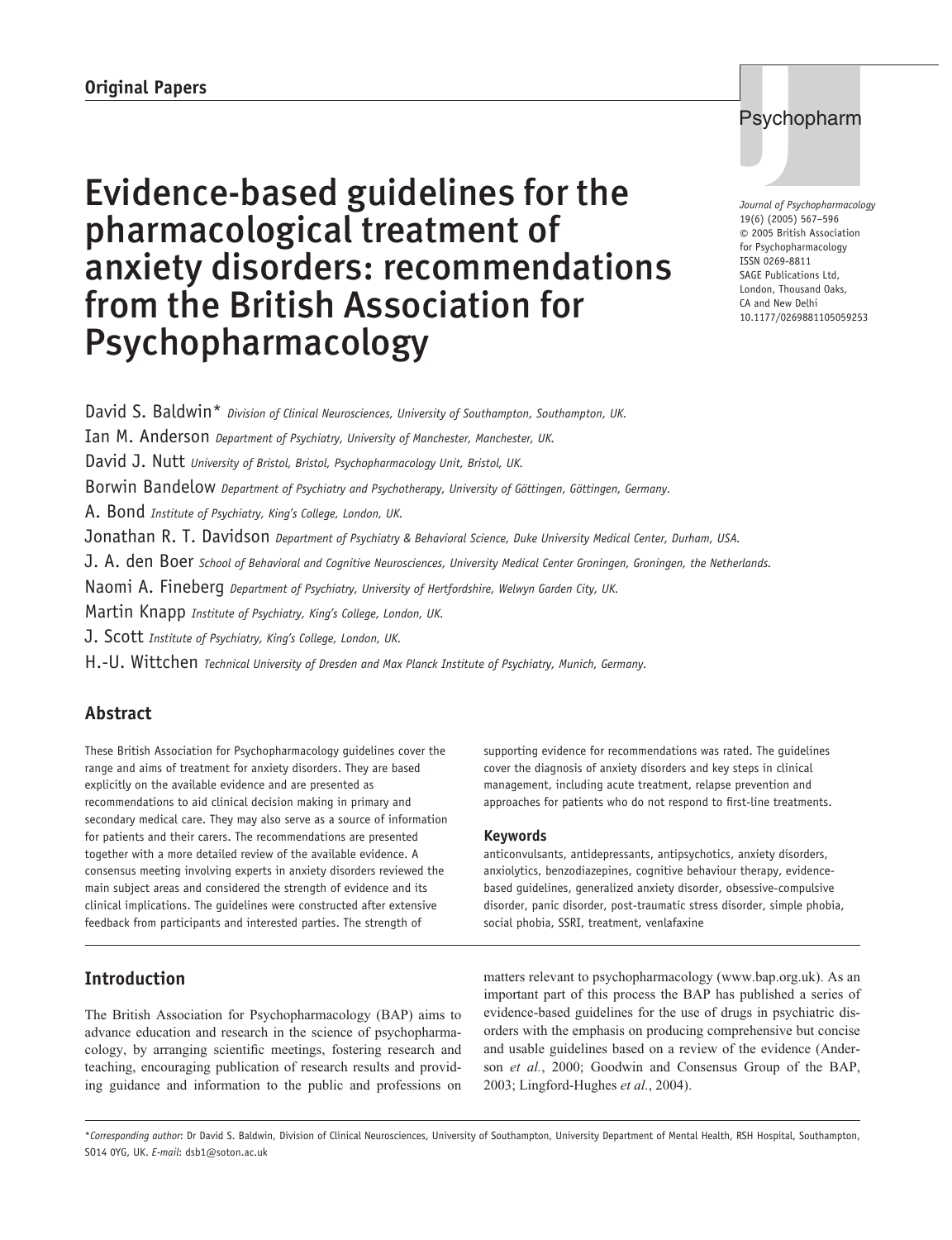Anxiety symptoms and disorders are common in community settings, and in primary and secondary medical care. The personal and societal burden associated with anxiety disorders is considerable, but many people who might benefit from treatment are not recognized or treated. Likely factors include the range of anxiety disorders, their comorbidity with other disorders (particularly depression), lack of awareness of anxiety disorders by sufferers and practitioners, poor confidence by many practitioners in their treatment, and the relative lack of research. Conversely, some patients receive unnecessary or inappropriate treatment. Hence there is much room for improvement in the recognition and management of patients with anxiety disorders: we hope these guidelines will contribute to this process.

## **Methodology**

Guidelines are systematically derived statements that aim to inform individual patient and clinician decisions. Recommendations regarding treatment can be graded according to the strength of scientific evidence, and if possible are derived from systematic reviews and randomized controlled trials (RCTs). The principal recommendations apply to the management of *average* patients, and therefore can be expected to apply much of the time: for this reason, we use expressions such as 'clinicians *should* consider. . . .' in the summary tables. We accept that there are many patients and many clinical decision points where unthinking adherence to treatment recommendations may be potentially harmful. In situations where the evidence is weaker we have noted management options, being aware that implementation will depend upon clinician experience, patient clinical features and preference, and local circumstance (Haynes *et al*., 2002). Some of our recommendations may be regarded as standards of clinical care that are driven by ethical considerations or custom and practice: these standards are intended to be applied rigidly.

#### *Guideline process*

These guidelines are the final result of a British Association for Psychopharmacology (BAP) consensus meeting on 20–21 May 2004 which included experts in the field and representatives of user groups (all those who attended are listed in the acknowledgements). Brief presentations were made on key areas, with greatest emphasis on systematic reviews and RCTs. This was followed by discussion of important issues, in order to identify areas of consensus or uncertainty. A literature review was then performed to validate the consensus points. This was circulated to the participants and other interested parties, together with a summary of the recommendations and their strength, based on the level of evidence. Wherever possible feedback was incorporated into the final version of the guidelines. Given the range and depth of the subject area it was not possible for all participants in the wider group to achieve full consensus on all points.

## *Literature search*

All the consensus points and the guideline recommendations can be linked to relevant evidence through the literature review. It was not possible to perform a systematic review of all possible data from primary sources. Existing systematic reviews and RCTs were identified from MEDLINE and EMBASE searches and from the Cochrane Database, as well as from recent previous guidelines (Ballenger *et al*., 1998a, 1998b; Ballenger *et al*., 2001; Bandelow *et al.*, 2002; Allgulander *et al*., 2003; Greist *et al.*, 2003; Pollack *et al.*, 2003; Van Ameringen *et al.*, 2003; Stein *et al.*, 2004; Ballenger *et al*., 2004) through cross-referencing, and by discussion with experts in the field.

## **Strength of evidence and recommendations for guidelines**

As in previous BAP guidelines, the categories of evidence for causal relationships and grading of recommendations are taken from the methodology of the North of England Evidence-Based Guideline Development Project undertaken by the Centre for Health Services Research, University of Newcastle upon Tyne and the Centre for Health Economics, University of York (Shekelle *et al*., 1999).

## *Evidence categories*

Evidence categories are adapted from the US Agency for Health Care Policy and Research Classification (US Department of Health and Human Services, 1992). Six categories are available, when considering causal relationships and treatments, and we have proposed four categories for observational findings and associations (see Table 1).

## *Strength of recommendations*

Recommendations are graded as shown in Table 1. Weaker levels of recommendations (B, C or D) do not necessarily imply a reduced level of clinical importance. As in previous recommendations (Goodwin and Consensus Group of the BAP, 2003) we have included a category S (representing a standard of care), denoting a recommendation that incorporates an important clinical consensus on good practice rather than factual evidence.

## **Range and aim of the guidelines**

We anticipate that the content of the guidelines will be relevant to all doctors treating patients with anxiety disorders, in primary and secondary medical care settings. Each of the principal disorders – generalized anxiety disorder (GAD), panic disorder (PD), social phobia (also known as social anxiety disorder, SAD), posttraumatic stress disorder (PTSD), and obsessive-compulsive disorder (OCD) – is considered in turn, following key steps in management (acute treatment: continuation treatment: prevention of relapse: combination with psychological approaches: treatment resistance).

We anticipate that the guidelines will prove most useful in informing treatment decisions in primary and secondary care regarding pharmacological management in patients aged between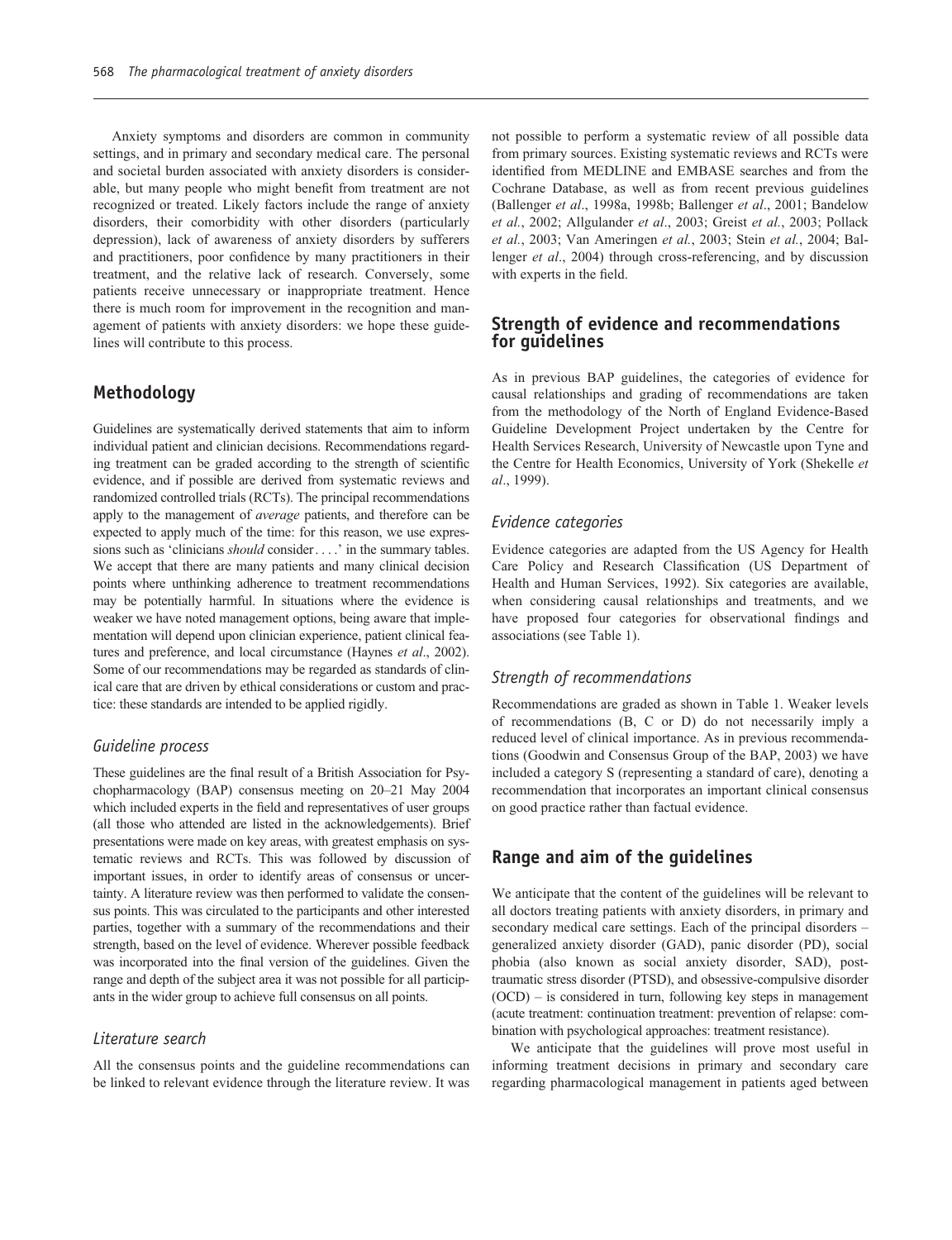#### **Table 1** Categories of evidence and strength of recommendations

*Categories of evidence relevant to specific causal relationships and treatments*

- Ia Evidence from meta-analysis of RCTs
- Ib Evidence from at least one RCT
- IIa Evidence from at least one controlled study without randomization
- IIb Evidence from at least one other type of quasi-experimental study
- III Evidence from non-experimental descriptive studies, such as comparative studies, correlation studies and case-control studies
- IV Evidence from expert committee reports or opinions and/or clinical experience of respected authorities

*Proposed categories of evidence for observational findings and associations*

- I Evidence from large representative population samples
- II Evidence from small, well-designed but not necessarily representative samples
- III Evidence from non-representative surveys, case reports
- IV Evidence from expert committee reports or opinions and/or clinical experience of respected authorities

#### *Strength of recommendations*

- A Directly based on category I evidence
- B Directly based on category II evidence or an extrapolated recommendation from category I evidence
- C Directly based on category III evidence or an extrapolated recommendation from category I or II evidence
- D Directly based on category IV evidence or an extrapolated recommendation from category I, II or III evidence
- S Standard of clinical care

RCT: randomized controlled trial

18 and 65 years. The type and prevalence of anxiety disorders changes during childhood and adolescence (Costello *et al*., 2003) and the mean age of onset of adult patients with anxiety disorders varies between diagnoses. Nevertheless many adult patients describe an onset of symptoms in childhood or adolescence, and certain recommendations (for example those pertaining to obsessive-compulsive disorder) will be potentially applicable to adolescent patients. Similarly, recommendations that are applicable to adult patients do not necessarily become invalid once they exceed their sixty-fifth birthday.

We have considered those guidelines developed by the National Institute for Clinical Excellence for generalized anxiety disorder, panic disorder, post-traumatic stress disorder and obsessive-compulsive disorder (NICE, www.nice.org.uk), and those from other organizations, such as the recent statements from the World Federation of Societies of Biological Psychiatry (Bandelow *et al.*, 2002) and the World Council on Anxiety (Allgulander *et al*., 2003; Greist *et al.*, 2003; Pollack *et al.*, 2003; Stein *et al.*, 2003; Van Ameringen *et al.*, 2003).

There is often a tension between existing established clinical practice and the possible implications of new research for changing practice. Existing practice may be accepted on the basis of prolonged clinical experience and by extension of a related proven indication: new treatments may have superior efficacy to placebo in methodologically robust RCTs, but lack comparator data against current treatment. We have highlighted where this tension is greatest, but do not wish to impose specific treatment recommendations that may prove premature.

## **Epidemiology of anxiety symptoms and disorders**

Anxiety symptoms are common in the general population and in primary and secondary medical care. Symptoms may be mild, transient and without associated impairment in social and occupational function, but many patients are troubled by severe and persistent symptoms that cause significant personal distress, impair function and reduce quality of life. To meet the diagnosis of an anxiety disorder, patients have to experience a certain number of symptoms for more than a minimum specified period, the symptoms causing significant distress, with an associated impairment in everyday function. Most research has used the diagnostic categories for anxiety disorders in the Fourth Edition of the Diagnostic and Statistical Manual (DSM-IV) (American Psychiatric Association, 1994), which are broadly similar to those in the Tenth Edition of the International Classification of Diseases (ICD-10) (World Health Organization, 1992): we give simplified versions of the disorders in Table 2.

Epidemiological studies in the general population aged 18–65 years (I) indicate that when taken together anxiety disorders have a 12-month period prevalence of approximately 15%, and a lifetime prevalence of approximately 21% (Wittchen and Jacobi, 2005). Individual disorders are less frequent, with estimated 12 month prevalence rates ranging between 0.7% (OCD) and 7.6% (specific phobia), and estimated lifetime prevalence rates between 0.8% (OCD) and 13.2% (specific phobia) (Table 3). The age and sex distribution of individual disorders varies: for example, specific phobias are markedly more common in women than men across all age bands, whereas panic disorder is almost as frequent in men and women aged 51–65 years. Due to this variation within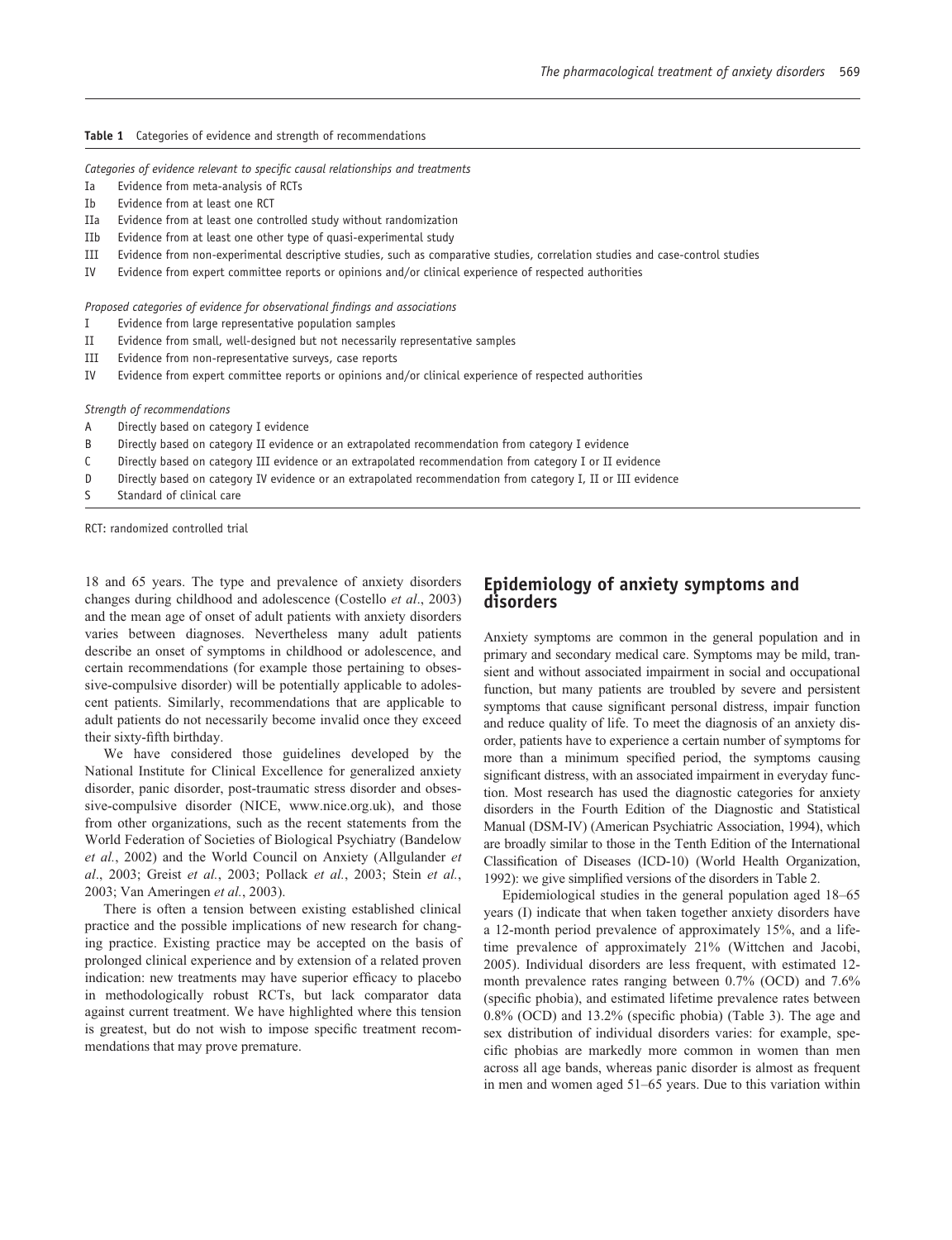#### **Table 2** Short description of the clinical feature of the anxiety disorders

Derived from the clinical descriptions and diagnostic guidelines in ICD-10 (World Health Organization, 1992) and DSM-IV (American Psychiatric Association, 1994). More detailed descriptions are available in DSM-IV and ICD-10.

#### *Generalized anxiety disorder (GAD)*

Generalized anxiety disorder (GAD) is characterized by excessive and inappropriate worrying that is persistent (lasting some months in ICD-10, six months or longer in DSM-IV) and not restricted to particular circumstances. Patients have physical anxiety symptoms and key psychological symptoms (restlessness, fatigue, difficulty concentrating, irritability, muscle tension and disturbed sleep). Can be comorbid with major depression (but not arise solely in its context), panic disorder, phobic anxiety disorders and OCD in DSM-IV, but must not meet full criteria for these in ICD-10.

#### *Panic disorder (with or without agoraphobia)*

Panic disorder is characterized by recurrent unexpected surges of severe anxiety ('panic attacks'), with varying degrees of anticipatory anxiety between attacks. Panic attacks are discrete periods of intense fear or discomfort, accompanied by at least four physical or psychological anxiety symptoms. Typically panic attacks reach their peak within ten minutes and last around 30–45 minutes. Most patients develop a fear of having further panic attacks. Around two-thirds of patients with panic disorder develop agoraphobia, defined as fear in places or situations from which escape might be difficult or in which help might not be available, in the event of having a panic attack. These situations include being in a crowd, being outside the home or using public transport (two situations required in ICD-10): they are either avoided or endured with significant personal distress (avoidance at some stage is required for ICD-10 diagnosis).

#### *Social phobia (social anxiety disorder)*

Social phobia is characterized by a marked, persistent and unreasonable fear of being observed or evaluated negatively by other people, in social or performance situations, associated with physical and psychological anxiety symptoms. Feared situations (such as speaking to unfamiliar people or eating in public) are either avoided or are endured with significant personal distress (avoidance must be prominent for ICD-10 diagnosis).

#### *Specific phobia*

Specific, simple or isolated phobia is characterized by excessive or unreasonable fear of (and restricted to) single people, animals, objects, or situations (for example, flying, dentists, seeing blood, etc.) which are either avoided or are endured with significant personal distress (avoidance must be prominent for ICD-10 diagnosis).

#### *Post-traumatic stress disorder (PTSD)*

Post-traumatic stress disorder is characterized by a history of exposure to trauma (actual or threatened death, serious injury, or threats to the physical integrity of the self or others) with a response of intense fear, helplessness or horror: with the later development of re-experiencing symptoms (intrusive recollections, flashbacks or dreams), avoidance symptoms (for example efforts to avoid activities or thoughts associated with the trauma), and hyper-arousal symptoms (including disturbed sleep, hypervigilance and an exaggerated startle response). Must usually be within six months of the exposure to trauma for an ICD-10 diagnosis.

#### *Obsessive–compulsive disorder (OCD)*

Obsessive–compulsive disorder is characterized by recurrent obsessional ruminations, images or impulses, and/or recurrent physical or mental rituals, which are distressing, time-consuming and cause interference with social and occupational function. Common obsessions relate to contamination, accidents, and religious or sexual matters: common rituals include washing, checking, cleaning, counting and touching.

individual anxiety disorders, the pattern for all disorders taken together is fairly constant with an overall female:male ratio of approximately 2:1 across the age range. Studies in primary care suggest approximately 50% significantly improve over 6–16 months (II) (Ormel *et al*., 1991; Ormel *et al*., 1993; Ronalds *et al*., 1997) but complete recovery is relative rare. Severity, duration of illness and ongoing social adversity were associated with lack of improvement (II) (Ronalds *et al*., 1997). Long-term follow-up of participants in eight studies of cognitive behaviour therapy (CBT) for anxiety disorders found that 52% had at least one diagnosis, with significant levels of comorbidity and health scores comparable to the lowest 10% of the population (Durham *et al.*, 2005). A US longitudinal study indicates that the likelihood of recovery from GAD is significantly less than that of recovering from major depression (II) (Yonkers *et al*., 2000).

Coexisting depressive symptoms are common, particularly in patients with severe anxiety, and many patients simultaneously fulfil diagnostic criteria for anxiety and depressive disorders, this pattern often being named 'comorbidity'. Cross-sectional studies in European community and clinical settings (Fehm *et al.*, 2005; Goodwin *et al.*, 2005; Lieb *et al.*, 2005) and in UK primary medical care (Nease and Aikens, 2003) reveal a significant correlation between measures of anxiety and depressive symptom severity. Epidemiological studies indicate that approximately 62% of subjects with an anxiety disorder fulfil diagnostic criteria for another psychiatric disorder, most commonly depression, which is present in around 33.5% of subjects with any disorder being considerably more common in subjects with GAD and social phobia (I) (Wittchen and Jacobi, 2005). In practice the presence of marked coexisting depressive symptoms is an important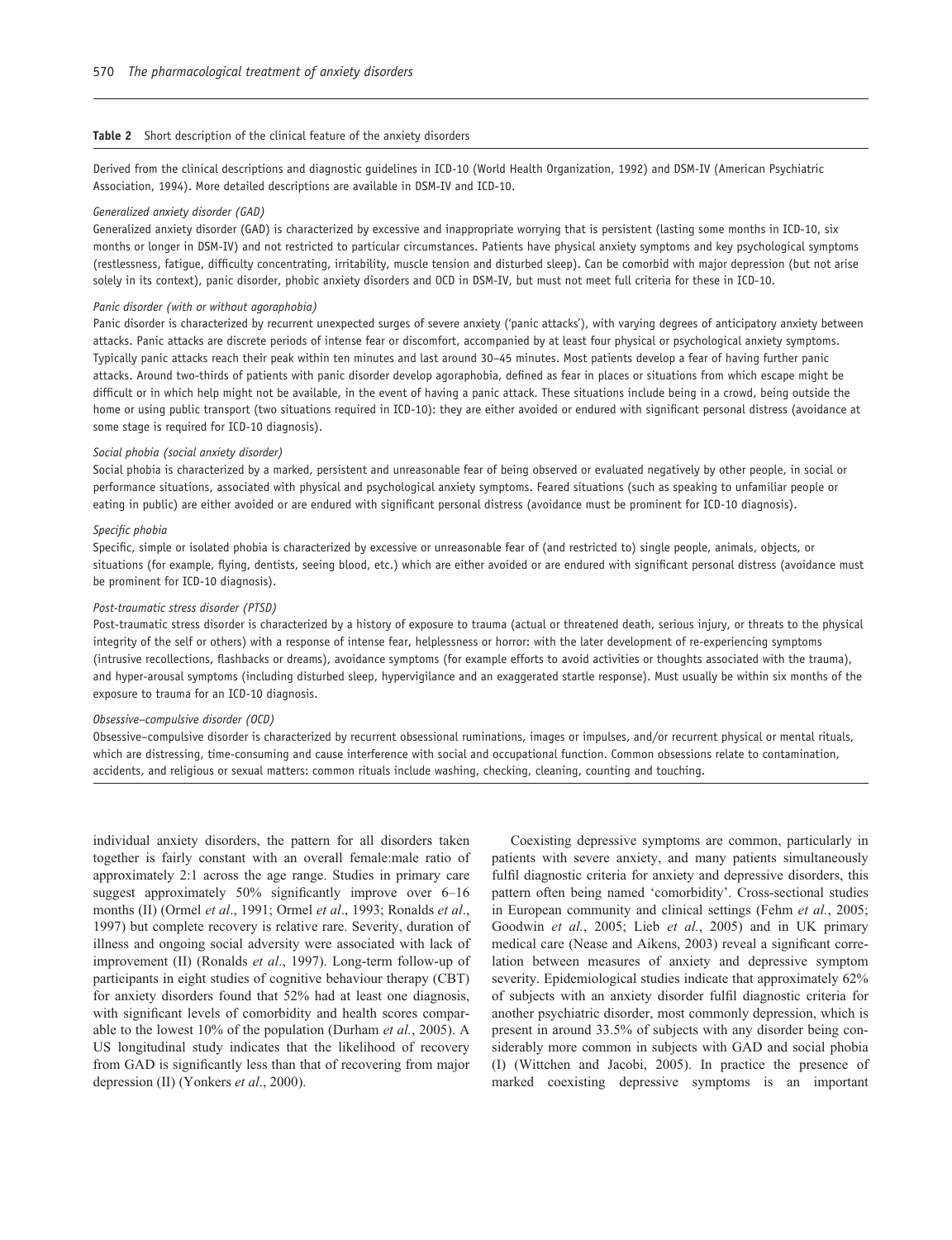| Diagnostic group                    | 12-month estimate |                 | Lifetime estimate |                 |
|-------------------------------------|-------------------|-----------------|-------------------|-----------------|
|                                     | $\%$              | (95% CI)        | $\%$              | (95% CI)        |
| Any anxiety disorder*               | 12.0              | $(11.1 - 13.0)$ | 21.1              | $(20.5 - 21.6)$ |
| Panic disorder ( $\pm$ agoraphobia) | 2.3               | $(1.9 - 2.8)$   | 3.8               | $(3.1 - 4.5)$   |
| Agoraphobia (without panic)         | 2.0               | $(1.7 - 2.5)$   | 3.8               | $(3.1 - 4.5)$   |
| GAD                                 | 1.5               | $(1.2 - 1.9)$   | 5.1               | $(4.3 - 5.9)$   |
| Social phobia                       | 2.0               | $(1.6 - 2.5)$   | 5.8               | $(5.1 - 6.5)$   |
| Specific phobia                     | 7.6               | $(6.9 - 8.5)$   | 13.2              | $(12.8 - 13.6)$ |
| 0CD                                 | 0.7               | $(0.5 - 1.0)$   | 0.8               | $(0.6 - 1.1)$   |
| <b>PTSD</b>                         | 1.2               | $(0.9 - 1.3)$   | Not established   |                 |

#### **Table 3** Epidemiology of anxiety disorders in the general population

\*Without PTSD.

GAD: generalised anxiety disorder: OCD: obsessive–compulsive disorder: PTSD: post-traumatic stress disorder.

Based upon community studies reporting either prevalence estimates for established diagnoses of mental disorders (according to DSM-III, DSM-III-R, DSM-IV or ICD-10 criteria) or upon studies employing instruments with explicit diagnostic criteria that allow such inferences. See Wittchen and Jacobi (2005).

| Diagnostic group                  | Age 18-34 |      | Age 35-49 |      | Age 50-65 |      | Total |      |
|-----------------------------------|-----------|------|-----------|------|-----------|------|-------|------|
|                                   | M         | F    | M         |      | M         |      | M     | ŀ.   |
| Any anxiety disorder*             | 7.0       | 17.0 | 8.0       | 15.9 | 8.4       | 16.2 | 7.8   | 16.3 |
| Panic disorder $($ ± agoraphobia) | 1.0       | 3.4  | 2.0       | 3.4  | 2.1       | 2.4  | 1.7   | 3.0  |
| Agoraphobia (without panic)       | 0.9       | 2.0  | 1.1       | 2.9  | 0.9       | 4.4  | 1.0   | 3.1  |
| GAD                               | 0.5       | 1.1  | 0.9       | 2.9  | 1.8       | 2.2  | 1.0   | 2.1  |
| Social phobia                     | 1.9       | 3.1  | 0.7       | 2.7  | 1.4       | 2.2  | 1.3   | 2.7  |
| Specific phobia                   | 4.2       | 11.9 | 4.7       | 9.7  | 4.6       | 10.7 | 4.5   | 10.8 |
| 0CD                               | 0.4       | 1.0  | 1.0       | 0.9  | 0.3       | 0.8  | 0.6   | 0.9  |
| <b>PTSD</b>                       | 0.4       | 1.6  | 0.6       | 1.4  | 0.4       | 1.3  | 0.5   | 1.5  |

\*Without PTSD.

GAD: generalised anxiety disorder: OCD: obsessive–compulsive disorder: PTSD: post-traumatic stress disorder.

Based upon community studies reporting either prevalence estimates for established diagnoses of mental disorders (according to DSM-III, DSM-III-R, DSM-IV or ICD-10 criteria) or upon studies employing instruments with explicit diagnostic criteria that allow such inferences. See Wittchen and Jacobi (2005).

consideration in treatment decisions in primary and secondary medical care. Where the anxiety symptoms are present within the context of a depressive disorder, drug treatment of the depression is effective in improving anxiety (Anderson *et al*., 2000). Where depression follows or is comorbid with an anxiety disorder it is generally indicative of greater severity and associated with poorer prognosis (II) (Albus and Scheibe, 1993; Brown *et al*., 1995; Cowley *et al*., 1996; Shalev *et al*., 1998; Martinsen *et al*., 1998; Rief *et al*., 2000; Erwin *et al*., 2002). Clinical practice has been to direct treatment towards the depressive disorder in the first instance, choosing treatments that also have action against the symptoms of the anxiety disorder: this has been shown to improve outcome in OCD, with better response to sertraline than desipramine (Ib) (Hoehn-Saric *et al*., 2000).

## **Detection and diagnosis of anxiety disorders**

In drawing up the guidelines we are aware that there are often practical and conceptual difficulties in delineating specific anxiety disorders, ranging from overlap with milder degrees of depression ('mixed anxiety and depression') to comorbidity between anxiety disorders. The diagnosis of some anxiety disorders has also been criticized, with comments relating to potential legal implications (e.g. PTSD) or so-called medicalization of normal variation (e.g. social phobia). Nevertheless the current diagnostic classification provides a useful clinical delineation of distressing and debilitating symptom clusters that, crucially for an evidence-based approach, has been used for patient selection in treatment trials and therefore allows assessment of clinical benefit.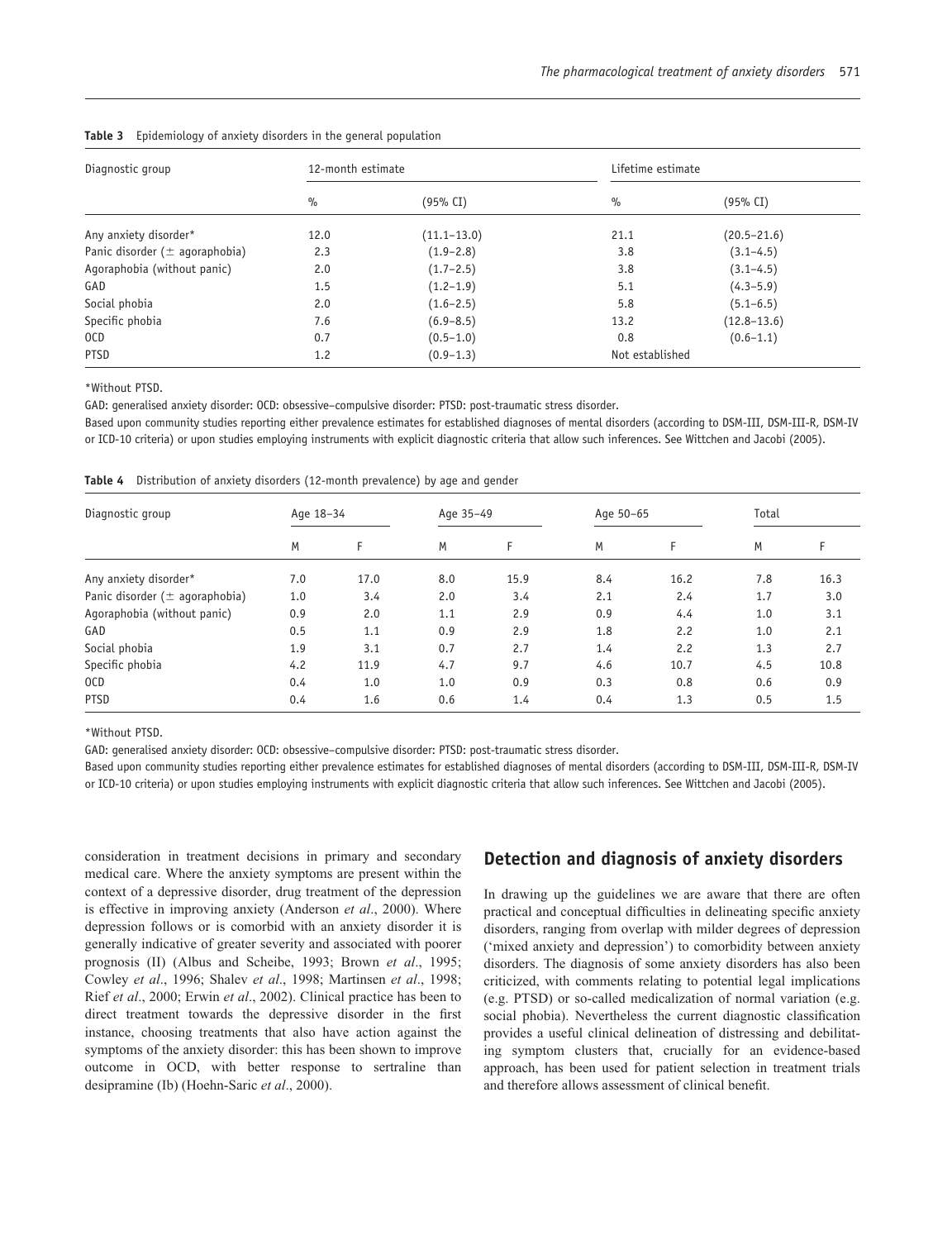From relatively sparse evidence, the detection of a mental health problem in patients with anxiety disorders in primary care varies between studies, but is probably similar to that for depression with values ranging from 56% to 92%, the differing disorders varying in recognition rates (I) (Ormel *et al*., 1990; Tiemens *et al*., 1996; Ronalds *et al*., 1997; Wittchen *et al*., 2003). Comorbidity of anxiety with depression improves the detection of mental health problems (Sartorius *et al*., 1996; Wittchen *et al*., 2002). However correct identification of which anxiety disorder is present and subsequent active treatment may be less good for anxiety disorders than for depression (Wittchen *et al*., 2002).

Screening questions and self-report questionnaires are fairly sensitive but not very specific, making the value of routine screening for anxiety disorders questionable (Goldberg and Bridges, 1987; Dowell *et al*., 1990; Lewis and Wessely, 1990; Parkerson and Broadhead, 1997; Wittchen and Boyer, 1998; Bjelland *et al*., 2002). The Hospital Anxiety and Depression Scale (Zigmond and Snaith, 1983) is a widely used brief self-report scale with anxiety and depression sub-scales (seven items each): it has sensitivity and specificity of about 0.8 for both sub-scales using a cut-off of eight or above (Bjelland *et al*., 2002) making it reasonable for use in high risk populations. The World Health Organization has recently published guidance on the identification and management of mental health problems in primary health care (World Health Organization, 2004). A simple algorithm for initial delineation of anxiety disorder subtypes is suggested in Fig. 1.

## **General issues in the treatment of anxiety disorders**

## *When to treat*

Anxiety symptoms exist on a continuum and many people with milder degrees of anxiety, particularly of recent onset and associated with stressful life events but with little disability will experience an improvement without specific intervention (II) (Mann *et al*., 1981). In milder forms of depression the benefit of antidepressant treatment over placebo is difficult to demonstrate (Ia) (Khan *et al*., 2005) and the same is likely to be true of anxiety disorders. Randomized controlled trials across a range of anxiety disorders often demonstrate a high placebo response (e.g. Oosterbaan *et al*., 2001; Huppert *et al*., 2004) indicating that non-specific effects can play a large part in improvement. However the chronic nature and associated disability of many disorders means that most patients who fulfil diagnostic criteria for an anxiety disorder are likely to benefit from some form of treatment.

This need for treatment is determined by the severity and persistence of symptoms, the presence of comorbid mental disorder or physical illness, the level of disability and impact on social functioning, concomitant medication, and a history of good response to, or poor tolerability of, previous treatment approaches. As randomized controlled trials are generally performed in rather restricted patient groups with little comorbidity or other features commonly seen in conventional clinical samples, and because



**Figure 1** Suggested scheme for exploration of a suspected anxiety disorder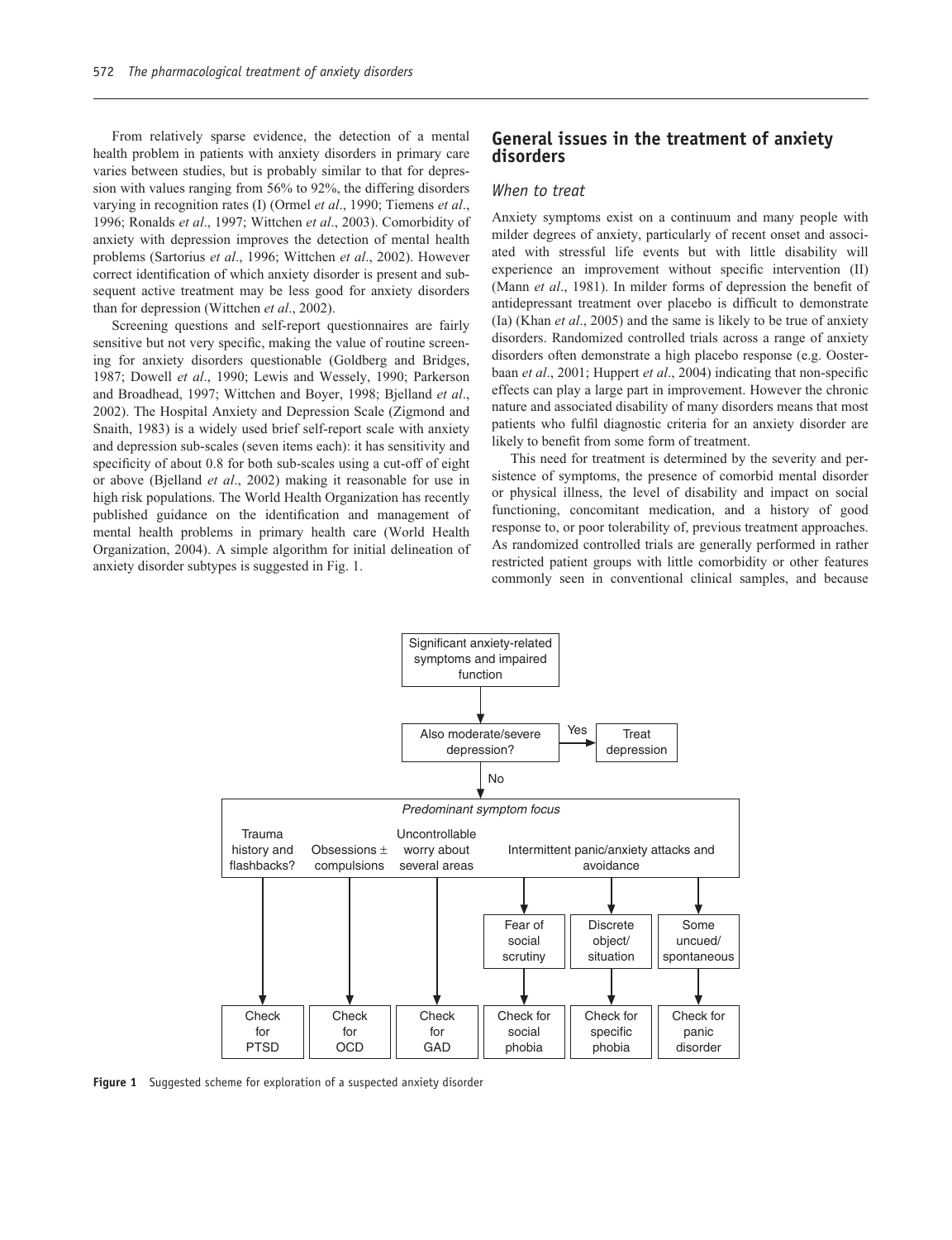many RCTs have major methodological flaws, study findings may not necessarily simplify treatment decisions in primary or secondary care. Choice of treatment is affected by the patient characteristics (such as previous response or contraindications), the evidence base supporting its use, patient and physician preference, and the local availability of that proposed intervention (IV) (Haynes *et al*., 2002). Although there is considerable overlap between effective therapies for the different anxiety disorders there are also differences (discussed in the individual sections) and separate evidence bases for treating each disorder (Ib). For this reason identifying individual disorders is helpful.

#### **Recommendations: detection and decision to treat**

- Check for significant anxiety symptoms in patients presenting with depression or other psychological problems (S)
- Become familiar with the main features of different anxiety disorders and distinguish between them (B)
- Assess for comorbid depression and treat if depressive symptoms are moderate or severe (A)
- In milder, recent-onset anxiety disorders consider 'watchful waiting' (support, addressing social factors and monitoring) (D)

The principal options include a range of pharmacological treatments, psychological therapies based on exposure and cognitive methods, and self-help strategies.

## *Pharmacological treatments*

Many patients are cautious about starting psychotropic drug treatment, fearing problems such as unwanted sedation or the development of physical or psychological dependence, and doctors should discuss the relative benefits and risks of proposed interventions before initiating a treatment prescription. It should be emphasized that response is not immediate, that transient worsening of symptoms can sometimes occur; that prolonged courses are needed to maintain an initial treatment response and minimize the risk of relapse; and that antidepressants (when used) are not 'addictive' (Nutt, 2003).

The selection of a particular drug class (and of a specific drug within that class) should be determined principally by the evidence base supporting its use, and also by whether the patient has previous experience of treatment with that compound. The absence of a licensed indication does not necessarily mean an absence of evidence for the proposed treatment intervention. Conversely it should not be assumed that all drugs within a class are likely to be efficacious in the treatment of a particular anxiety disorder, when one member of that class has proven efficacy. The presence of significant coexisting depressive symptoms should guide treatment choice towards prescription of antidepressant drugs rather than benzodiazepines. The major adverse effects and problems associated with prescription of psychotropic drugs mentioned in the sections on treatment of individual anxiety disorders are summarized in Table 5.

*Selective serotonin reuptake inhibitors and venlafaxine* Selective serotonin reuptake inhibitors (SSRIs) have broad spectrum anxiolytic efficacy and are generally well tolerated, and for this reason generally represent the first-line pharmacological treatment approach in anxiety disorders. However SSRIs have potentially troublesome adverse effects, including initial increased nervousness, insomnia, nausea (Ib) (Baldwin and Birtwistle, 1998) and sexual dysfunction (Ib) (Baldwin, 2004). When stopped abruptly, most SSRIs can produce a discontinuation syndrome characterized by dizziness, insomnia and flu-like symptoms (Ib) (Schatzberg *et al*., 1997). The serotonin-noradrenaline reuptake inhibitor (SNRI) venlafaxine is also associated with discontinuation symptoms after abrupt withdrawal (Ib) (Silverstone and Ravindran, 1999).

The United Kingdom Committee on Safety of Medicines (CSM) recommends that patients are monitored frequently and carefully when starting or increasing the dosage of SSRI and other antidepressant treatments (CSM, 2004), and recent guidance from the National Institute of Clinical Excellence (NICE, 2004) on the treatment of panic disorder and generalized anxiety disorder recommends that patients are reviewed at fortnightly intervals in the first six weeks of treatment. Due to concerns about its potential safety in overdose, the CSM currently recommends that venlafaxine treatment should only be initiated by specialist mental health practitioners, requires pre-treatment ECG and blood pressure measurement, and is avoided in patients with cardiac disease, electrolyte imbalances or hypertension (IV) (CSM, 2004). Current advice regarding the relative safety of antidepressants after overdose has however been questioned (Nutt, 2005a).

#### **Recommendations: general issues for pharmacotherapy**

- Discuss the benefits and risks of specific drug treatments with patients before treatment (S)
- SSRIs are effective across the range of anxiety disorders and are generally suitable for first-line treatment (A)
- Benzodiazepines are effective in many anxiety disorders but their use should be short term and only considered beyond this in treatment-resistant cases because of problems with side effects and dependence (C)
- The use of other drugs such as tricyclic antidepressants, MAOIs, antipsychotics and anticonvulsants needs to be considered in relation to their evidence-base for specific conditions and their individual risks and benefits (S)
- With all antidepressants, especially SSRIs and venlafaxine, there should be specific discussion and monitoring of possible adverse effects early in treatment (initial worsening of anxiety/agitation or rarely the emergence of suicidal ideation) (S)
- With antidepressants and benzodiazepines there should be specific discussion and monitoring of adverse effects on stopping the drugs after a week of treatment (discontinuation symptoms and, with benzodiazepines, rebound anxiety and withdrawal/dependence) (S)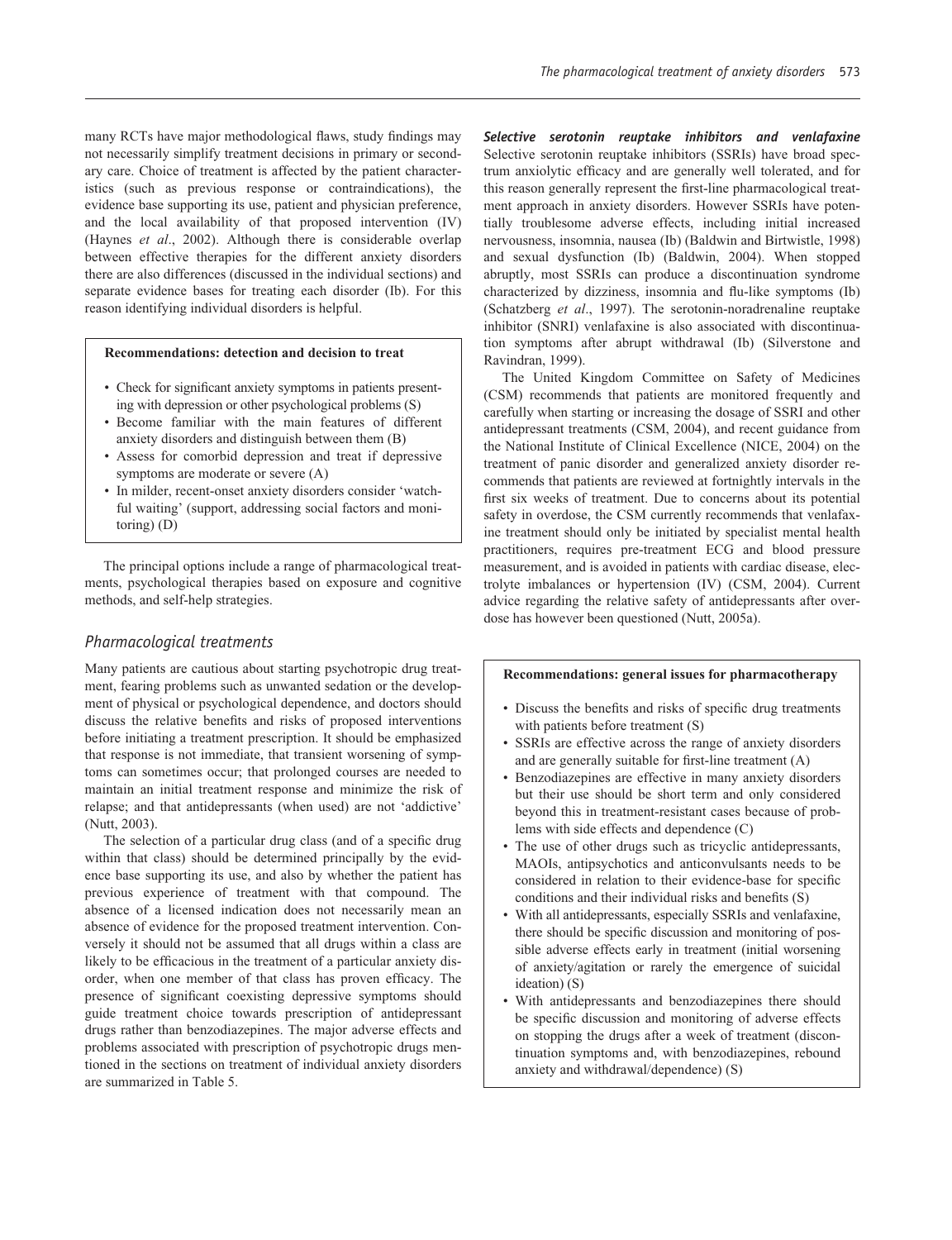| Class                   | Examples      |                          | Potential adverse effects             |              |                                           |                    |                          |                          | Specific problems        | Inhibition                            | Toxicity in   | Withdrawal               |
|-------------------------|---------------|--------------------------|---------------------------------------|--------------|-------------------------------------------|--------------------|--------------------------|--------------------------|--------------------------|---------------------------------------|---------------|--------------------------|
|                         |               | 'Anti-Ch'                | Sedation                              | Insomnia     | $\overline{\mathrm{q}}\mathrm{q}\uparrow$ | Nausea             | problems<br>Sexual       | Weight<br>gain           |                          | of hepatic<br>enzymes                 | overdose      | symptoms                 |
| Selective serotonin     | citalopram    |                          |                                       |              |                                           |                    | $^{+}$                   |                          | All SSRIs:               |                                       | $\frac{1}{2}$ | $^{+}$                   |
| reuptake inhibitors     | escitalopram  |                          |                                       | $^{+}$       |                                           | $^+$               | $^{+}$                   | $\overline{1}$           | a. can increase          |                                       | $\sim$        | $^{+}$                   |
|                         | fluoxetine    | J.                       |                                       | $^{+}$       | т.                                        | $^{+}$             | $\! + \!\!\!\!$          | $\overline{\phantom{a}}$ | nervousness in first few | $+$                                   | $\sim$        | $\sim$                   |
|                         | fluvoxamine   | $\overline{\phantom{a}}$ |                                       | $^{+}$       | $\overline{1}$                            | $^{+}$             | $^{+}$                   | $\mathbf{I}$             | days of treatment:       | $_+^+$                                | $\sim$        |                          |
|                         | paroxetine    | $\mathbf{I}$             |                                       | $^{+}$       | $\mathbf{I}$                              | $^{+}$             |                          | $\! + \!\!\!\!$          |                          | $+$                                   | $\sim$        | $+$                      |
|                         | sertraline    | - 1                      |                                       | $^{+}$       |                                           |                    | $^{+}$                   | $\overline{\phantom{a}}$ | b. possible increased    | $\overline{\phantom{a}}$              | $\sim$        | $^{+}$                   |
|                         |               |                          |                                       |              |                                           |                    |                          |                          | risk of suicide attempts |                                       |               | Usually only             |
|                         |               |                          |                                       |              |                                           |                    |                          |                          | in depressed children    |                                       |               | transient, when          |
|                         |               |                          |                                       |              |                                           |                    |                          |                          | and adolescents.         |                                       |               | present.                 |
| Serotonin-noradrenaline | duloxetine    | $^{+}$                   |                                       | $^{+}$       |                                           |                    | $^{+}$                   | $\mathbf{I}$             |                          | $\mathbf{I}$                          | $\sim$        | $\sim$                   |
| reuptake inhibitors     | venlafaxine   | $+$                      |                                       | $+$          |                                           | $+$ (more          | $^{+}$                   |                          | Hypertension. BP and     |                                       | medium        | $^{+}$<br>$^{+}$         |
|                         |               |                          |                                       |              |                                           | at higher          |                          |                          | ECG monitoring           |                                       |               |                          |
|                         |               |                          |                                       |              |                                           | doses)             |                          |                          | suggested.               |                                       |               |                          |
| Selective noradrenaline | maprotiline   | $^{+}$                   | $^{+}$                                |              | $\overline{\phantom{a}}$                  | ı                  | $^{+}$                   | $+$                      | Seizures                 | $\sim$                                | high          | $^{+}$                   |
| reuptake inhibitors     | reboxetine    | $^{+}$                   | $\overline{1}$                        | T            |                                           |                    | $\mathbf{I}$             | $\overline{1}$           |                          | 1                                     | $\geq$        | $\sim$                   |
| Tricyclic               | amitriptyline | $+$                      | $+$                                   |              | $+$                                       |                    | $\qquad \qquad +$        | $+$                      | All TCAS:                | $\begin{array}{c} + \\ + \end{array}$ | high          | $+$                      |
| antidepressants         | clomipramine  | $+$                      | $\begin{array}{c} + \\ + \end{array}$ | $^{+}$       | $+$                                       | $\hspace{0.1mm} +$ | $+$                      | $+$                      | Potentially cardiotoxic  | $\begin{array}{c} + \\ + \end{array}$ | high          | $\! + \!\!\!\!$          |
|                         | desipramine   | $\ddot{}$                | $^{+}$                                | $^{+}$       | $^{+}$                                    |                    |                          | $\overline{\phantom{a}}$ | in therapeutic dosage    | $+$                                   | high          |                          |
|                         | imipramine    | $+$                      | $+$                                   | $^{+}$       | $+$                                       |                    | $^{+}$                   | $\! + \!\!\!\!$          | and in overdose.         | $\begin{array}{c} + \\ + \end{array}$ | high          | $^{+}$                   |
| Monoamine oxidase       | phenelzine    | $^{+}$                   |                                       | $+$          | $+$                                       | $^{+}$             | $^{+}$                   | $^{+}$                   | Phenelzine:              |                                       | high          | $+$                      |
| inhibitors              | moclobemide   |                          |                                       | $^{+}$       |                                           | $^{+}$             |                          | - 1                      | Hypertensive crisis with |                                       | $\frac{1}{2}$ |                          |
|                         |               |                          |                                       |              |                                           |                    |                          |                          | sympathomimetics.        |                                       |               |                          |
|                         |               |                          |                                       |              |                                           |                    |                          |                          | Need to follow           |                                       |               |                          |
|                         |               |                          |                                       |              |                                           |                    |                          |                          | restricted diet.         |                                       |               |                          |
| Receptor antagonists    | mirtazapine   | $^{+}$                   | $\begin{array}{c} + \\ + \end{array}$ | $\mathbf{I}$ |                                           |                    | $\mathbf{I}$             | $+$                      | Blood dyscrasia (as      | $\sim$                                | $\sim$        | $\overline{\phantom{a}}$ |
|                         |               |                          |                                       |              |                                           |                    |                          |                          | common as with TCAs)     |                                       |               |                          |
| Benzodiazepines         | alprazolam    | 1                        | $+$                                   | J.           |                                           |                    | $\overline{1}$           | $\overline{\phantom{a}}$ | All benzodiazepines:     | Minimal                               | Medium.       | $+$                      |
|                         | bromazepam    |                          | $\begin{array}{c} + \\ + \end{array}$ |              |                                           |                    | -1                       | $\overline{\phantom{a}}$ | a. can impair attention  | effects on                            | Can be        | $+$                      |
|                         | clonazepam    | $\overline{\phantom{a}}$ | $\begin{array}{c} + \\ + \end{array}$ | $\mathbf{I}$ | Ш                                         |                    | $\mathbf{I}$             | $\overline{\phantom{a}}$ | and memory               | hepatic                               | reversed      | $\qquad \qquad +$        |
|                         | diazepam      | 1                        | $\begin{array}{c} + \\ + \end{array}$ | $\mathbb{I}$ | $\mathbf{I}$                              |                    | $\mathbb{I}$             | 1                        |                          | enzymes;                              | with          | $^{+}$                   |
|                         | lorazepam     |                          | $+$                                   |              |                                           |                    | $\overline{\phantom{0}}$ |                          | b. tolerance and         | pharmaco-                             | flumazenil.   | $+$                      |
|                         |               |                          |                                       |              |                                           |                    |                          |                          | dependence may occur     | dynamic                               |               | May persist for          |
|                         |               |                          |                                       |              |                                           |                    |                          |                          |                          | interactions                          |               | long periods.            |
|                         |               |                          |                                       |              |                                           |                    |                          |                          |                          | with sedative                         |               |                          |
|                         |               |                          |                                       |              |                                           |                    |                          |                          |                          | drugs.                                |               |                          |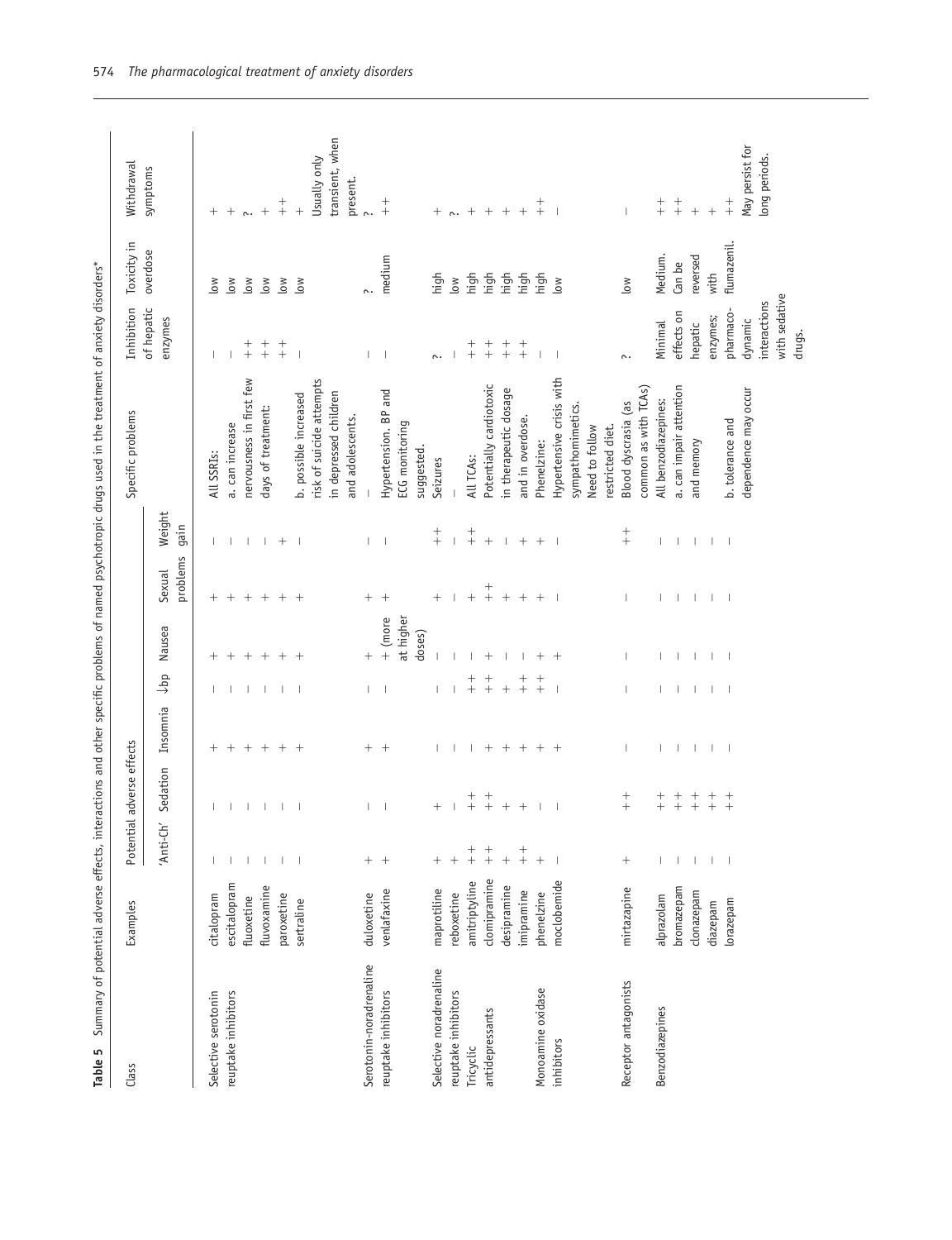| Conventional               | haloperidol               |        |                                                                                                                                                                                                                                                                                                                                                                                  | I                              |                                                                                                                                                                                                                                                                                                                                                                                  |                    |        | $\hspace{0.1mm} +$                    | Risk of development of  | Many drug          | high          |                |
|----------------------------|---------------------------|--------|----------------------------------------------------------------------------------------------------------------------------------------------------------------------------------------------------------------------------------------------------------------------------------------------------------------------------------------------------------------------------------|--------------------------------|----------------------------------------------------------------------------------------------------------------------------------------------------------------------------------------------------------------------------------------------------------------------------------------------------------------------------------------------------------------------------------|--------------------|--------|---------------------------------------|-------------------------|--------------------|---------------|----------------|
| neuroleptics               | trifluoperazine +         |        | $+$                                                                                                                                                                                                                                                                                                                                                                              | $\mid$                         |                                                                                                                                                                                                                                                                                                                                                                                  |                    |        |                                       | acute and delayed       | interactions. high |               |                |
|                            |                           |        |                                                                                                                                                                                                                                                                                                                                                                                  |                                |                                                                                                                                                                                                                                                                                                                                                                                  |                    |        |                                       | movement disorders.     |                    |               |                |
| Atypical antipsychotics    | olanzapine                |        | $^{+}$                                                                                                                                                                                                                                                                                                                                                                           | $\overline{\phantom{a}}$       |                                                                                                                                                                                                                                                                                                                                                                                  |                    | $^{+}$ | $+$                                   | All atypicals:          | $^{+}$             | $\sim$        |                |
|                            | quetiapine<br>risperidone |        | $+$                                                                                                                                                                                                                                                                                                                                                                              | I                              |                                                                                                                                                                                                                                                                                                                                                                                  |                    | I      | $^{+}$                                | Risk of hyperglycaemia  | $\hspace{0.1mm} +$ | $\sim$        |                |
|                            |                           | $^+$   | $\ddot{}$                                                                                                                                                                                                                                                                                                                                                                        | I                              |                                                                                                                                                                                                                                                                                                                                                                                  |                    |        | $\ddot{}$                             | and induction of        | $^+$               | $\sim$        |                |
|                            |                           |        |                                                                                                                                                                                                                                                                                                                                                                                  |                                |                                                                                                                                                                                                                                                                                                                                                                                  |                    |        |                                       | diabetes mellitus.      |                    |               |                |
| Anticonvulsants            | gabapentin                | $^{+}$ | $^{+}$                                                                                                                                                                                                                                                                                                                                                                           | $\overline{\phantom{a}}$       |                                                                                                                                                                                                                                                                                                                                                                                  | $\hspace{0.1mm} +$ | I      | $\hspace{0.1mm} +\hspace{0.1mm}$      | Potential for the       | I                  |               | Abrupt         |
|                            | pregabalin                |        | $_+^+$                                                                                                                                                                                                                                                                                                                                                                           | I                              |                                                                                                                                                                                                                                                                                                                                                                                  |                    |        |                                       | development of          |                    |               | withdrawal may |
|                            | tiagabine                 |        | $^{+}$                                                                                                                                                                                                                                                                                                                                                                           | $\overline{\phantom{a}}$       |                                                                                                                                                                                                                                                                                                                                                                                  |                    |        |                                       | tolerance or dependence |                    |               | possibly       |
|                            |                           |        |                                                                                                                                                                                                                                                                                                                                                                                  |                                |                                                                                                                                                                                                                                                                                                                                                                                  |                    |        |                                       | is not established.     |                    |               | precipitate    |
|                            |                           |        |                                                                                                                                                                                                                                                                                                                                                                                  |                                |                                                                                                                                                                                                                                                                                                                                                                                  |                    |        |                                       |                         |                    |               | seizures.      |
| Mood stabilizer            | lithium                   |        | $\begin{array}{c} \rule{0pt}{2.5ex} \rule{0pt}{2.5ex} \rule{0pt}{2.5ex} \rule{0pt}{2.5ex} \rule{0pt}{2.5ex} \rule{0pt}{2.5ex} \rule{0pt}{2.5ex} \rule{0pt}{2.5ex} \rule{0pt}{2.5ex} \rule{0pt}{2.5ex} \rule{0pt}{2.5ex} \rule{0pt}{2.5ex} \rule{0pt}{2.5ex} \rule{0pt}{2.5ex} \rule{0pt}{2.5ex} \rule{0pt}{2.5ex} \rule{0pt}{2.5ex} \rule{0pt}{2.5ex} \rule{0pt}{2.5ex} \rule{0$ | $\begin{array}{c} \end{array}$ | $\mid$                                                                                                                                                                                                                                                                                                                                                                           | $^{+}$             | Û      | $\begin{array}{c} + \\ + \end{array}$ | Narrow therapeutic      | $\mid$             | Acute:        | Abrupt         |
|                            |                           |        |                                                                                                                                                                                                                                                                                                                                                                                  |                                |                                                                                                                                                                                                                                                                                                                                                                                  |                    |        |                                       | window necessitates     |                    | medium        | withdrawal may |
|                            |                           |        |                                                                                                                                                                                                                                                                                                                                                                                  |                                |                                                                                                                                                                                                                                                                                                                                                                                  |                    |        |                                       | regular blood level     |                    | Chronic       | precipitate    |
|                            |                           |        |                                                                                                                                                                                                                                                                                                                                                                                  |                                |                                                                                                                                                                                                                                                                                                                                                                                  |                    |        |                                       | monitoring.             |                    | intoxication: | mania.         |
|                            |                           |        |                                                                                                                                                                                                                                                                                                                                                                                  |                                |                                                                                                                                                                                                                                                                                                                                                                                  |                    |        |                                       |                         |                    | high.         |                |
| Beta-blockers              | pindolol                  |        |                                                                                                                                                                                                                                                                                                                                                                                  | I                              |                                                                                                                                                                                                                                                                                                                                                                                  |                    |        |                                       | Avoid in patients with  | Many drug          | medium        | Abrupt         |
|                            | propranolol               |        |                                                                                                                                                                                                                                                                                                                                                                                  | $\begin{array}{c} \end{array}$ | $^+$                                                                                                                                                                                                                                                                                                                                                                             |                    |        |                                       | asthma, heart failure,  | interactions.      |               | withdrawal may |
|                            |                           |        |                                                                                                                                                                                                                                                                                                                                                                                  |                                |                                                                                                                                                                                                                                                                                                                                                                                  |                    |        |                                       | and peripheral vascular |                    |               | precipitate    |
|                            |                           |        |                                                                                                                                                                                                                                                                                                                                                                                  |                                |                                                                                                                                                                                                                                                                                                                                                                                  |                    |        |                                       | disease.                |                    |               | hypertension.  |
| Antihistamines             | hydroxyzine               | $^{+}$ |                                                                                                                                                                                                                                                                                                                                                                                  | $\mid$                         |                                                                                                                                                                                                                                                                                                                                                                                  |                    |        | $^{+}$                                | Little information on   |                    | low-medium    |                |
|                            |                           |        | Fast                                                                                                                                                                                                                                                                                                                                                                             |                                |                                                                                                                                                                                                                                                                                                                                                                                  |                    |        |                                       | benefits and risks.     |                    |               |                |
|                            |                           |        | tolerance                                                                                                                                                                                                                                                                                                                                                                        |                                |                                                                                                                                                                                                                                                                                                                                                                                  |                    |        |                                       |                         |                    |               |                |
| 5-HT <sub>14</sub> agonist | buspirone                 | $^{+}$ | $\overline{\phantom{a}}$                                                                                                                                                                                                                                                                                                                                                         | $^+$                           | $\begin{array}{c} \rule{0pt}{2.5ex} \rule{0pt}{2.5ex} \rule{0pt}{2.5ex} \rule{0pt}{2.5ex} \rule{0pt}{2.5ex} \rule{0pt}{2.5ex} \rule{0pt}{2.5ex} \rule{0pt}{2.5ex} \rule{0pt}{2.5ex} \rule{0pt}{2.5ex} \rule{0pt}{2.5ex} \rule{0pt}{2.5ex} \rule{0pt}{2.5ex} \rule{0pt}{2.5ex} \rule{0pt}{2.5ex} \rule{0pt}{2.5ex} \rule{0pt}{2.5ex} \rule{0pt}{2.5ex} \rule{0pt}{2.5ex} \rule{0$ | $^+$               | $\mid$ | $\mid$                                | Little information on   | Some               | $\geq$        | $\bigg $       |
|                            |                           |        |                                                                                                                                                                                                                                                                                                                                                                                  |                                |                                                                                                                                                                                                                                                                                                                                                                                  |                    |        |                                       | benefits and risks.     | interactions       |               |                |
|                            |                           |        |                                                                                                                                                                                                                                                                                                                                                                                  |                                |                                                                                                                                                                                                                                                                                                                                                                                  |                    |        |                                       |                         |                    |               |                |

++, relatively common or strong: +, may occur or moderately strong: -, absent or weak: ?, unknown or insufficient information.<br>\*Only those psychotropic drugs that are named in the text and currently available for clinical although one or more of these symptoms may be caused by other mechanisms and does not necessarily imply that the drug binds to muscarinic receptors: Jop, postural hypotension: although one or more of these symptoms may be caused by other mechanisms and does not necessarily imply that the drug binds to muscarinic receptors: ↓bp, postural hypotension: 'Anti-Ch', anticholinergic: refers to symptoms commonly caused by muscarinic receptor blockade (including dry mouth, sweating, blurred vision, constipation and urinary retention), 'Anti-Ch', anticholinergic: refers to symptoms commonly caused by muscarinic receptor blockade (including dry mouth, sweating, blurred vision, constipation and urinary retention), , relatively common or strong: , may occur or moderately strong: , absent or weak: ?, unknown or insufficient information.

 $*$ Only those psychotropic drugs that are named in the text and currently available for clinical use are considered: naming a drug in this table does not indicate that it has proven efficacy or a license for the treatment of anxiety. The side-effect profiles given are not comprehensive and provide approximate comparison only. Details of drugs and potential cautions and or a license for the treatment of anxiety. The side-effect profiles given are not comprehensive and provide approximate comparison only. Details of drugs and potential cautions and interactions should be looked up in a reference book such as the British National Formulary (2005). interactions should be looked up in a reference book such as the *British National Formulary* (2005).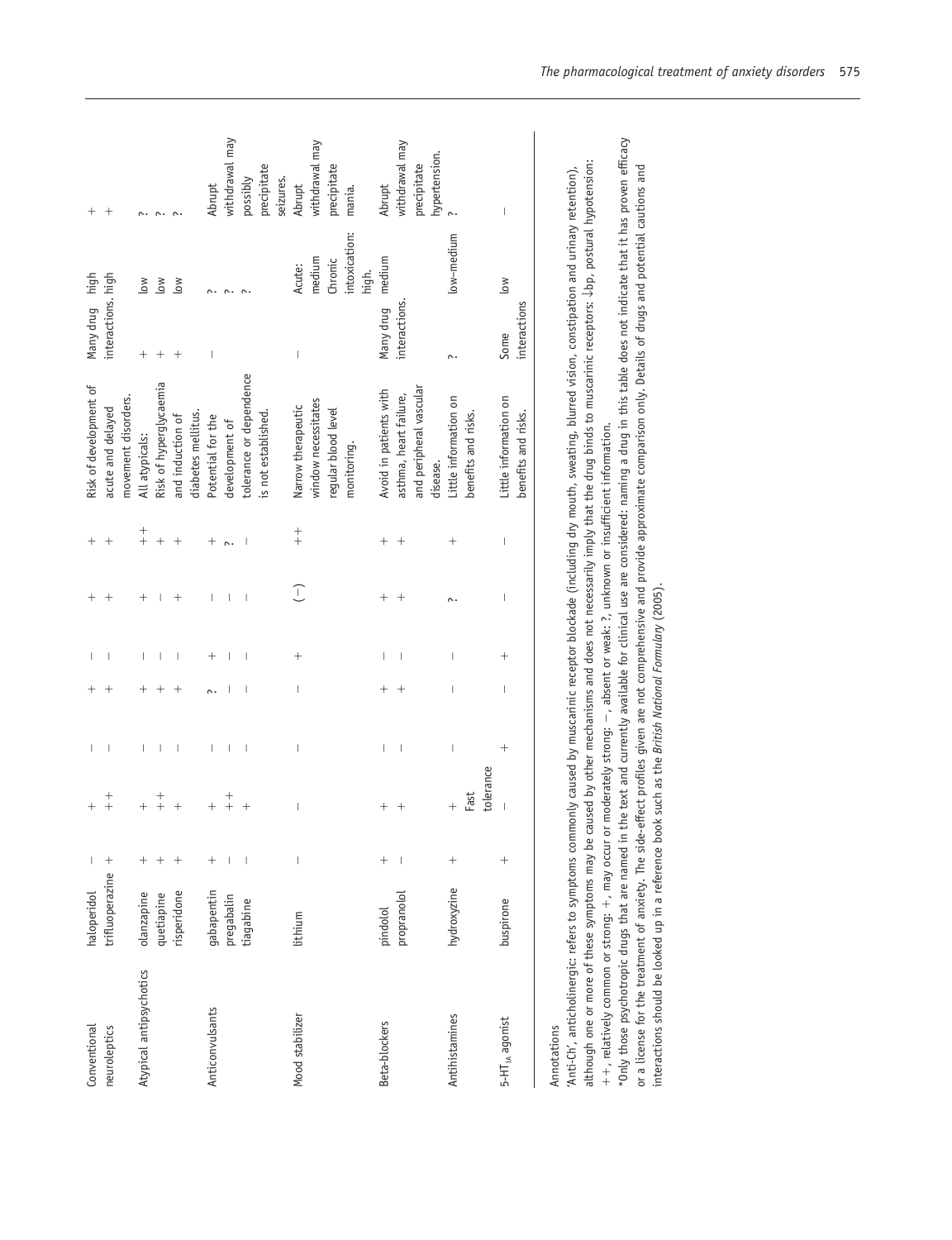*Tricyclic antidepressants and monoamine oxidase inhibitors* Certain tricyclic antidepressants (TCAs) are efficacious in some anxiety disorders, but are associated with a greater burden of adverse effects than either SSRIs or venlafaxine, and for this reason TCAs should only be used after non-response to or poor tolerance of SSRI or SNRI treatment. TCAs should be avoided in patients considered at risk of suicide, due to their potential cardiac and CNS toxicity after overdose (Nutt, 2005a). Stopping TCAs abruptly can also cause a discontinuation syndrome, and pharmacokinetic interactions can limit their use in patients taking concomitant medication. The irreversible monoamine oxidase inhibitor (MAOI) phenelzine has proven efficacy in panic disorder and SAD, but side effects and the need to follow dietary restrictions limit its use, and it should only be considered when patients have not responded to or proved intolerant of other treatment approaches. Moclobemide has some efficacy in panic disorder and social phobia, and the reversibility of its action reduces the need for dietary restrictions.

*Benzodiazepines* Some benzodiazepines have proven efficacy in panic disorder, GAD and social phobia, but they can cause troublesome sedation in acute treatment, and dependence can occur (especially in predisposed patients) with longer-term use (Royal College of Psychiatrists, 2005). Discontinuation symptoms have their peak severity at two days for short half-life and 4–7 days for long-half life benzodiazepines (Rickels *et al*., 1990). As they have limited efficacy in relieving depressive symptoms (Ib) (Rickels *et al*., 1991), antidepressants should be preferred in patients with significant comorbid depression. Benzodiazepines will usually be reserved for the treatment of patients who have not responded to at least two treatments (such as after non-response to both an SSRI and a psychological treatment) but concerns about potential problems in long-term use should not prevent their use in patients with persistent, severe, distressing and impairing anxiety symptoms (Nutt, 2005b).

**Other agents** The side-effect burden and currently limited evidence base for antipsychotic drugs in the treatment of anxiety disorders (with efficacy mainly for certain antipsychotics after non-response to SSRI treatment in OCD) means they have only a limited role in overall patient management (El-Khayat and Baldwin, 1998). Certain non-benzodiazepine anticonvulsant drugs have proven efficacy in some anxiety disorders (principally GAD and social phobia) but there have been few randomized controlled trials and the potential for development of tolerance or dependence with prolonged use in anxiety disorders is not certain (Ashton and Young, 2003): for these reasons, anticonvulsants would normally be restricted for use in patients who have not responded to or proved intolerant of treatments with a more substantial evidence base.

## *Psychological treatments*

Many patients have a preference for psychological treatments over pharmacological approaches. Certain forms of psychotherapy, such as exposure therapy, cognitive therapy and cognitive-behaviour therapy (CBT), have proven efficacy in the treatment of anxiety disorders: but others, such as psychodynamic psychotherapy, have not been found superior to control interventions, or have not been subject to controlled investigations. Many evaluations of the efficacy of psychological treatments have not employed an adequate psychological placebo-control treatment: the use of waiting list controls is suboptimal. As with pharmacological approaches, it should be emphasized that response is not immediate: that transient worsening of symptoms can sometimes occur: that prolonged courses are often needed to maintain an initial treatment response: that dependence on the therapist may occur, with problems when treatment is stopped: and that encouraging short-term outcomes are no guarantee of good outcomes over the longer term.

In general, the efficacy of psychological and pharmacological approaches is similar in the acute treatment of anxiety disorders. In some studies, relapse rates are lower after an initial response to cognitive therapy with exposure than after response to drug treatment. For these reasons, patients should be offered a choice of treatment approaches, selection being affected by patient clinical features, needs and preference, and by the local availability of services able to offer evidence-based psychological interventions. It is uncertain whether combining psychological and pharmacological treatments is associated with greater efficacy, than either treatment given alone. As such it may be best to plan sequential steps in patient management (NICE, 2004). Previous concerns that prescription of psychotropic drugs might reduce the efficacy of psychological treatment are probably unfounded (Lader and Bond, 1998).

When psychological treatment is recommended, it should only be delivered by suitably trained and supervised staff, able to demonstrate that their clinical practice adheres to evidence-based treatment protocols (NICE, 2004). The relative scarcity of such individuals reduces the range of treatment options open to patients and doctors.

## **Recommendations: general issues for psychotherapy and self-help**

- Discuss the benefits and risks of specific treatments with patients before treatment (S)
- Selection of a particular psychological treatment should be determined by the evidence-base supporting its use, the clinical features of the patient, patient preference and the local availability of that service (S)
- Psychological treatments should only be delivered by suitably trained and supervised staff, able to demonstrate their clinical practice adheres to evidence-based treatment protocols (S)
- Patients with more than mild symptoms are unlikely to improve significantly through self-help approaches alone (S)

A general range of 8–20 hours of sessions of CBT may be needed in the treatment of anxiety disorders. In GAD and panic disorder, a typical treatment course consists of approximately 16–20 hours, up to half of which can be conducted by the patient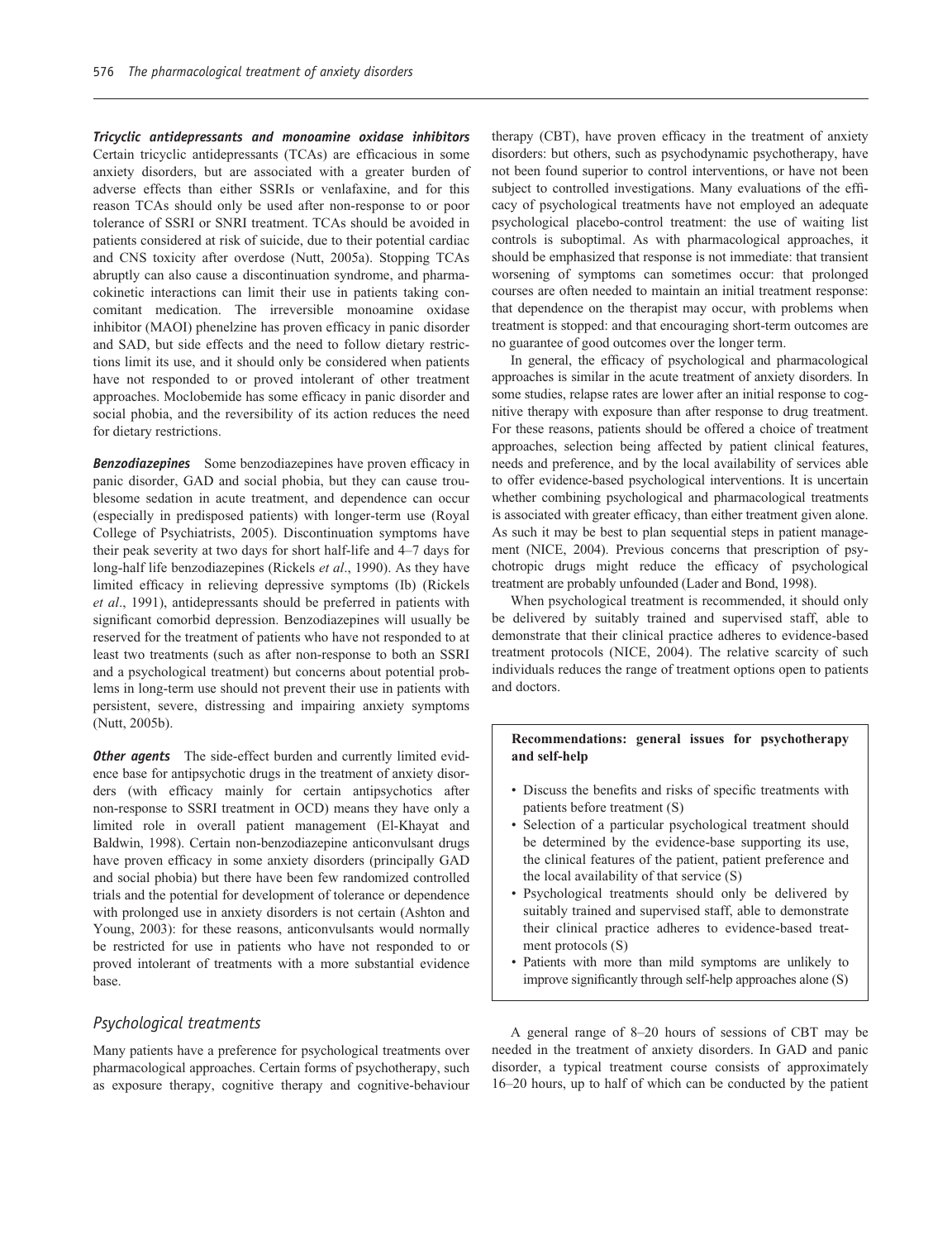in supervised 'homework' sessions, over a period of approximately four months (NICE, 2004). In PTSD, a standard course of psychological treatment might involve 8–12 sessions of traumafocused CBT, delivered at weekly intervals (NICE, 2005). In OCD, a typical initial treatment course might include approximately 16 hours of intervention based on exposure and response prevention, with longer and more intensive treatment in housebound patients (NICE, 2005).

## *The role of self-help and other approaches in anxiety disorders*

Patient preference and the sub-optimal effects of pharmacological or psychological treatment approaches have encouraged the development of a range of self-help techniques and therapies in anxiety disorders. Many patients and their carers derive considerable support from local self-help groups and national self-help organizations (such as the United Kingdom organizations: the National Phobics Society, No Panic, and Obsessive Action). However, there have been relatively few randomized controlled trials of the efficacy and acceptability of self-help approaches and few studies have been conducted in diagnostically homogenous groups, with reliable outcome measures and robust statistical analysis.

A systematic review of six randomized controlled trials indicates that self-help is efficacious in primary care patients with mixed anxiety disorders, greater efficacy being seen with more detailed instruction in use of self-help manuals (Ia) (van Boeijen *et al*., 2005). Bibliotherapy (use of self-help books) appears efficacious in patients with 'clinically significant emotional disorders', but the efficacy of self-help groups in this population is not established (Ia) (den Boer *et al*., 2004). A systematic review of complementary therapies finds some evidence for the efficacy of bibliotherapy (in specific phobia), relaxation training (in GAD and panic disorder), exercise (in GAD) and use of Kava [now withdrawn due to hepatotoxicity] (in GAD) (Ia) (Jorm *et al*., 2004). A systematic review of counselling for primary care patients with emotional problems (including anxiety, depression, and 'stress') indicates that the short-term (but not long-term) efficacy of counselling was greater than that of standard general practitioner care, with or without antidepressant treatment (Ia) (Bower *et al*., 2001).

In discrete anxiety disorders, there is some evidence for the efficacy of a broad range of interventions, including bibliotherapy (Ib) (Lidren *et al*., 1994), exercise therapy (Ib) (Broocks *et al*., 1998) and Internet-based computerized cognitive therapy (Ib) (Carlbring *et al*., 2003) in panic disorder: and computer-guided behaviour therapy (Ib) (Greist *et al*., 2002) and possibly yogic meditation (Ib) (Shannahoff-Khalsa *et al*., 1999) in OCD. The efficacy of self-help techniques in other anxiety disorders has not been examined extensively: it was no more efficacious than repeated assessment in post-traumatic stress disorder (Ehlers *et al*., 2003). The UK National Institute for Clinical Excellence concluded that there was insufficient evidence to recommend the general introduction of computerized cognitive behaviour therapy for anxiety symptoms or disorders (Ia) (NICE, 2002).

## *Cost-effectiveness of treatment*

Anxiety disorders are associated with a substantial economic burden, both for the health system and (especially) for wider society in terms of productivity losses (I) (Souetre *et al*., 1994; Salvador-Carulla *et al*., 1995; Rice and Miller, 1998; Greenberg *et al*., 1999; Andlin-Sobocki and Wittchen, 2005), but there have been few evaluations of the cost-effectiveness of treatment in anxiety disorders. Treatment costs account for a small proportion of the overall costs of health care (Durham *et al.*, 2005). An economic evaluation of the cost-effectiveness of differing forms of secondary care provision for Vietnam veterans with PTSD found higher levels of patient satisfaction, reduced overall costs and reduced likelihood of symptomatic relapse with short-stay, compared to long-stay inpatient provision (Ib) (Fontana and Rosenheck, 1997). A randomized controlled trial of a collaborative care intervention (education, surgery visits from a psychiatrist) in United States primary care patients with panic disorder found that patients subject to such intervention experienced proportionately more anxiety-free days over 12 months at reduced overall costs compared to a 'treatment as usual' control group (Ib) (Katon *et al*., 2002). A randomized controlled trial of computerized CBT versus standard care in United Kingdom primary care patients with depression and/or anxiety disorders found that outcomes were improved (Ib) (Proudfoot *et al*., 2004), service costs were higher but lost employment costs lower in the intervention group (Ib) (McCrone *et al*., 2004). The computerized CBT appeared to be cost-effective by broad (health system-wide and societal) criteria. Decision modelling indicates that venlafaxine is more cost-effective than diazepam in the treatment of generalized anxiety disorder (IIb)(Guest *et al.,* 2005). In general, economic models suggest that evidence-based treatment of anxiety disorders would produce greater population health gain at a similar cost to current care (II) (e.g. Patel *et al*., 2002; Issakidis *et al*., 2004; NICE, 2005) – consequences which are likely to be seen as a cost-effective use of resources.

## **Generalized anxiety disorder (GAD)**

## *Recognition and diagnosis*

Although generalized anxiety disorder (GAD) is amongst the most common mental disorders in primary care, and is associated with increased use of health services, it is often not recognized (I): possibly because only a minority of patients present with anxiety symptoms (most patients with present physical symptoms), and doctors tend to overlook anxiety unless it is a presenting complaint (I) (Ormel *et al*., 1990). The disability associated with GAD is similar to that with major depression (I) (Wittchen *et al.*, 2000). Patients with 'comorbid' depression and GAD have a more severe and prolonged course of illness and greater functional impairment (I) (Kessler *et al*., 1999), and a greater chance of being recognized as having mental health problems, though not necessarily as having GAD (Weiller *et al*., 1998; Wittchen *et al.*, 2002).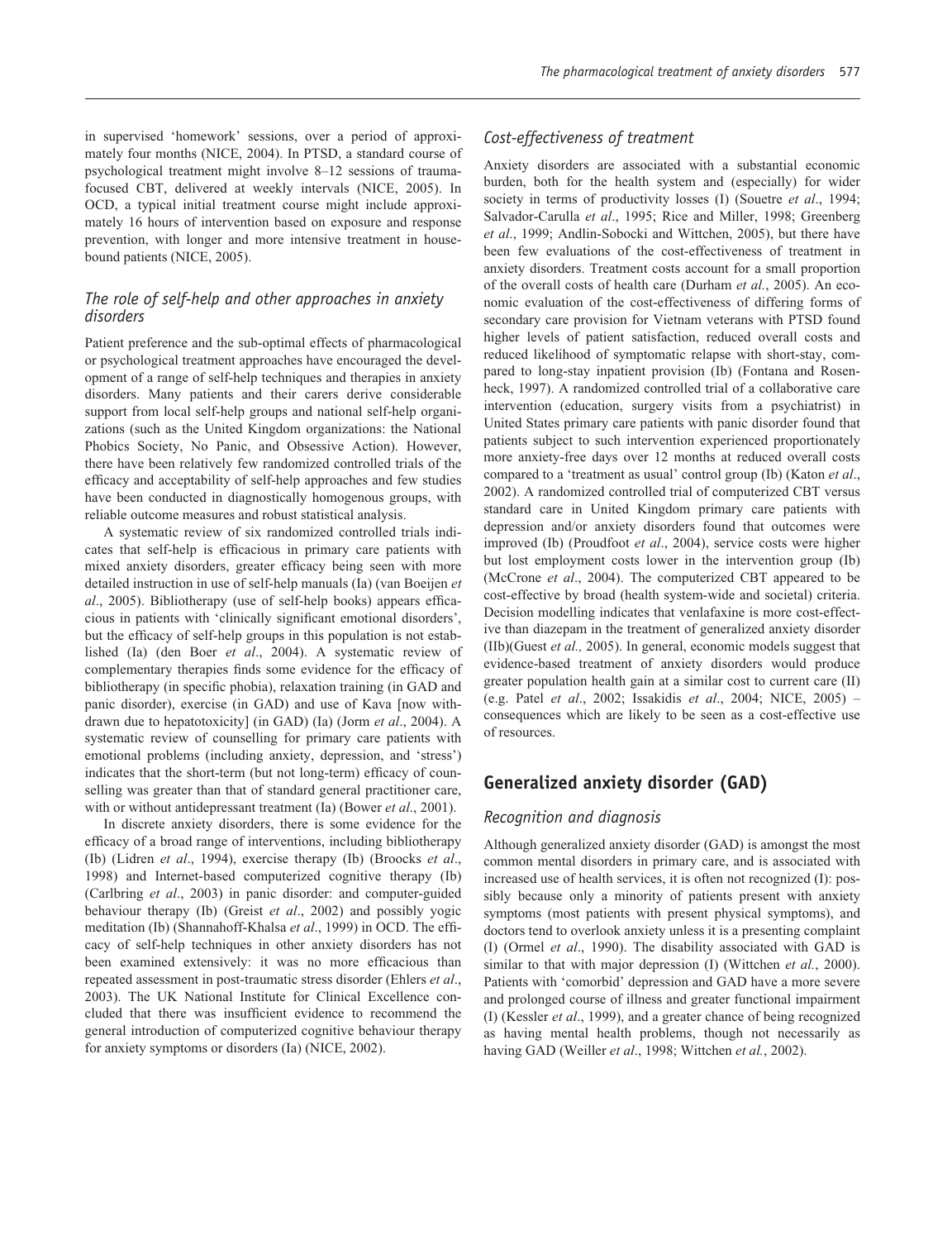|                                                                        | <b>SSRIs</b>                             | <b>TCAs</b> | Benzodiazepines        | Others                                                                                                                |
|------------------------------------------------------------------------|------------------------------------------|-------------|------------------------|-----------------------------------------------------------------------------------------------------------------------|
| Acute efficacy                                                         | Escitalopram<br>Paroxetine<br>Sertraline | Imipramine  | Alprazolam<br>Diazepam | Venlafaxine<br>CBT<br><b>Buspirone</b><br>Hydroxyzine<br>Pregabalin<br>Trifluoperazine<br>(Abercarnil)<br>(Opipramol) |
| Long-term efficacy                                                     | Escitalopram                             |             |                        | CBT                                                                                                                   |
| Relapse prevention                                                     | Paroxetine<br>Paroxetine<br>Escitalopram |             |                        | Venlafaxine<br>CBT                                                                                                    |
| Enhances the efficacy of psychological treatment<br>After non-response |                                          |             | Diazepam               |                                                                                                                       |

**Table 6** Generalized anxiety disorder: treatment approaches supported by placebo-controlled studies

Empty cell indicates current absence of published placebo-controlled data. Brackets indicate drug is not available for clinical use.

## *Acute treatment*

Systematic reviews and placebo-controlled RCTs indicate that some SSRIs (escitalopram, paroxetine and sertraline), the SNRI venlafaxine, some benzodiazepines (alprazolam and diazepam), the tricyclic imipramine, and the  $5-HT<sub>1A</sub>$  partial agonist buspirone are all efficacious in acute treatment (Ia) (Kapczinski *et al*., 2003; NICE, 2004; Baldwin and Polkinghorn, 2005; Mitte *et al*., 2005). Other compounds with proven efficacy (Ib) include the antipsychotic trifluoperazine (Mendels *et al*., 1986), the antihistamine hydroxyzine (Lader and Scotto, 1998; Llorca *et al*., 2002), the anticonvulsant pregabalin (Feltner *et al*., 2003), and the sigma-site ligand opipramol (Möller *et al*., 2001). Treatments with unproven efficacy in GAD include the beta-blocker propranolol (Ib) (Meibach *et al*., 1987).

There have been few comparator-controlled studies, and most reveal no significant differences in efficacy between active compounds (Mitte *et al*., 2005): however, escitalopram (20 mg/day) has been found significantly superior to paroxetine (20 mg/day) (Ib) (Baldwin *et al.*, 2004), and venlafaxine (75–225 mg/day) superior to fluoxetine (20–60 mg/day) on some outcome measures in patients with comorbid GAD and major depression (Ib) (Silverstone and Salinas, 2001). Psychological symptoms of anxiety may respond better to antidepressant drugs than to benzodiazepines (Meoni *et al.*, 2004; Baldwin and Polkinghorn, 2005). Fixed-dose RCTs provide some evidence of a dose-response relationship with escitalopram, paroxetine and venlafaxine (Ib) (Rickels *et al*., 2000; Allgulander *et al*., 2001; Rickels *et al.*, 2003; Baldwin *et al*., 2004).

#### *Long-term treatment*

Double-blind studies indicate that continuing with SSRI or SNRI treatment is associated with an increase in overall response rates (Ib): from eight to 24 weeks with escitalopram or paroxetine (Bielski *et al*., 2004); from four to 12 weeks with sertraline (Allgulander *et al*., 2004) and from eight to 24 weeks with venlafaxine (Montgomery *et al*., 2002). Placebo-controlled relapseprevention studies in patients who have responded to previous acute treatment reveal a significant advantage for staying on active medication (escitalopram or paroxetine), compared to switching to placebo, for up to six months (Ib) (Stocchi *et al*., 2003; Allgulander *et al*., 2005).

## *Comparative efficacy of psychological, pharmacological, and combination treatments*

Drug or psychological treatments, delivered singly, have broadly similar efficacy in acute treatment (Ia) (Gould *et al*., 1997; NICE, 2004). Relapse rates are lower with cognitive behaviour therapy than with other forms of psychological treatment (Ib) (Fisher and Durham, 1999; Durham *et al*., 2003), but the comparative efficacy of drug and psychological approaches over the long term is not established. It is uncertain whether combining drug and psychological treatments is associated with greater overall efficacy than with either treatment, given alone (Ib) (Durham and Turvey, 1987; Lader and Bond, 1998; Power *et al*., 1990).

## *When initial treatments prove unhelpful*

There is no clear evidence for an increase in response with dose escalation after an initial non-response to a lower dose. Switching between treatments with proven efficacy may be helpful (NICE, 2004).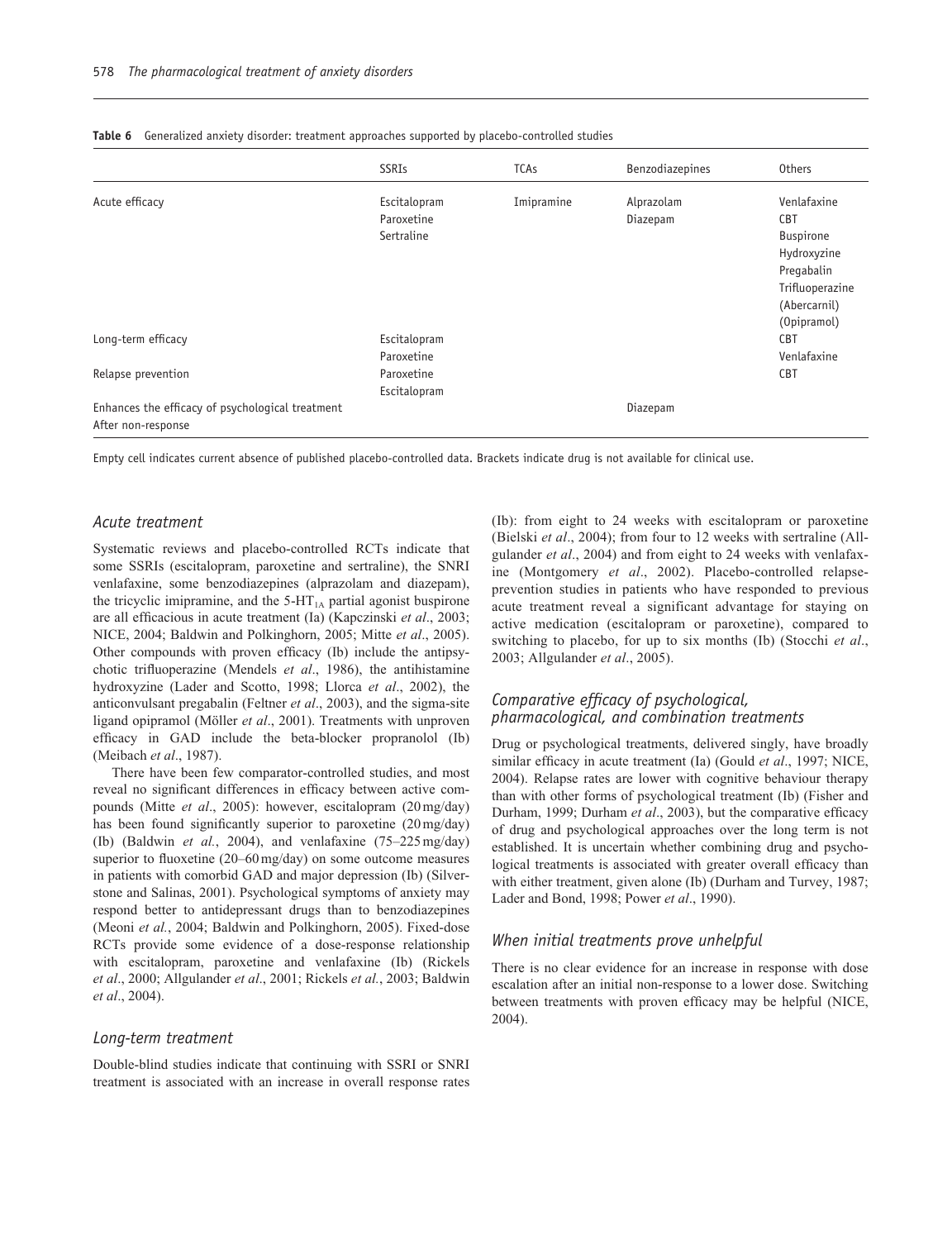### **Recommendations: treatment of generalized anxiety disorder**

*Detection and diagnosis*

- Become familiar with the symptoms and signs of generalized anxiety disorder (S)
- Assess the level of disability to help determine the threshold for treatment (A)
- Ask about long-standing anxiety symptoms when patients present with depression or unexplained physical symptoms (A)

#### *Acute treatment*

- Choose an evidence-based acute treatment (A):
	- *pharmacological*: some SSRIs (escitalopram, paroxetine, sertraline), venlafaxine, some benzodiazepines (alprazolam, diazepam), imipramine, buspirone, hydroxyzine
	- *psychological*: cognitive-behaviour therapy
- Take account of patient clinical features, needs and preference and local service availability when choosing treatment, as pharmacological and psychological approaches have broadly similar efficacy in acute treatment (S)
- Consider an SSRI for first-line pharmacological treatment  $(D)$
- Higher doses of SSRIs or venlafaxine may be associated with greater response rates (A)
- Advise the patient that treatment periods of up to 12 weeks are needed to assess efficacy (A)

#### *Longer-term treatment*

- Continue drug treatment for a further six months in patients who are responding at 12 weeks (A)
- In longer-term pharmacological treatment use an approach known to be efficacious in preventing relapse: the best evidence is for SSRIs (escitalopram, paroxetine) (A)
- Consider cognitive-behaviour therapy as it may reduce relapse rates better than drug treatment (S)
- Monitor efficacy and tolerability regularly during longterm treatment (S)

#### *Combination of drugs and psychological treatment*

• Routinely combining drug and psychological approaches is not recommended for initial treatment in the absence of consistent evidence for enhanced efficacy over each treatment given alone (A)

#### *When initial treatments fail*

- Consider switching to another evidence-based treatment after non-response to initial treatment (C):
	- Consider switching to venlafaxine or imipramine in non-responders to acute treatment with an SSRI (C)
	- Consider use of benzodiazepines after non-response to SSRI and SNRI treatment (C)
- Consider combining drug treatment and cognitive-behaviour therapy (D)
- Consider combining evidence-based treatments only when there are no contraindications (D)
- Consider referral to regional or national specialist services in refractory patients (S)

## **Panic disorder (with and without agoraphobia)**

## *Recognition and diagnosis*

Patients with panic disorder are often not recognized in primary or secondary medical care, despite their considerable use of emergency, cardiac, gastrointestinal, neurological and mental health services (I) (Roy-Byrne *et al*., 1999). There is considerable comorbidity with other anxiety disorders, bipolar disorder and major depression: comorbid panic and depression being associated with greater disability and impairment, and increased use of health services (I) (Roy-Byrne *et al*., 2000). Accurate diagnosis is dependent upon establishing the presence of initially unexpected panic attacks (with comparative freedom from anxiety between attacks) and the associated concern, worry or change in behaviour due to the anticipated risk of further attacks. In primary and secondary medical care, very few patients fulfil diagnostic criteria for agoraphobia without panic disorder: in coexisting panic and agoraphobia, some (II) (Goisman *et al*., 1995; Langs *et al*., 2000) but not all (II) (Lelliott *et al*., 1989; Amering *et al*., 1997) studies suggest agoraphobia is a consequence of the severity of a primary panic disorder.

#### *Acute treatment*

Systematic reviews demonstrate that a range of pharmacological, psychological and combination interventions are effective in panic disorder (Ia) (Van Balkom *et al*., 1997; Bakker *et al*., 1998). Randomized double-blind placebo-controlled trials of antidepressants indicate that all SSRIs (Ia) (escitalopram, citalopram, fluoxetine, fluvoxamine, paroxetine and sertraline), some TCAs (Ia) (clomipramine, imipramine) and some benzodiazepines (Ia) (alprazolam, clonazepam, diazepam and lorazepam) are efficacious in acute treatment (Den Boer, 1998; Otto *et al*., 2001). Other antidepressants with proven efficacy include the SNRI venlafaxine (Ib) (Pollack *et al*., 2004), the selective noradrenaline reuptake inhibitor reboxetine (Ib) (Versiani *et al*., 2002) and the MAOI brofaromine (no longer in development) (Ib) (van Vliet *et al*., 1993).

Comparator-controlled studies provide some evidence for efficacy of mirtazapine (Ib) (Ribeiro *et al*., 2001) and moclobemide (Ib) (Tiller *et al*., 1999) and suggest that escitalopram is superior to citalopram (Ib) (Stahl *et al*., 2003), and some SSRIs (paroxetine, fluvoxamine) to some noradrenaline reuptake inhibitors (reboxetine, maprotiline) (Ib) (Den Boer *et al*., 1988; Bertani *et al*., 2004). The side-effect burden associated with SSRI treatment in panic disorder is somewhat less than that with other classes of psychotropic drug (Ib) (Baldwin and Birtwistle, 1998). Treatments with unproven efficacy in panic disorder include the beta-blocker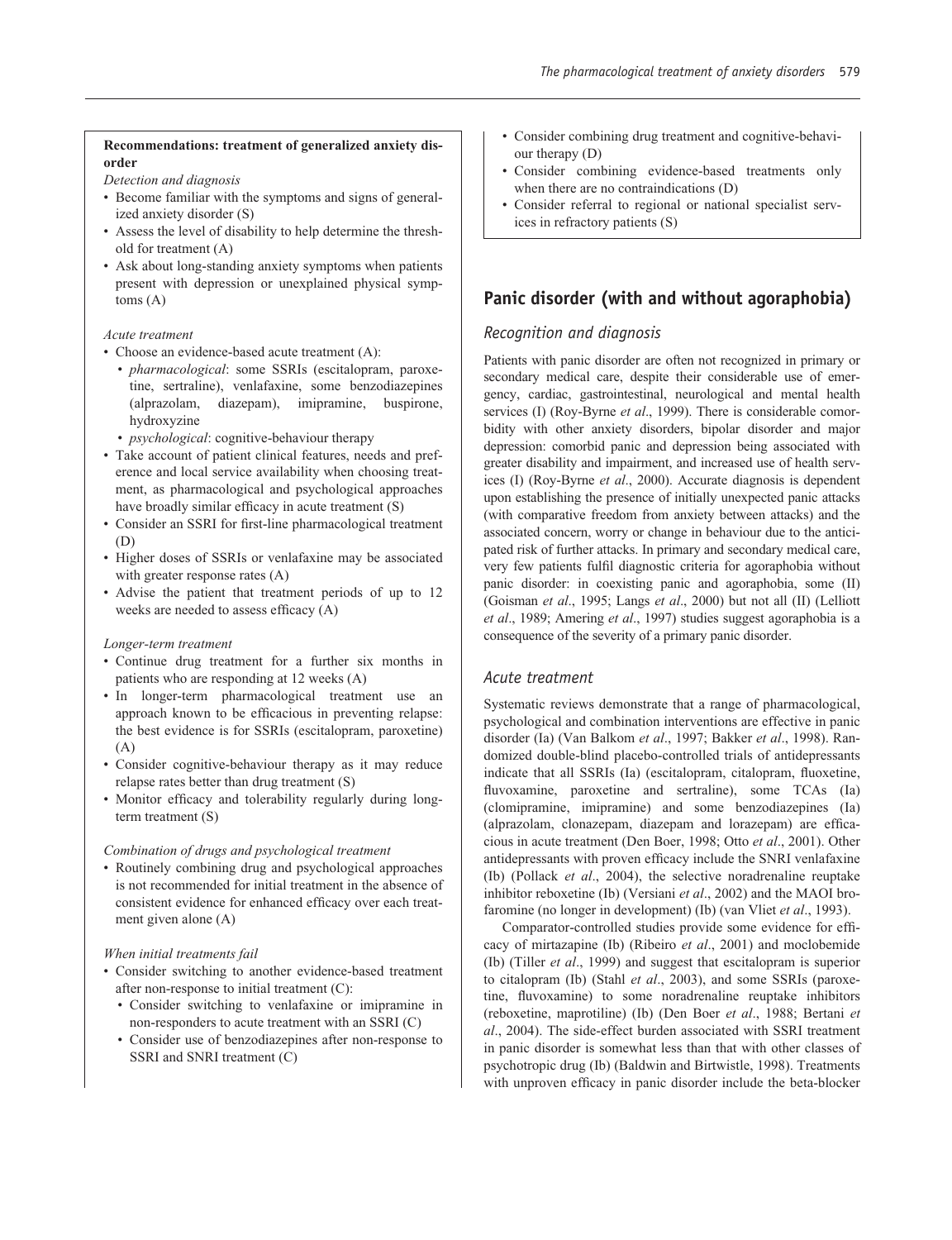|                                                                     | <b>SSRIs</b>                                                                        | <b>TCAs</b>                     | Benzodiazepines                                   | Others                                                                                                         |
|---------------------------------------------------------------------|-------------------------------------------------------------------------------------|---------------------------------|---------------------------------------------------|----------------------------------------------------------------------------------------------------------------|
| Acute panic attack                                                  |                                                                                     |                                 | Alprazolam<br>Lorazepam                           |                                                                                                                |
| Acute efficacy                                                      | Citalopram<br>Escitalopram<br>Fluoxetine<br>Fluvoxamine<br>Paroxetine<br>Sertraline | Clomipramine<br>Imipramine      | Alprazolam<br>Clonazepam<br>Diazepam<br>Lorazepam | CBT<br>Phenelzine<br>Moclobemide*<br>Mirtazapine*<br>Venlafaxine<br>Reboxetine<br>Navalproate<br>(Brofaromine) |
| Long-term efficacy                                                  | Citalopram<br>Fluoxetine<br>Paroxetine<br>Sertraline                                | Clomipramine<br>Imipramine      | Alprazolam                                        | (Nefazodone)<br>Moclobemide*<br><b>CBT</b>                                                                     |
| Relapse prevention                                                  | Fluoxetine<br>Paroxetine<br>Sertraline                                              | Imipramine                      |                                                   | CBT                                                                                                            |
| Enhances the efficacy of psychological treatment<br>(meta-analysis) | Paroxetine<br><b>Buspirone</b>                                                      | Antidepressants (meta-analysis) |                                                   | Benzodiazepines                                                                                                |
| After non-response                                                  | Paroxetine (prior CBT)                                                              |                                 |                                                   | Pindolol<br>Group-CBT                                                                                          |

#### **Table 7** Panic disorder: treatment approaches supported by placebo-controlled studies

\*Comparator-controlled study only.

Empty cell indicates current absence of published placebo-controlled data.

propranolol (Ib) (Munjack *et al*., 1989), buspirone (Ib) (Sheehan *et al*., 1988) and antihistamines or antipsychotics (IV) (NICE, 2004). Fixed-dose RCTs with SSRIs provide only limited evidence of a dose-response relationship, for fluoxetine (Ib) (Michelson *et al*., 1998) and for paroxetine (Ib) (Ballenger *et al.*, 1998).

#### *Long-term treatment*

Double-blind studies indicate that continuing SSRI or clomipramine treatment from 12 weeks to 52 weeks is associated with an increase in overall treatment response rates (Ib) (Lecrubier and Judge, 1997; Lepola *et al*., 1998), (IV) (Ballenger *et al*., 1998). Placebo-controlled and other relapse-prevention studies in patients who have responded to previous acute treatment reveal a significant advantage for staying on active medication (fluoxetine, paroxetine, sertraline, imipramine), compared to switching to placebo for up to six months (Ib) (Mavissakalian and Perel, 1999; Michelson *et al*., 1999; Rapaport *et al*., 2001; Dannon *et al*., 2004).

## *Comparative efficacy of psychological, pharmacological and combination treatments*

Pooled analyses and randomized controlled trials indicate that drug and psychological treatments, delivered singly, have broadly similar efficacy in acute treatment, and suggest CBT may be superior to TCAs in preventing symptomatic relapse (Ia) (van Balkom *et al*., 1997). Overall, it is uncertain whether combining drug and psychological treatments is associated with greater overall efficacy than with either treatment, given alone (Ia) (Ib) (van Balkom *et al*., 1997; Barlow *et al*., 2000). An early study found that combination treatment with exposure was superior to imipramine given alone (Mavissakalian *et al.,* 1983). Combination treatment with paroxetine was superior to psychological treatment alone, in studies of bibliotherapy (Ib) (Dannon *et al.*, 2002), 'very brief' CBT (Ib) (Stein *et al*., 2000) and basic CBT (Ib) (Oehrberg *et al*., 1995): and buspirone may enhance the short-term efficacy of CBT (Ib) (Cottraux *et al.*, 1995).

## *When initial treatments prove unhelpful*

There is no clear evidence for the benefit of dose escalation after an initial non-response to low doses. Switching between treatments with proven efficacy may be helpful (NICE, 2004). Augmentation of CBT with paroxetine may be superior to continuing with CBT alone, in patients who did not previously respond over 15 sessions (Kampmann *et al*., 2002), and augmentation of fluoxetine with pindolol was superior to continued monotherapy with fluoxetine (Hirschmann *et al*., 2000). The addition of group CBT may be beneficial in non-responders to pharmacological approaches (Pollack *et al.*, 1994; Otto *et al*., 1999; Heldt *et al*.,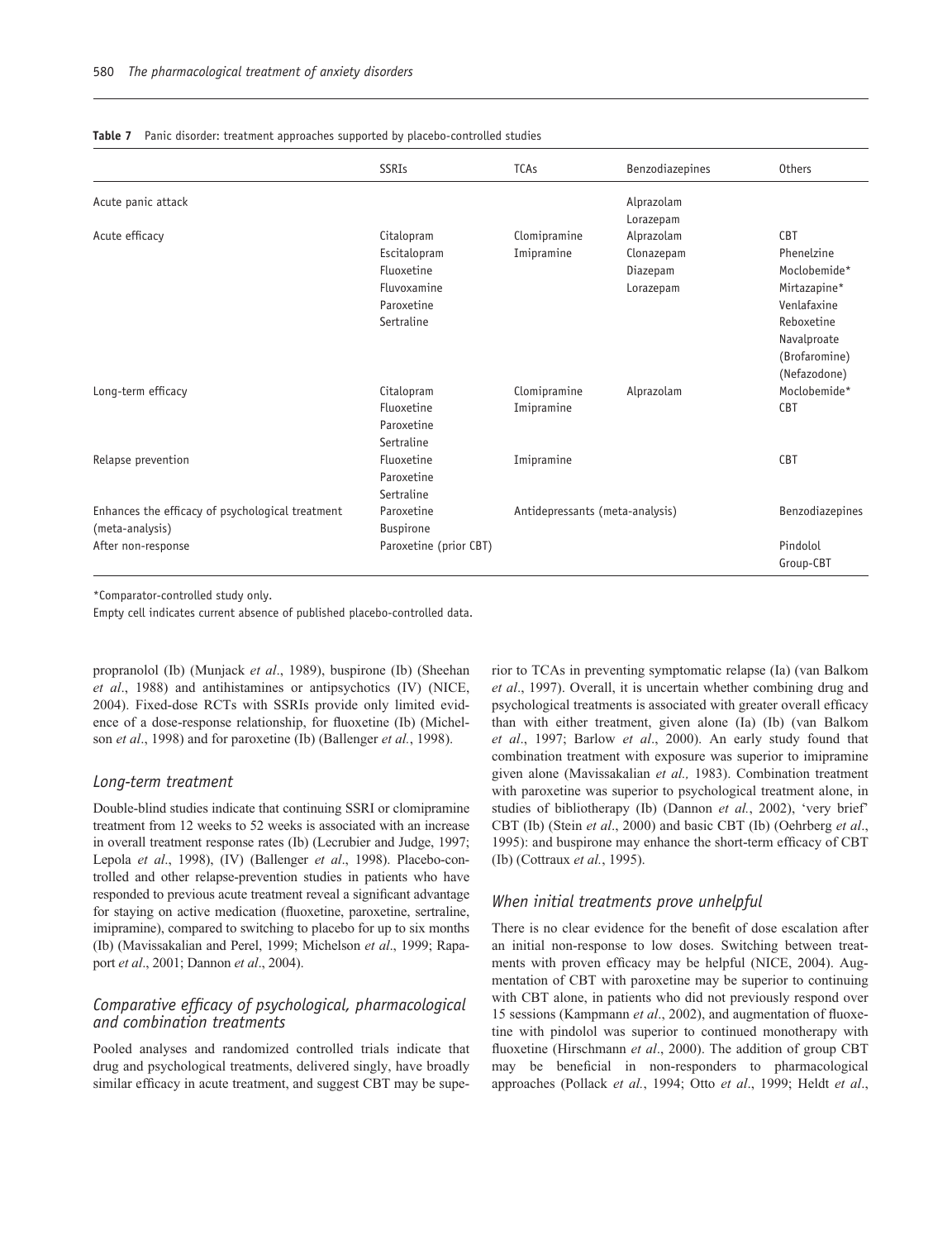2003). There is only limited evidence for augmentation strategies involving benzodiazepines, mood stabilizers or antipsychotic drugs.

## **Recommendations: treatment of panic disorder**

*Detection and diagnosis*

- Become familiar with the diagnostic criteria for panic disorder (S)
- Assess the level of agoraphobic avoidance to help judge the severity of the condition (B)
- Ask about panic attacks and agoraphobia when patients present with depression or medically unexplained physical symptoms such as chest pain or shortness of breath (A)

#### *Acute treatment*

- Choose an evidence-based acute treatment (A):
- *pharmacological*: all SSRIs, some TCAs (clomipramine, imipramine), some benzodiazepines (alprazolam, clonazepam, diazepam, lorazepam), venlafaxine, reboxetine
- *psychological*: cognitive-behaviour therapy
- Take account of patient clinical features, needs and preference and local service availability when choosing treatment, as pharmacological and psychological approaches have broadly similar efficacy in acute treatment (S)
- Consider an SSRI for first-line pharmacological treatment  $(S)$
- Consider increasing the dose if there is insufficient response, but there is only limited evidence for a doseresponse relationship with SSRIs (A)
- Initial side-effects can be minimized by slowly increasing the dose (D)
- Advise the patient that treatment periods of up to 12 weeks are needed to assess efficacy (A)

#### *Longer-term treatment*

- Consider cognitive therapy with exposure as this may reduce relapse rates better than drug treatment (A)
- Continue drug treatment for a further six months in patients who are responding at 12 weeks (A)
- In longer-term drug treatment use an approach known to be efficacious in preventing relapse (S): first line drug choice is an SSRI (A), imipramine is a second-line choice (B)
- Monitor efficacy and tolerability regularly during longterm treatment (S)
- When stopping treatment, reduce the dose gradually over an extended period to avoid discontinuation and rebound symptoms (D). In the absence of evidence a minimum of three months is recommended for this taper period (D)

#### *Combination of drugs and psychological treatment*

• Routinely combining drug and psychological approaches is not recommended for initial treatment in the absence of consistent evidence for enhanced efficacy over each treatment given alone (D)

#### *When initial treatments fail*

- Consider switching to another evidence-based treatment after non-response at 12 weeks (C)
- Consider combining evidence-based treatments only when there are no contraindications (D)
- Consider adding paroxetine or buspirone to psychological treatments after partial response (A)
- Consider adding paroxetine, whilst continuing with CBT, after initial non-response (A)
- Consider adding group-CBT in non-responders to pharmacological approaches (A)
- Consider referral to regional or national specialist services in refractory patients (S)

## **Social phobia (also known as social anxiety disorder)**

## *Recognition and diagnosis*

Social phobia is often not recognized in primary medical care (I), where it is often misconstrued as shyness (Weiller *et al*., 1996). It can be distinguished from shyness by the levels of personal distress and associated social and occupational impairment (I) (Stein *et al*., 2000). The generalized subtype is associated with greater disability and higher comorbidity but patients with the non-generalized form can also be substantially impaired (I) (Kessler *et al.*, 1998; Eng *et al.*, 2000). Distinguishing social phobia from avoidant personality disorder is difficult and many patients fulfil diagnostic criteria for both conditions (I) (McGlashan *et al*., 2000). Patients can present with symptoms arising from comorbid conditions (especially depression), rather than with characteristic social anxiety and avoidance (IV) (Lecrubier *et al.*, 2000). Many patients use alcohol and drugs of misuse in an attempt to relieve symptoms (I) (Patel *et al.*, 2002).

## *Acute treatment*

Systematic reviews and placebo-controlled RCTs indicate that a range of treatment approaches are efficacious, including CBT (Ia) (Heimberg, 2002), SSRIs (escitalopram, fluoxetine, fluvoxamine, paroxetine and sertraline), the SNRI venlafaxine, the MAOI phenelzine and the RIMA moclobemide. Some benzodiazepines (bromazepam and clonazepam), anticonvulsants (gabapentin and pregabalin) and the antipsychotic olanzapine are also efficacious in acute treatment (Ia) (Blanco *et al*., 2003), (Ib) (Pande *et al*., 2004; Davidson *et al.*, 2004a; Davidson *et al.*, 2004b; Lader *et al.*, 2004). Treatments with unproven efficacy in generalized social phobia include the TCA imipramine, buspirone and the betablocker atenolol (Ib) (Blanco *et al*., 2003). There have been few comparator-controlled studies: escitalopram (20 mg/day) has been found superior to paroxetine (20 mg/day) (Lader *et al.*, 2004),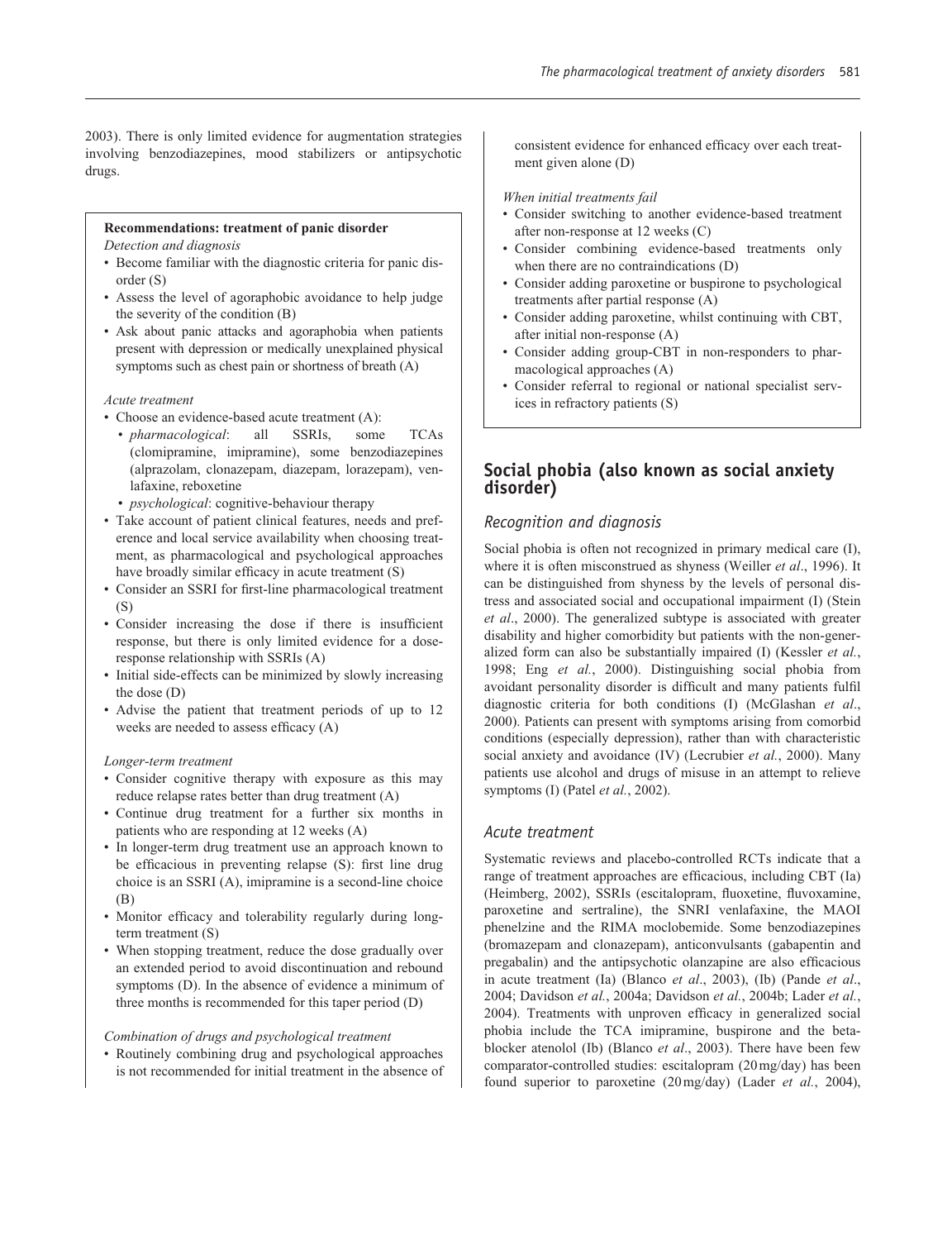|                                                  | <b>SSRIs</b> | <b>TCAs</b> | Benzodiazepines | Others        |
|--------------------------------------------------|--------------|-------------|-----------------|---------------|
| Acute efficacy                                   | Escitalopram |             | Bromazepam      | CBT           |
|                                                  | Fluoxetine   |             | Clonazepam      | Phenelzine    |
|                                                  | Fluvoxamine  |             | Moclobemide     |               |
|                                                  | Paroxetine   |             | Venlafaxine     |               |
|                                                  | Sertraline   |             | Gabapentin      |               |
|                                                  |              |             |                 | Pregabalin    |
|                                                  |              |             |                 | Olanzapine    |
|                                                  |              |             |                 | (Brofaromine) |
| Long-term efficacy                               | Escitalopram |             |                 | <b>CBT</b>    |
|                                                  | Fluvoxamine  |             |                 | Phenelzine    |
|                                                  | Paroxetine   |             |                 | Moclobemide   |
|                                                  | Sertraline   |             |                 | Venlafaxine   |
| Relapse prevention                               | Escitalopram | Clonazepam  | CBT             |               |
|                                                  | Paroxetine   |             |                 |               |
|                                                  | Sertraline   |             |                 |               |
| Enhances the efficacy of psychological treatment | Sertraline   |             |                 |               |
| After non-response                               |              |             |                 |               |

**Table 8** Social phobia: treatment approaches supported by placebo-controlled studies

Empty cell indicates current absence of published placebo-controlled data.

whereas venlafaxine (75–225 mg/day) and paroxetine (20–50mg/day) had similar efficacy in two placebo-controlled studies (Allgulander *et al.*, 2004; Liebowitz *et al*., 2005). Fixed-dose RCTs do not provide convincing evidence of a dose-response relationship (Ib) (Liebowitz *et al.*, 2002; Lader *et al.*, 2004). *Post hoc* analysis of the RCT database with paroxetine indicates that many non-responders to treatment at eight weeks become responders with four further weeks of double-blind treatment (Stein *et al.*, 2002).

#### *Long-term treatment*

Double-blind studies indicate that continuing SSRI or SNRI treatment from 12 weeks to 24 weeks is associated with an increase in overall treatment response rates (Ib) (Stein *et al.*, 2003; Lader *et al.*, 2004; Stein *et al*., 2005). Placebo-controlled relapse-prevention studies in patients who have responded to previous acute treatment reveal a significant advantage for staying on active medication (clonazepam, escitalopram, paroxetine, sertraline), compared with switching to placebo for up to six months (Ib) (Blanco *et al*., 2003).

## *Comparative efficacy of pharmacological, psychological and combination treatments*

Drug and psychological treatments, delivered singly, have broadly similar efficacy in acute treatment (Ia) (Heimberg *et al.*, 1998; Otto *et al.*, 2000; Blomhoff *et al*., 2001; Davidson *et al.*, 2004). However, acute treatment with cognitive therapy (group or individual) may be associated with reduced risk of symptomatic relapse at follow-up (Ib) (Liebowitz *et al*., 1999; Clark *et al*., 2003; Haug *et al*., 2003). It is uncertain whether combining drug and psychological treatments is associated with greater overall efficacy than with either treatment, given alone (Ib) (Blomhoff *et al*., 2001; Clark *et al*., 2003; Davidson *et al*., 2004).

#### *When initial treatments prove unhelpful*

There is no clear evidence for the benefit of dose escalation after an initial non-response. Switching between treatments with proven efficacy may be helpful (IIb) (Altamura *et al.*, 1999). Open-label augmentation of SSRI treatment with buspirone has been reported as beneficial (IIb) (Van Ameringen *et al.*, 1996), but a placebocontrolled pindolol augmentation study with paroxetine treatment indicates that the addition of pindolol was not associated with greater treatment efficacy (Ib) (Stein *et al*., 2001).

## **Simple phobia (also known as specific [or isolated] phobia)**

### *Recognition and diagnosis*

Specific fears of objects, animals, people or situations are widespread (having a lifetime prevalence of 49.5% in the National Comorbidity Survey), but only a minority (24.2%) of affected individuals reach diagnostic criteria for simple phobia (I) (Kessler *et al*., 1994). The presence of multiple fears is associated with increasing impairment, and comorbidity with other anxiety disorders (I) (Kessler *et al*., 1994). Many patients with specific fears only present for treatment at the time of changes in domestic or occupational responsibilities.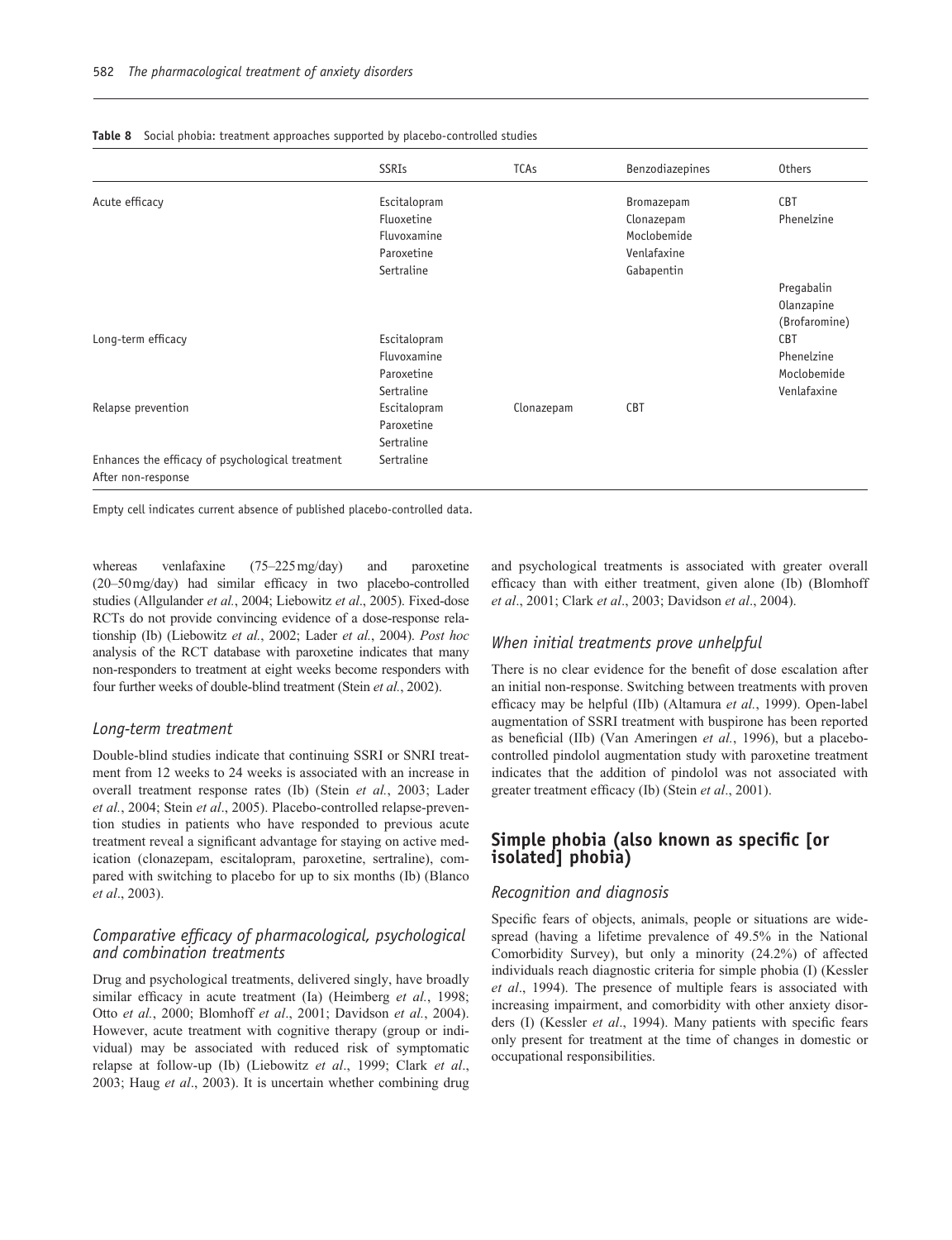#### **Recommendations: treatment of social phobia**

*Detection and diagnosis*

- Become familiar with the diagnostic criteria for social phobia (S)
- Assess the level of disability to help distinguish social phobia from shyness (A)
- Ask about social anxiety symptoms when patients present with depression, panic attacks restricted to social situations, or alcohol misuse (A)

## *Acute treatment*

- Choose an evidence-based acute treatment (A):
	- *pharmacological*: most SSRIs (escitalopram, fluoxetine, fluvoxamine, paroxetine, sertraline), venlafaxine, phenelzine, moclobemide, some benzodiazepines (bromazepam, clonazepam) and anticonvulsants (gabapentin, pregabalin) and olanzapine
	- *psychological*: cognitive-behaviour therapy
- Take account of patient clinical features, needs and preference and local service availability when choosing treatment, as pharmacological and psychological approaches have broadly similar efficacy in acute treatment (S)
- Consider an SSRI for first-line pharmacological treatment (D)
- Routine prescription of higher doses of SSRIs is not recommended (A), but individual patients may benefit from higher doses (D)
- Advise the patient that treatment periods of up to 12 weeks are needed to assess efficacy (A)

#### *Longer-term treatment*

- Continue drug treatment for a further six months in patients who are responding at 12 weeks (A)
- Consider cognitive therapy with exposure as this may reduce relapse rates better than drug treatment (A)
- In longer-term treatment use an approach known to be efficacious in preventing relapse (S): consider an SSRI or CBT first-line (A): clonazepam may be considered as a second-line choice (D)
- Consider cognitive therapy after response to drug treatment, in patients with a high risk of relapse (D)
- Monitor efficacy and tolerability regularly during longterm treatment (S)

#### *Combination of drugs and psychological treatment*

• Routinely combining drug and psychological approaches is not recommended for initial treatment in the absence of consistent evidence for enhanced efficacy over each treatment given alone (A)

#### *When initial treatments fail*

- Consider switching to venlafaxine after non-response to acute treatment with an SSRI (C)
- Consider adding buspirone after partial response to an SSRI (C)
- Consider benzodiazepines in patients who have not responded to other approaches (D)
- Consider combining evidence-based treatments only when there are no contraindications (D)
- Consider combining drug treatment and CBT (D)
- Consider referral to regional or national specialist services in refractory patients (S)

## *Treatment*

Most specific fears respond to simple psychological approaches, based on exposure techniques. *In vivo* exposure with participant modelling appears superior to imaginal exposure (Ib) (Ost *et al*., 1997). Most patients respond to psychological approaches, and only few will require other treatment interventions (D). Limited data suggest that paroxetine (Ib) (Benjamin *et al*., 2000) and some benzodiazepines (III) (Uhlenhuth *et al*., 1999) are efficacious in acute treatment of simple phobia. It is unclear whether concomitant use of benzodiazepines enhances or reduces the efficacy of behavioural approaches.

## **Recommendations: treatment of simple phobia**

*Detection and diagnosis*

- Assess the number of fears, impairment and comorbidity to judge severity (S)
- Ask about anxiety symptoms when patients present with specific fears or phobias (A)

#### *Treatment*

- Use psychological approaches based on exposure techniques as first-line treatment (D)
- Consider paroxetine or benzodiazepines when patients with distressing and impairing phobias have not responded to psychological approaches (C)

## **Post-traumatic stress disorder (PTSD)**

## *Recognition and diagnosis*

The findings of the US National Comorbidity Survey indicate that exposure to traumatic events was common (60.7% of men and 51.2% of women reported exposure to at least one traumatic event) but post-traumatic stress disorder (PTSD) had a lower lifetime prevalence (7.8%) indicating that many are resilient to traumatic adversity (I) (Kessler *et al*., 1995). PTSD shows considerable comorbidity with other anxiety disorders, depression and alcohol abuse or dependence, and is associated with increased use of health services, but is often not recognized in primary or secondary care, possibly due to unfamiliarity with the diagnostic criteria. Diagnosis can be established through a history of exposure to trauma (actual or threatened death, serious injury, or threats to the physical integrity of the self or others): a response of intense fear, helplessness or horror: re-experiencing symptoms (commonly intrusive recollections, flashbacks or dreams): avoidance symptoms (such as efforts to avoid activities or thoughts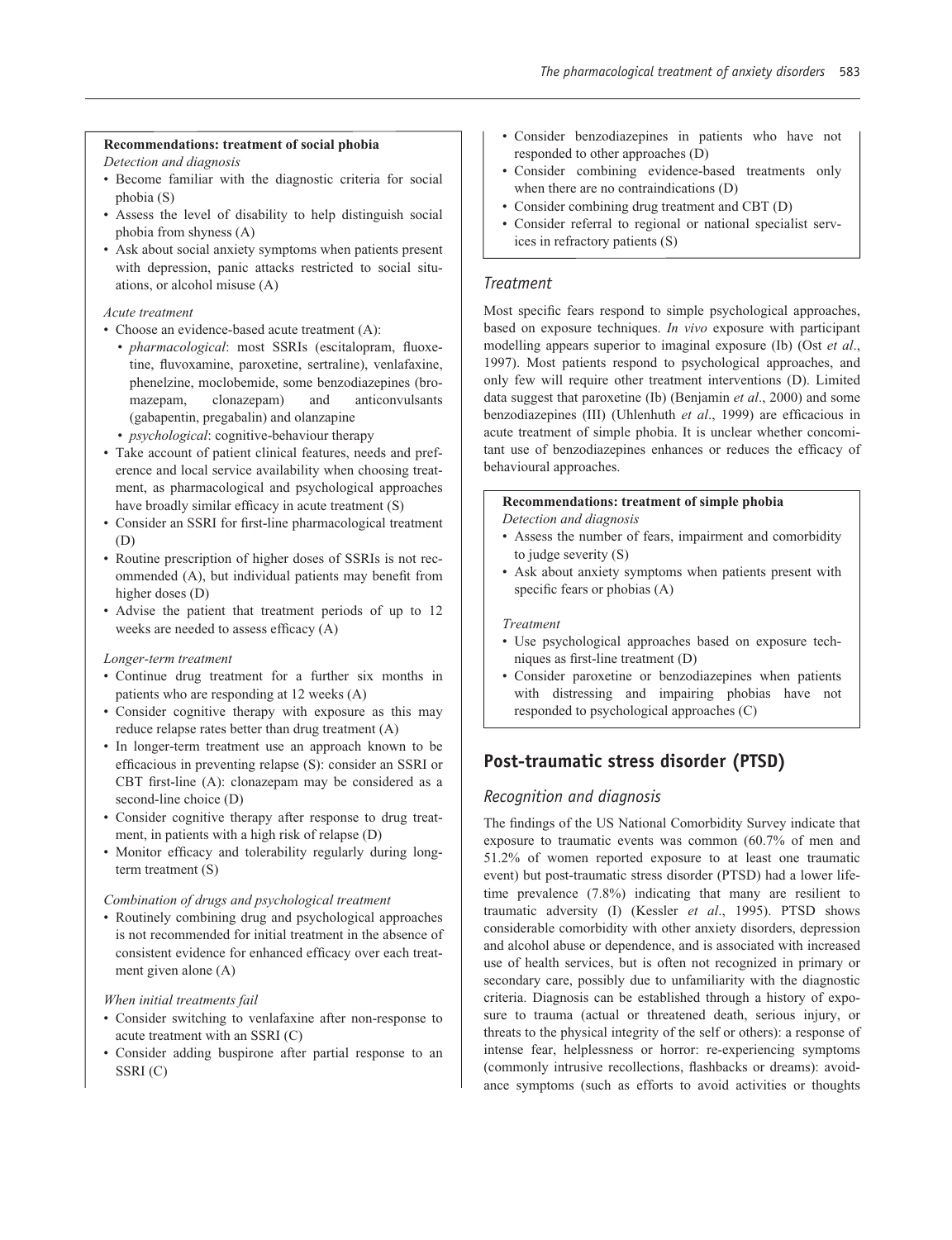|                                                  | <b>SSRIs</b> | <b>TCAs</b>   | Benzodiazepines | Others             |
|--------------------------------------------------|--------------|---------------|-----------------|--------------------|
| Prevention of post-traumatic symptoms?           |              |               |                 | Hydrocortisone     |
|                                                  |              |               |                 | Propranolol        |
|                                                  |              |               |                 | Trauma-focused     |
|                                                  |              |               |                 | <b>CBT</b>         |
| Acute efficacy                                   | Fluoxetine   | Amitriptyline | Alprazolam      | Trauma-focused     |
|                                                  |              |               |                 | <b>CBT</b>         |
|                                                  | Paroxetine   | Imipramine    |                 | <b>EMDR</b>        |
|                                                  | Sertraline   |               |                 | <b>Brofaromine</b> |
|                                                  |              |               |                 | Phenelzine         |
|                                                  |              |               |                 | Lamotrigine        |
|                                                  |              |               |                 | Mirtazapine        |
|                                                  |              |               |                 | Venlafaxine        |
| Long-term efficacy                               | Sertraline   |               |                 |                    |
| Relapse prevention                               | Fluoxetine   |               |                 | CBT?               |
|                                                  | Sertraline   |               |                 |                    |
| Enhances the efficacy of psychological treatment |              |               |                 |                    |
| After non-response                               |              |               |                 | Olanzapine*        |
|                                                  |              |               |                 | Risperidone*       |

#### **Table 9** Post-traumatic stress disorder: treatment approaches supported by placebo-controlled studies

\*Placebo-controlled augmentation study.

Empty cell indicates current absence of published placebo-controlled data.

associated with the trauma): and hyper-arousal symptoms (including disturbed sleep, hypervigilance and an exaggerated startle response).

## *Prevention of post-traumatic symptoms*

There is theoretical scope for preventing the emergence of posttraumatic symptoms in people subject to major trauma. Acute administration of propranolol (160 mg/day) was superior to placebo in reducing subsequent post-traumatic symptoms and physiological hyperactivity to reminders of trauma, but not the emergence of PTSD, at 1 month (Ib) (Pitman *et al*., 2002), and a naturalistic study suggests acute administration of propranolol (120 mg/day) prevented the emergence of syndromal PTSD at two months (IIa) (Vaiva *et al*., 2003). Acute intravenous administration of hydrocortisone was superior to placebo in preventing emergence of post-traumatic symptoms, both in intensive care patients with septic shock (median interval, 31 months), and in patients undergoing cardiac surgery (interval, six months) (Ib) (Schelling *et al*., 2001; Schelling *et al*., 2004). By contrast, early administration of benzodiazepines after trauma may not prevent the emergence of post-traumatic symptoms (IIa) (Gelpin *et al.*, 1996). The psychological approach with best evidence of efficacy in prevention of chronic post-traumatic symptoms is trauma-focused CBT, when provided within six months of the incident (Ia), approaches with limited efficacy include debriefing, relaxation and supportive psychotherapy (NICE, 2004).

## *Acute treatment of chronic PTSD*

Systematic reviews demonstrate that a range of pharmacological and psychological approaches are efficacious in acute treatment of PTSD (Ia) (Van Etten and Taylor, 1998; Friedman *et al*., 2000; Stein *et al*., 2004; NICE, 2005). Randomized placebo-controlled trials provide evidence for the efficacy of some antidepressants (the SSRIs fluoxetine, paroxetine and sertraline: the TCAs amitriptyline and imipramine: the MAOIs phenelzine and brofaromine: and mirtazapine) on some outcome measures (Ia), but the clinical relevance of drug–placebo differences is debatable (NICE, 2005). In addition, there is evidence for the efficacy of venlafaxine (Ib) (Davidson *et al*., 2004), nefazodone (Davis *et al.*, 2004) and the anticonvulsant lamotrigine (Ib) (Hertzberg *et al*., 1999). A comparator- and placebo-controlled study suggests phenelzine was superior to imipramine, in relieving avoidance symptoms (Ib) (Kosten *et al*., 1991). It is uncertain whether there is a dose-response relationship with any of the compounds with evidence of efficacy. Psychological approaches with proven efficacy include individual trauma-focused CBT and eye movement desensitization and reprocessing (EMDR) (Ia) (Van Etten and Taylor, 1998; NICE, 2005). Non traumafocused psychological treatments and group therapies have not been shown to have proven efficacy, but neither have they been shown to be harmful (Ia) (NICE, 2005).

#### *Long-term treatment*

After a response to acute treatment, continuing with venlafaxine (Ib) (Davidson *et al.*, 2004) or sertraline (IIb) (Londborg *et al*.,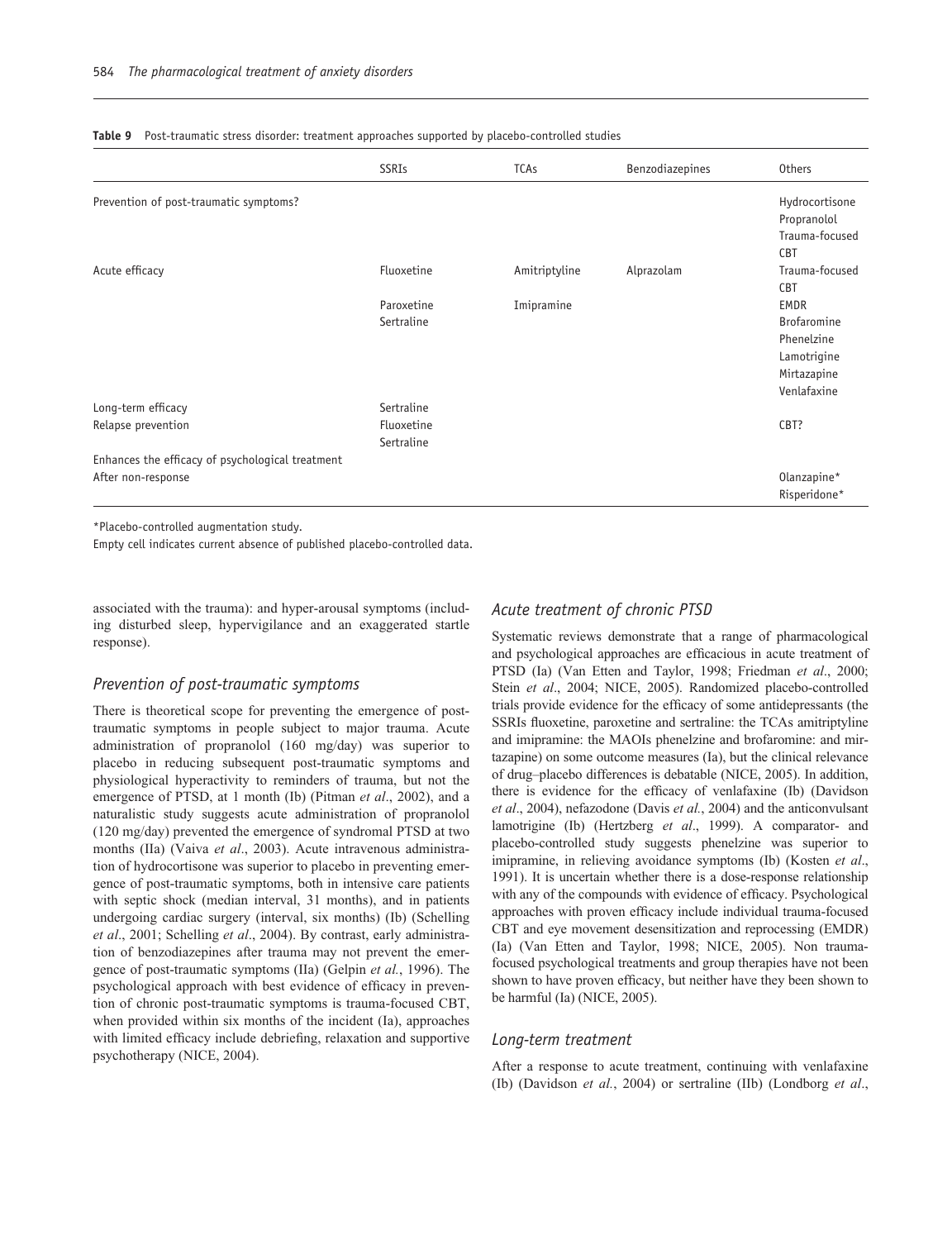2001) treatment over six months is associated with a gradual increase in overall treatment response. Placebo-controlled relapseprevention studies in patients who have responded to previous acute treatment reveal a significant advantage for staying on active medication, for fluoxetine (Ib) (Martenyi *et al*., 2002; Davidson *et al.*, 2005) and sertraline (Ib) (Davidson *et al*., 2001).

## *Comparative efficacy of psychological and drug treatments*

There have been very few direct comparisons of the efficacy of psychological and pharmacological treatments, in either acute or long-term treatment. A small unblinded 12-week comparison of paroxetine and trauma-focused CBT (IIa) (Frommberger *et al*., 2004) suggested that CBT may have certain advantages, in reducing post-traumatic and depressive symptoms.

## *When initial treatments prove unhelpful*

There is no clear evidence for dose escalation after an initial nonresponse. Switching between treatments with proven efficacy may be helpful although there is little evidence (NICE, 2005). In placebo-controlled augmentation studies in patients who have not responded to antidepressant treatment, there is evidence for the efficacy of the atypical antipsychotic drugs olanzapine (Ib) (Stein *et al*., 2002) and risperidone (in patients with coexisting psychotic symptoms, or aggression) (Ia) (Hamner *et al*., 2003; Monelly *et al*., 2003). An uncontrolled small study suggests that augmentation with the anticonvulsant tiagabine may be beneficial, after initial non-response (IIb) (Taylor, 2003).

## **Obsessive-compulsive disorder (OCD)**

## *Recognition and diagnosis*

Obsessive-compulsive disorder has a lifetime prevalence of approximately 2.0% (I) (Weissman *et al*., 1994). The content of obsessions varies little between countries or cultures (I) (Sasson *et al.*, 1997). The disorder typically follows a chronic course, waxing and waning in severity: and substantial comorbidity with major depression and anxiety disorders(I) (Rasmussen and Eisen, 1990) and tic disorders (I) (Zohar *et al*., 1992). Distinguishing OCD from obsessive-compulsive personality disorder is difficult and patients may fulfil diagnostic criteria for both conditions (I) (Albert *et al*., 2004). Patients can present with symptoms arising from comorbid conditions (especially bipolar disorder and major depression), rather than with obsessional ruminations and compulsive rituals (IV) (Angst *et al.*, 2000).

## *Acute treatment*

Systematic reviews and meta-analyses of randomized placebocontrolled trials indicate that the TCA clomipramine and the SSRIs (citalopram, fluoxetine, fluvoxamine, paroxetine and sertraline) are efficacious in acute treatment. Psychological approaches

## **Recommendations: treatment of post-traumatic stress disorder**

*Detection and diagnosis*

- Ask about a history of trauma when patients present with psychological symptoms (S)
- Become familiar with the diagnostic criteria for posttraumatic stress disorder (S)

*Prevention of post-traumatic symptoms*

- After major trauma, and providing there are no contra indications, consider preventive treatment of posttraumatic symptoms with propranolol (A). Routine debriefing is not indicated (A)
- Trauma-focused CBT can prevent the emergence of chronic PTSD in individuals with post-traumatic symptoms lasting one month or longer after a traumatic event (A)

*Acute treatment of chronic PTSD*

- Choose an evidence-based acute treatment (A):
	- *pharmacological*: some SSRIs (fluoxetine, paroxetine, sertraline), some TCAs (amitriptyline, imipramine), phenelzine, mirtazapine, venlafaxine, lamotrigine
	- *psychological*: trauma-focused individual CBT and EMDR (A)
- Take account of patient clinical features, needs and preference and local service availability when choosing treatment, as the comparative efficacy of drug and psychological approaches is not established (S)
- Routinely prescribing higher doses of SSRIs is not recommended (A) but individual patients may benefit from higher doses (D)
- Advise the patient that treatment periods of up to 12 weeks are needed to assess efficacy (A)

*Longer-term treatment*

- Continue drug treatment for a further 12 months in patients who are responding at 12 weeks (C)
- In longer-term treatment use an approach known to be efficacious in preventing relapse (S): among pharmacological treatments the best evidence is for SSRIs (A)
- Monitor efficacy and tolerability regularly during longterm treatment (S)

*Combination of drugs with psychological treatment*

- Routinely combining drug and psychological approaches is not recommended because of the lack of evidence of enhanced efficacy over each treatment given alone (A)
- Antidepressants should be used in patients with coexisting severe depressive symptoms (A)

*When initial treatments fail*

- Consider switching to other evidence-based treatments, after non-response to first treatment (C)
- Consider combining evidence-based treatments only when there are no contraindications (D)
- Consider combining drug and psychological treatment (D)
- Consider augmentation of antidepressants with an atypical antipsychotic after initial non-response (C)
- Consider referral to regional or national specialist services in refractory patients (S)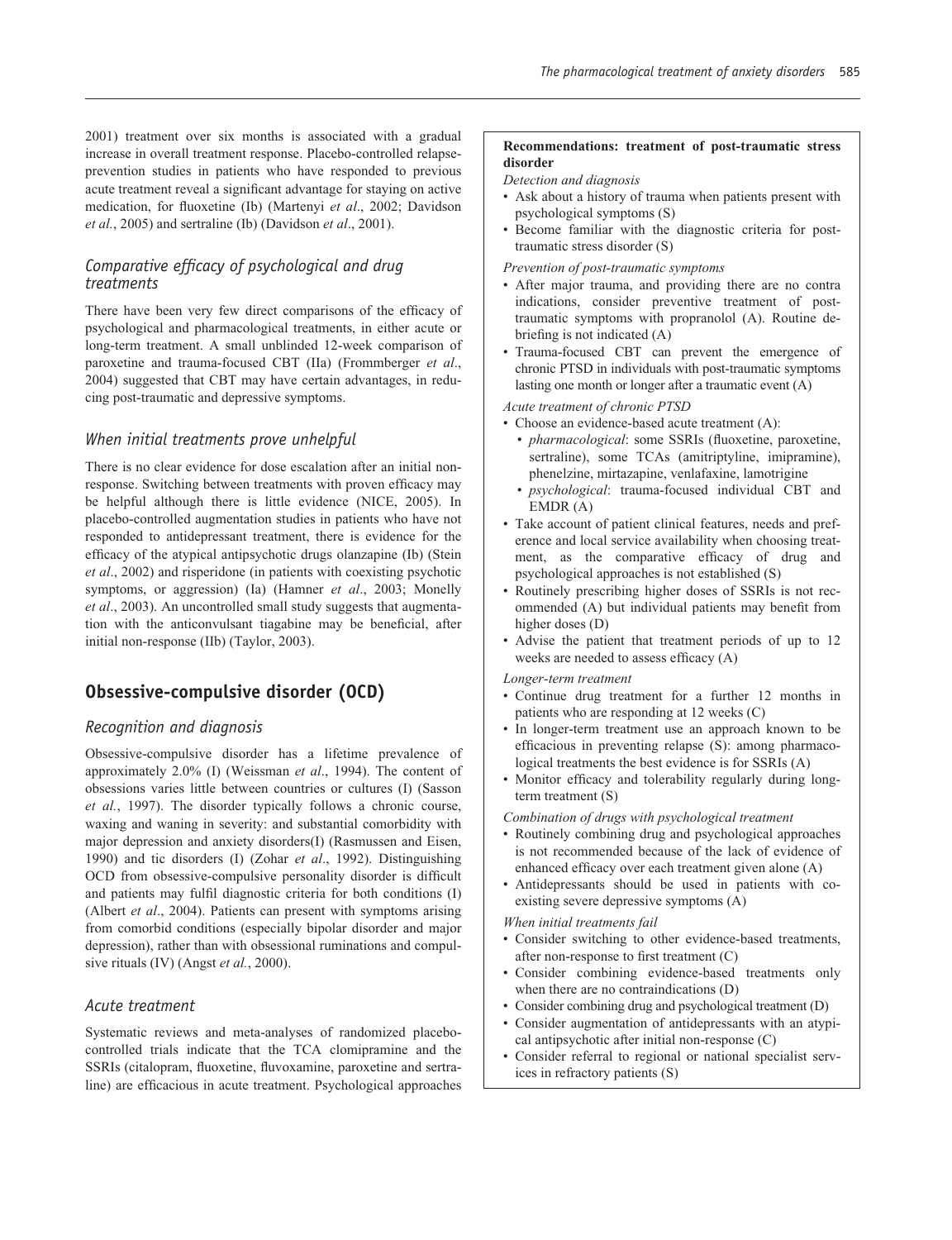|                                                  | <b>SSRIs</b> | <b>TCAs</b>  | Benzodiazepines | Others       |
|--------------------------------------------------|--------------|--------------|-----------------|--------------|
| Acute efficacy                                   | Citalopram   | Clomipramine | Clonazepam?     | CBT          |
|                                                  | Fluoxetine   | Imipramine   |                 |              |
|                                                  | Fluvoxamine  |              |                 |              |
|                                                  | Paroxetine   |              |                 |              |
|                                                  | Sertraline   |              |                 |              |
| Long-term efficacy                               | Fluoxetine   | Clomipramine |                 | <b>CBT</b>   |
|                                                  | Sertraline   |              |                 |              |
| Relapse prevention                               | Fluoxetine   |              |                 |              |
|                                                  | Paroxetine   |              |                 |              |
|                                                  | Sertraline   |              |                 |              |
| Enhances the efficacy of psychological treatment | Fluvoxamine  | Clomipramine |                 |              |
| After non-response                               |              |              | Clonazepam      | Another SSRI |
|                                                  |              |              |                 | Haloperidol* |
|                                                  |              |              |                 | Risperidone* |
|                                                  |              |              |                 | Quetiapine*  |
|                                                  |              |              |                 | Pindolol*    |

**Table 10** Obsessive–compulsive disorder: treatment approaches supported by placebo-controlled studies

\*Placebo-controlled augmentation study.

Empty cell indicates absence of placebo-controlled data.

with proven efficacy in acute treatment include behaviour therapy based on exposure techniques and cognitive therapy (Ia) (Kobak *et al*., 1998).

The efficacy of clomipramine appears marginally superior to that of SSRIs in meta-analysis (Ia) (Ackerman and Greenland, 2002): though not in randomized controlled trials, in which the tolerability of SSRIs is generally superior (Ia) (Fineberg and Gale, 2005).

Fixed-dose comparator studies provide inconsistent evidence for a dose-response relationship with SSRIs, higher doses being associated with greater efficacy in some (Ib) (Montgomery *et al.*, 1993; Wheadon *et al.*, 1993; Hollander *et al.*, 2003) but not all evaluations (Ib) (Tollefson *et al.*, 1994; Greist *et al.*, 1995; Montgomery *et al.*, 2001).

#### *Long-term treatment*

Long-term (up to 12 months) double-blind studies demonstrate an advantage for continuing with medication, in patients who have responded to acute treatment (Ib) (Katz *et al*., 1990; Tollefson *et al*., 1994; Greist *et al*., 1995). Most (but not all) placebocontrolled relapse-prevention studies in patients who have responded to previous acute treatment reveal a significant advantage for staying on active medication (clomipramine, paroxetine, sertraline and fluoxetine, at higher dose), compared to switching to placebo (Ia) (Fineberg and Gale, 2005).

## *Comparative efficacy of psychological and drug treatments*

There is some evidence that combination treatment is superior to psychological approaches or serotonergic antidepressant treatment, when given alone. The evidence for enhanced efficacy of exposure therapy with clomipramine compared to exposure alone is inconsistent (Ib) (Marks *et al*., 1988; Foa *et al*., 2005), but fluvoxamine has been shown to enhance the efficacy of exposure therapy (Ia) (Cottraux *et al*., 1993) and multi-modal CBT (Ia) (Hohagen *et al*., 1998). Some studies have suggested that relapse rates are greater after initial treatment with a pharmacological rather than with a psychological intervention (Ib) (Simpson *et al*., 2004).

## *When initial treatments prove unhelpful*

Switching between pharmacological or psychological treatments with proven efficacy may be helpful in some patients, as may increasing dosage, tolerability permitting. Randomized doubleblind or single-blind (Atmaca *et al*., 2002) placebo-controlled augmentation studies indicate that haloperidol (Ib) (McDougle *et al*., 1994), risperidone (Ib) (McDougle *et al*., 2000; Hollander *et al*., 2003; Erzegovesi *et al*., 2005) and quetiapine (Ib) (Atmaca *et al*., 2002; Denys *et al*., 2004) are all efficacious in patients who have not responded to initial treatment with SSRIs: the evidence for augmentation with pindolol is mixed (Ib) (Blier and Bergeron, 1996; Dannon *et al*., 2000). Intravenous infusion of clomipramine also appears efficacious after non-response to oral clomipramine, but the necessary arrangements for monitoring limit its usefulness in clinical practice (Fallon *et al*., 1998). By contrast, placebocontrolled or comparator-controlled (Pigott *et al*., 1991) studies indicate that augmentation treatment with lithium (Ib) (McDougle *et al*., 1991; Pigott *et al*., 1991), buspirone (Ib) (Pigott *et al*., 1992; Grady *et al*., 1993), liothyronine (Ib) (Pigott *et al*., 1991), desipramine (Ib) (Barr *et al*., 1997) or inositol (Ib)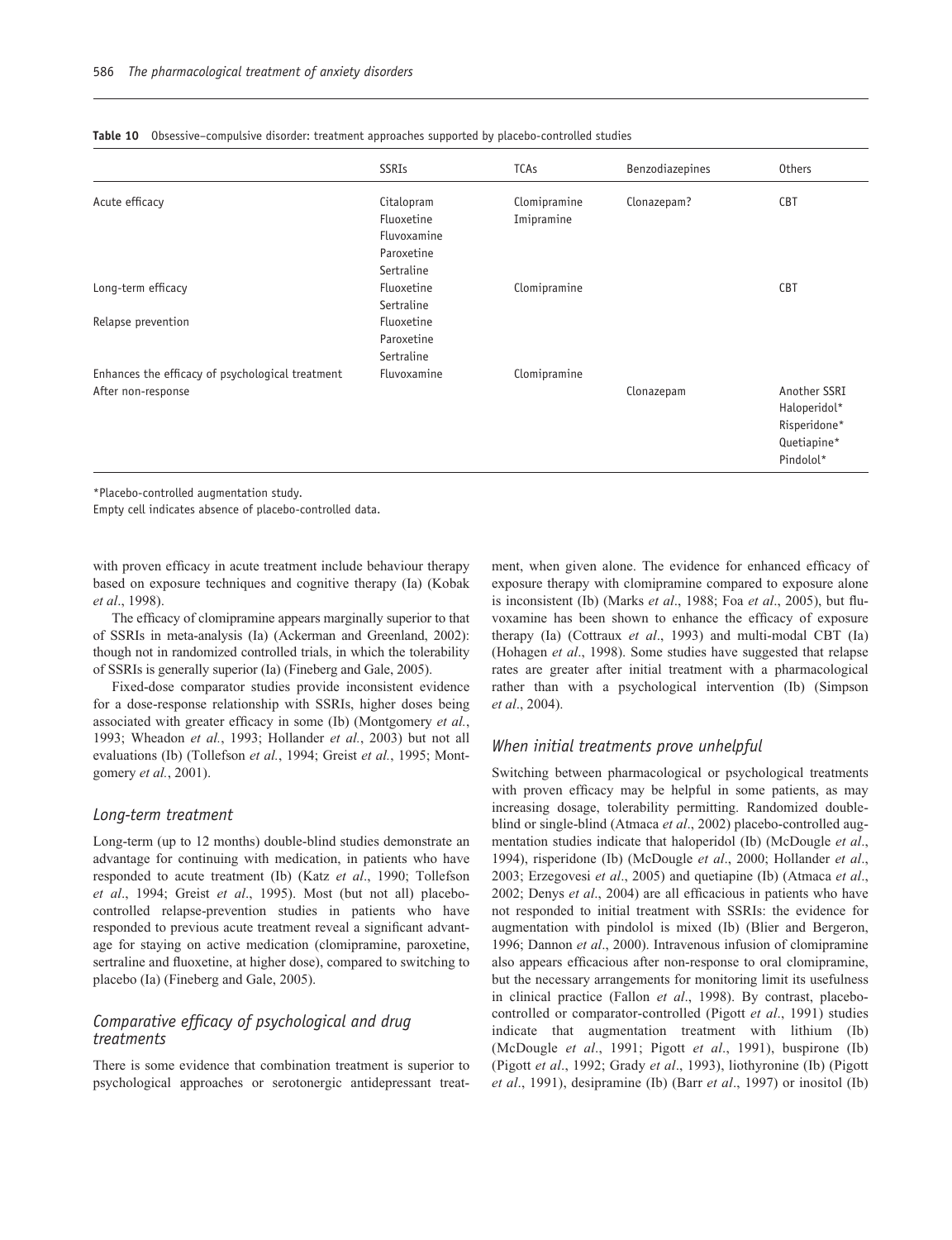#### **Recommendations: treatment of obsessive–compulsive disorder**

*Detection and diagnosis*

- Become familiar with the diagnostic criteria for obsessive-compulsive disorder (S)
- Assess the time engaged in obsessive-compulsive behaviour, the associated distress and impairment, and the degree of attempted resistance to confirm the diagnosis
- Ask about obsessive-compulsive symptoms when patients present with depression (A)

#### *Acute treatment*

- Choose an evidence-based acute treatment (A):
	- *pharmacological*: clomipramine and SSRIs
	- *psychological*: exposure therapy and cognitive-behaviour therapy
- Take account of patient clinical features, needs and preference and local service availability when choosing treatment (S): drug and psychological approaches have broadly similar efficacy in acute treatment but relapse rates after response may be higher with pharmacological than with psychological treatment approaches (A)
- Consider an SSRI for first-line pharmacological treatment (D)
- Increase the dose of SSRIs if there is insufficient response (C), but be aware that this approach has not always been associated with greater response rates (A)
- Advise the patient that treatment periods of up to 12 weeks are needed to assess efficacy (A)

#### *Longer-term treatment*

- Continue drug treatment for a further 12 months in patients who are responding at 12 weeks (A)
- In longer-term treatment use an approach known to be efficacious in preventing relapse (S): consider SSRIs as first choice (A) as there is best evidence for this group
- Monitor efficacy and tolerability regularly during longterm treatment (S)

*Combination of drugs with psychological treatments*

• Routinely combining drug and psychological approaches is not recommended for initial treatment (B) but consider adding an SSRI or clomipramine to psychological treatment when efficacy needs to be maximized (C)

#### *When initial treatments fail*

- Consider increasing the dose of clomipramine or SSRI after initial non-response to standard doses (A)
- Consider switching between proven treatments after initial non-response (A)
- Consider combining evidence-based treatments only when there are no contraindications (S)
- Consider combining drug treatment and exposure therapy or CBT (B)
- Consider augmentation with antipsychotics or pindolol after initial SSRI non-response (A)
- Consider referral to regional or national specialist OCD services in refractory patients (S)

(Fux *et al*., 1999) is not efficacious. Potential but as yet not fully proven approaches in treatment-resistant OCD include higherdose SSRI monotherapy; combination SSRI-clomipramine treatment; augmentation with other atypical antipsychotics, CNS-penetrating triptans, immunoglobulins and plasmapharesis (IV) (Husted and Shapira, 2004). Other potential approaches include deep brain stimulation (IIb) (Nuttin *et al*., 2003); and neurosurgical approaches, including anterior capsulotomy, limbic leucotomy and cingulotomy (III) (Royal College of Psychiatrists, 2000).

## **Special considerations**

## *Children and adolescents*

Certain anxiety disorders (social phobia and obsessive-compulsive disorder) have a typical age of onset of symptoms in adolescence, and many young people are substantially disabled by distressing, persistent and severe anxiety symptoms (I) (Rasmussen and Eisen, 1990; Faravelli *et al*., 2000; Weissman *et al*., 1994). There have been comparatively few controlled evaluations of the benefits and risks of psychotropic drug treatment in young people, but randomized placebo-controlled trials in children and adolescents indicate that SSRIs and clomipramine are efficacious in OCD (Ib) (Geller *et al*., 2003), and paroxetine in social phobia (Ib) (Wagner *et al*., 2004). The treatment response in OCD is similar in adult (18–65 years) and younger (6–17 years) clinical samples (Ia) (Fineberg *et al*., 2004).

The United Kingdom Committee on Safety of Medicines has stated that the balance of risks and benefits for the treatment of depressive illness in people under the age of 18 years is judged to be unfavourable for some SSRIs (escitalopram, citalopram, paroxetine and sertraline), mirtazapine and venlafaxine (IV) (Committee on Safety of Medicines, 2004), and has advised caution when treating adults aged 18–30 years with SSRIs. These recommendations do not apply to the treatment of children and adolescents with anxiety disorders, because the risk of self-harm is less and the therapeutic benefits greater. Nevertheless, careful monitoring is advisable, due to possible diagnostic uncertainty, the presence of comorbid depression, problems associated with estimating the optimal dosage and the difficulties young people might have in describing untoward effects of psychotropic drug treatment. It may be preferable to reserve pharmacological treatments for patients who do not respond to evidence-based psychological approaches.

## *Elderly patients*

Many elderly patients are troubled by anxiety symptoms, though anxiety disorders in those over 65 years may be less common than in younger samples (I) (Flint, 1994; Schaub and Linden, 2000), and there have been few controlled investigations in this patient group. Placebo-controlled studies indicate that venlafaxine is efficacious in elderly patients with GAD (Ia) (Katz *et al*., 2002), and citalopram in patients with a range of anxiety disorders (Ib) (Lenze *et al*., 2005).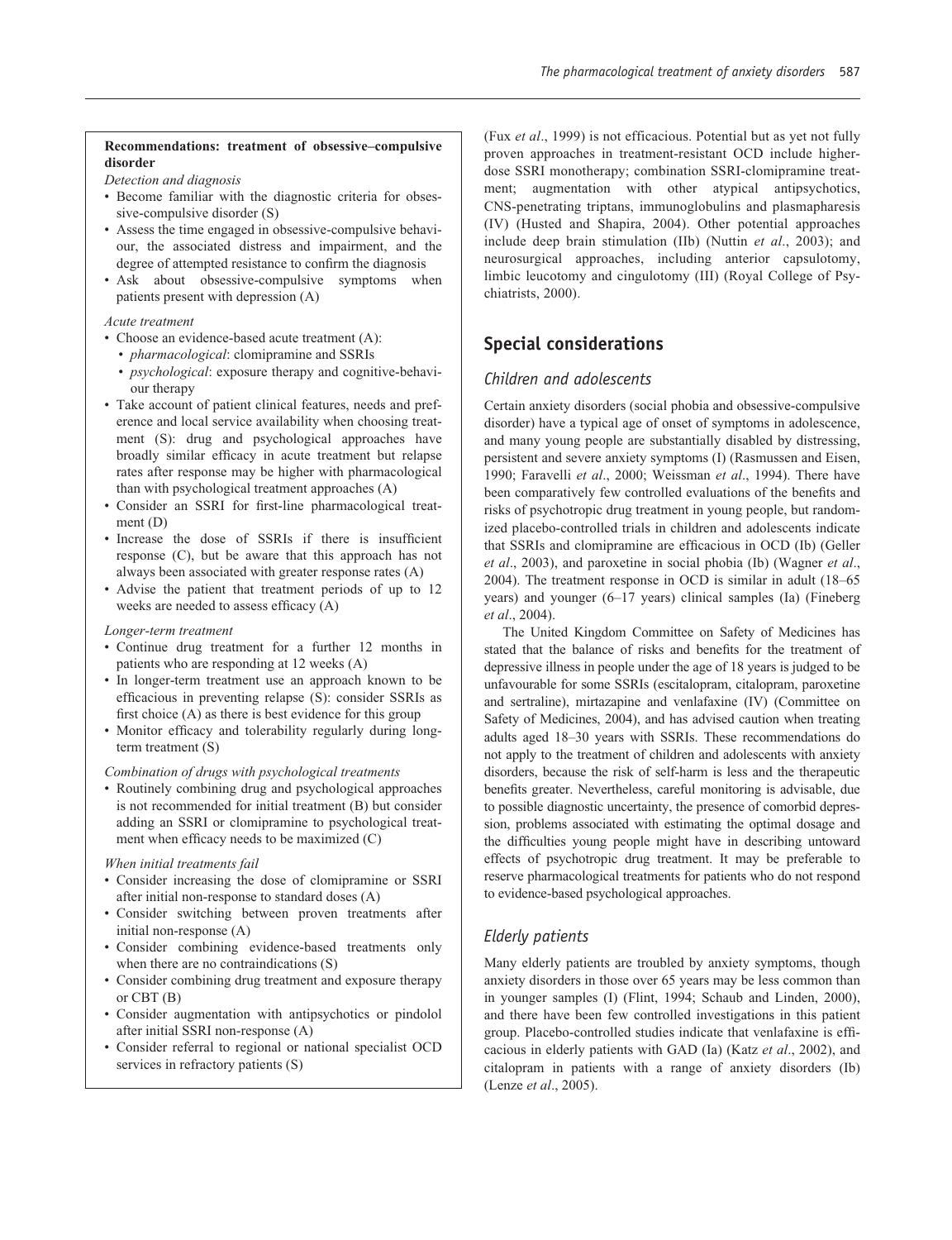## *Pharmacological treatment of anxiety disorders in patients with cardiac disease or epilepsy*

TCAs are best avoided in patients with cardiac disease: they can increase heart rate, induce orthostatic hypotension, slow cardiac conduction and have significant quinidine-like effects on conduction within the myocardium. Other type 1A antiarrhythmics (quinidine, moricizine) carry an increased risk of mortality in patients with ventricular arrhythmias and ischaemic heart disease, and TCAs should be regarded as relatively contraindicated in these situations: by contrast, the SSRIs have minimal effects on cardiovascular function and may have potentially beneficial effects on platelet aggregation (Davies *et al*., 2004; Roose, 2003). The UK CSM currently recommends that venlafaxine is avoided in patients with cardiac disease, electrolyte imbalances or hypertension (IV) (Committee on Safety of Medicines, 2004).

Most antidepressants can lower the seizure threshold. The antidepressants amoxapine and maprotiline (and bupropion, marketed in the US as an antidepressant) probably have the most marked proconvulsant properties and should be avoided in epileptic patients (Kanner, 2003): the lack of evidence of efficacy in anxiety disorders means prescription of these drugs should be avoided. Pharmacokinetic interactions between antidepressants and anticonvulsants are not uncommon – for example, carbamazepine can increase the metabolism of TCAs, whereas fluoxetine can inhibit the metabolism of some anticonvulsants: it is always advisable to establish the potential for untoward drug–drug interactions when treating epileptic patients with anxiety disorders.

## *Pregnant and breastfeeding women*

In general, most doctors would consider withdrawing psychotropic drugs in pregnant women (particularly in the first trimester), but it is sometimes necessary to continue treatment in patients with severe anxiety disorders. Many studies have indicated that TCAs and fluoxetine may be safe when taken during the first trimester, but their potential teratogenicity and effects on development after delivery is less certain. The findings of a prospective controlled study suggest that long-term pre-natal exposure to fluoxetine or TCAs does not adversely affect cognition, language development or temperament (II) (Nulman *et al*., 2002). A recent systematic review and pooled analysis indicates that plasma levels of paroxetine and sertraline (and the TCA nortriptyline) in breast-fed infants are usually undetectable, whereas citalopram and fluoxetine produce infant plasma levels that are above 10% of the maternal plasma level (in 22% and 17% of infants, respectively) (II) (Weissman *et al.*, 2004). The principal concern when treating parents with responsibility for infants is probably to avoid the use of excessively sedating compounds (principally TCAs, but also mianserin, mirtazapine and trazodone).

## *Referral to secondary care mental health services*

Patients should be referred to secondary care mental health services when the primary care practitioner feels insufficiently experi-

enced to manage the patient's condition; when two or more attempts at treatment have not resulted in sustained improvement; when there are severe coexisting depressive symptoms or a risk of suicide; when comorbid physical illness and concomitantly prescribed treatments could interact with prescribed psychotropic medication; and when proposed interventions are not available within primary care services.

#### **Recommendations: special considerations**

*Children and adolescents*

- Reserve pharmacological treatments for children and adolescents who have not responded to psychological treatments, and in whom the potential benefits are likely to outweigh potential risks (B)
- If drug treatment is considered choose from the same range of treatments as with adults: SSRIs are a first-line choice from limited evidence (A), but avoid benzodiazepines and tricyclic antidepressants because of potential adverse effects (D)
- Consider dosages carefully in relation to age and size, starting with low doses (D)
- Carefully monitoring for potential adverse effects, being aware that children and adolescents may find it difficult to describe them (S)

#### *Elderly patients*

• Treat as for patients younger than 65 years being mindful of the possibility of drug interactions, physical comorbidity, the need for lower doses due to reduced metabolism, or increased sensitivity to adverse effects (D)

#### *Cardiac disease and epilepsy*

- Avoid tricyclic antidepressants in cardiac disease (C)
- The relative safety of venlafaxine is unclear at the time of writing (August 2005) and it is not possible to make a consensus recommendation. Current recommendations advise against use of venlafaxine in patients with cardiac disease
- Avoid antidepressants that lower the seizure threshold in epilepsy (C)
- Consider pharmacokinetic interactions between antidepressants and other drugs, e.g. anticonvulsants (S)

#### *Pregnancy and breastfeeding*

- Consider carefully the potential risks and benefits of pharmacological treatment and alternative evidencebased psychological treatments, avoiding drugs if possible (S)
- Fluoxetine or tricyclic antidepressants are considered first-line if drug treatment is used in pregnancy, as there is most evidence with these drugs (C)
- Consider SSRIs (apart from fluoxetine and citalopram) and tricyclic antidepressant in breast-feeding mothers as secretion into breast milk is low (C)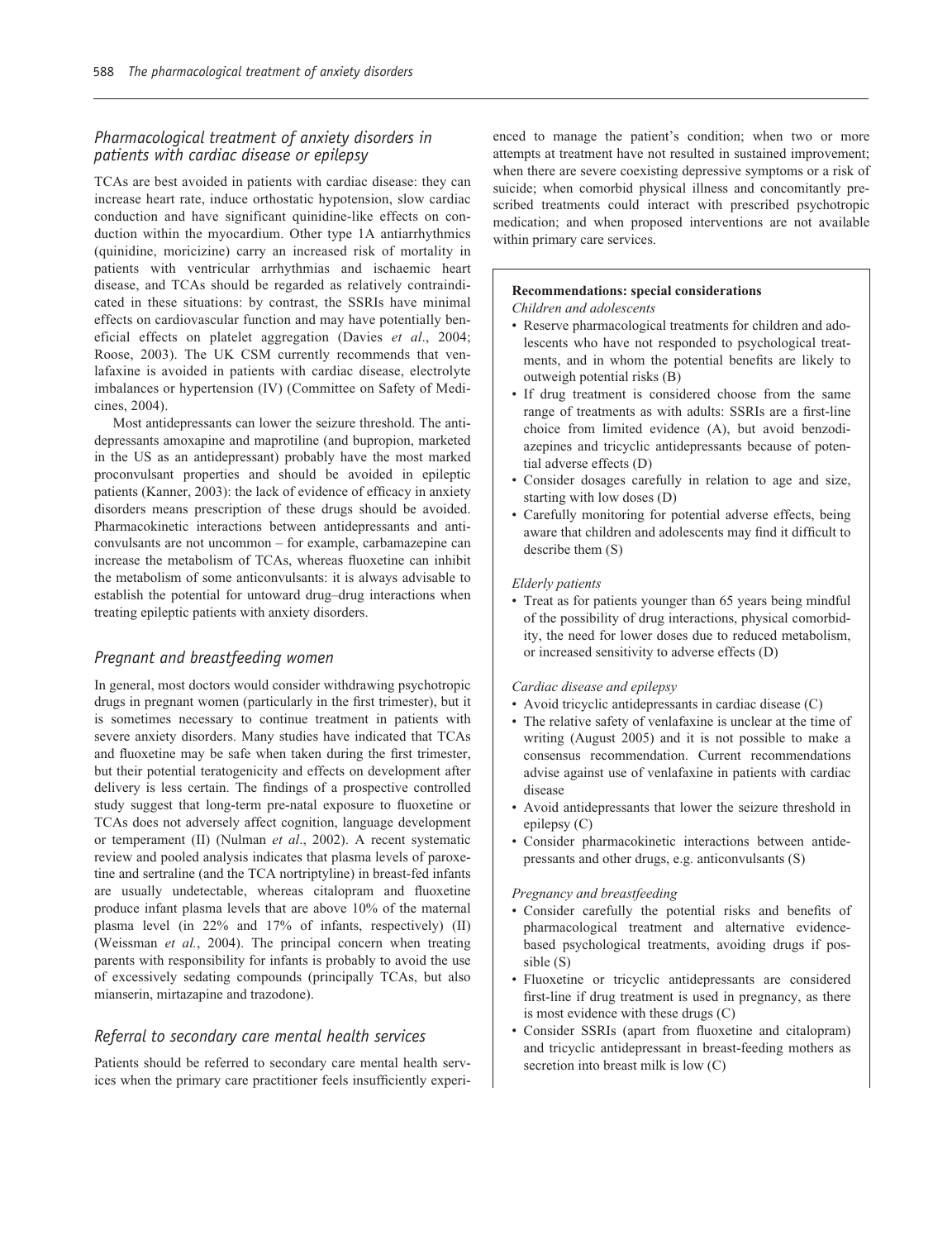*Referral to secondary care mental health services*

- Patients should be referred (S) if any of the following apply:
	- the primary care practitioner feels insufficiently experienced to manage the patient's condition
	- two or more attempts at treatment have not resulted in sustained improvement
	- there are severe coexisting depressive symptoms or a risk of suicide
	- comorbid physical illness and concomitantly prescribed treatments could interact with prescribed psychotropic medication
	- proposed interventions are not available within primary care services

#### **Note**

Enquiries about data held by pharmaceutical companies and referenced here should be directed to the medical department of the relevant company.

#### **Acknowledgements**

Many thanks to Susan Chandler and Lynne van Vliet of the BAP office for organizing the logistics for the consensus meeting. The expenses associated with the meeting were partly defrayed by charges relating to pharmaceutical companies (Janssen, Roche, Lundbeck and Wyeth).

The consensus group comprised: Ian Anderson, Spilios Argyropoulos, David Baldwin, Borwin Bandelow, Jonathan Bisson, Alyson Bond, Samantha Cartwright-Hatton, Phil Cowen, Jonathan Davidson, Bill Deakin, Hans den Boer, Lynne Drummond, Rob Durham, Nicol Ferrier, Naomi Fineberg, Chris Freeman, Markus Greenwood, Neil Kessler, Martin Knapp, Glyn Lewis, Keith Lloyd, Keith Matthews, David Nutt, Stuart Montgomery, Laurence Mynors-Wallis, Lilian Owens, Jill Rasmussen, Jan Scott, Debbie Sharp, Clare Stanford, Peter Tyrer and Hans-Ulrich Wittchen. Given the range and depth of the subject area it was not possible for all participants to achieve full consensus on all points. Each contributor made a declaration of interests. Some contributors had received grants from pharmaceutical companies that manufacture compounds mentioned in these guidelines.

The patient organizations National Phobics Society and No Panic were represented at the meeting. Observers were also present from the Janssen, Roche, Lundbeck and Wyeth pharmaceutical companies.

BAP Executive Officer: Susan Chandler, BAP Office, Cambridge, UK (susan@bap.org.uk).

National Phobics Society: www.phobics-society.org.uk. No Panic: www.nopanic.org.uk.

#### **References**

- Ackerman D L, Greenland S (2002) Multivariate meta-analysis of controlled drugs studies for obsessive compulsive disorder. J Clin Psychopharmacol *22*: 309–317
- Albus M, Scheibe G (1993) Outcome of panic disorder with or without concomitant depression: A 2-year prospective follow-up study. Am J Psychiatry *150*: 1878–1880
- Allgulander C, Hackett D, Salinas E (2001) Venlafaxine extended release (ER) in the treatment of generalized anxiety disorder: twenty-four week placebo-controlled dose-ranging study. Br J Psychiatry *179*: 15–22
- Allgulander C, Huusom A K T, Florea I (2005) Escitalopram for relapse

prevention in generalized anxiety disorder (GAD). Poster presentation, ADAA meeting, March

- Allgulander C, Mangano R, Zhang J, Dahl A A, Lepola U, Sjodin I, Emilien G. (2004) Efficacy of venlafaxine ER in patients with social anxiety disorder: a double-blind, placebo-controlled, parallel-group comparison with paroxetine. Human Psychopharmacology *19*: 387–396
- Allgulander C, Bandelow B, Hollander E, Montgomery S A, Nutt D J, Okasha A, Pollack M H, Stein D J, Swinson R P: World Council of Anxiety (2003) WCA recommendations for the long-term treatment of generalized anxiety disorder. CNS Spectrums *8* (Suppl. 1): 53–61
- Allgulander C, Dahl A A, Austin C (2004) Efficacy of sertraline in a 12 week trial for generalized anxiety disorder. Am J Psychiatry *161*: 1642–1649
- Altamura A C, Pioli R, Vitto M, Mannu P (1999) Venlafaxine in social phobia: a study in selective serotonin reuptake inhibitor nonresponders. Int Clin Psychopharmacol *14*: 239–245
- American Psychiatric Association (1994) Diagnostic and Statistical Manual of Mental Disorders, 4th edn. American Psychiatric Association, 1994. Washington, DC
- Amering M, Katschnig H, Berger P, Windhaber J, Baischer W, Dantendorfer K (1997) Embarrassment about the first panic attack predicts agoraphobia in panic disorder patients. Behav Res Ther *35*: 517–521
- Anderson I M, Nutt D J, Deakin J F (2000) Evidence-based guidelines for treating depressive disorders with antidepressants: a revision of the 1993 British Association for Psychopharmacology guidelines. British Association for Psychopharmacology. J Psychopharmacol *14*: 3–20
- Andlin-Sobocki P, Wittchen H U (2005) Cost of anxiety disorders in Europe. Eur J Neurol *12* (Suppl. 1): 39–44
- Angst J, Gamma A, Endrass J, Hantouche E, Goodwin R, Ajdacic V, Eich D, Rossler W (2005) Obsessive-compulsive syndromes and disorders: Significance of comorbidity with bipolar and anxiety syndromes. Eur Arch Psychiatry Clin Neurosci *255*: 65–71
- Ashton H, Young A H (2003) GABA-ergic drugs: exit stage left, enter stage right. J Psychopharmacol *17*: 174–178
- Atmaca M, Kuloglu M, Tezcan E, Gecici O (2002) Quetiapine augmentation in patients with treatment resistant obsessive-compulsive disorder: a single-blind, placebo-controlled study. Int Clin Psychopharmacol *17*: 115–119
- Bakker A, van Balkom A J, Spinhoven P, Blaauw B M, van Dyck R (1998) Follow-up on the treatment of panic disorder with or without agoraphobia: a quantitative review. J Nerv Ment Dis *186*: 414–419
- Baldwin D S (2004) Sexual dysfunction associated with antidepressant drugs. Expert Opinion on Drug Safety *3*: 457–470
- Baldwin D S, Birtwistle J (1998) The side effect burden associated with drug treatment of panic disorder. J Clin Psychiatry *59* (Suppl. 8): S39–S44
- Baldwin D S, Polkinghorn C (2005) Evidence-based pharmacotherapy of generalized anxiety disorder. Int J Neuropsychopharmacol *8*: 293–302
- Baldwin D S, Huusom A K T, Maehlum E (2004) Escitalopram and paroxetine compared to placebo in generalised anxiety disorder. Eur Neuropsychopharmacol *14*: (Suppl. 3): S311–S312
- Ballenger J C, Wheadon D E, Steiner M, Bushnell W, Gergel I P (1998) Double-blind, fixed-dose, placebo-controlled study of paroxetine in the treatment of panic disorder. Am J Psychiatry *155*: 36–42
- Ballenger J C, Davidson J R, Lecrubier Y, Nutt D J, Baldwin D S, den Boer J A, Kasper S, Shear M K (1998) Consensus statement on panic disorder from the International Consensus Group on Depression and Anxiety. J Clin Psychiatry *59* (Suppl. 8): 47–54
- Ballenger J C Davidson J R, Lecrubier Y, Nutt D J, Bobes J, Beidel D C, Ono Y, Westenberg H G (1998) Consensus statement on social anxiety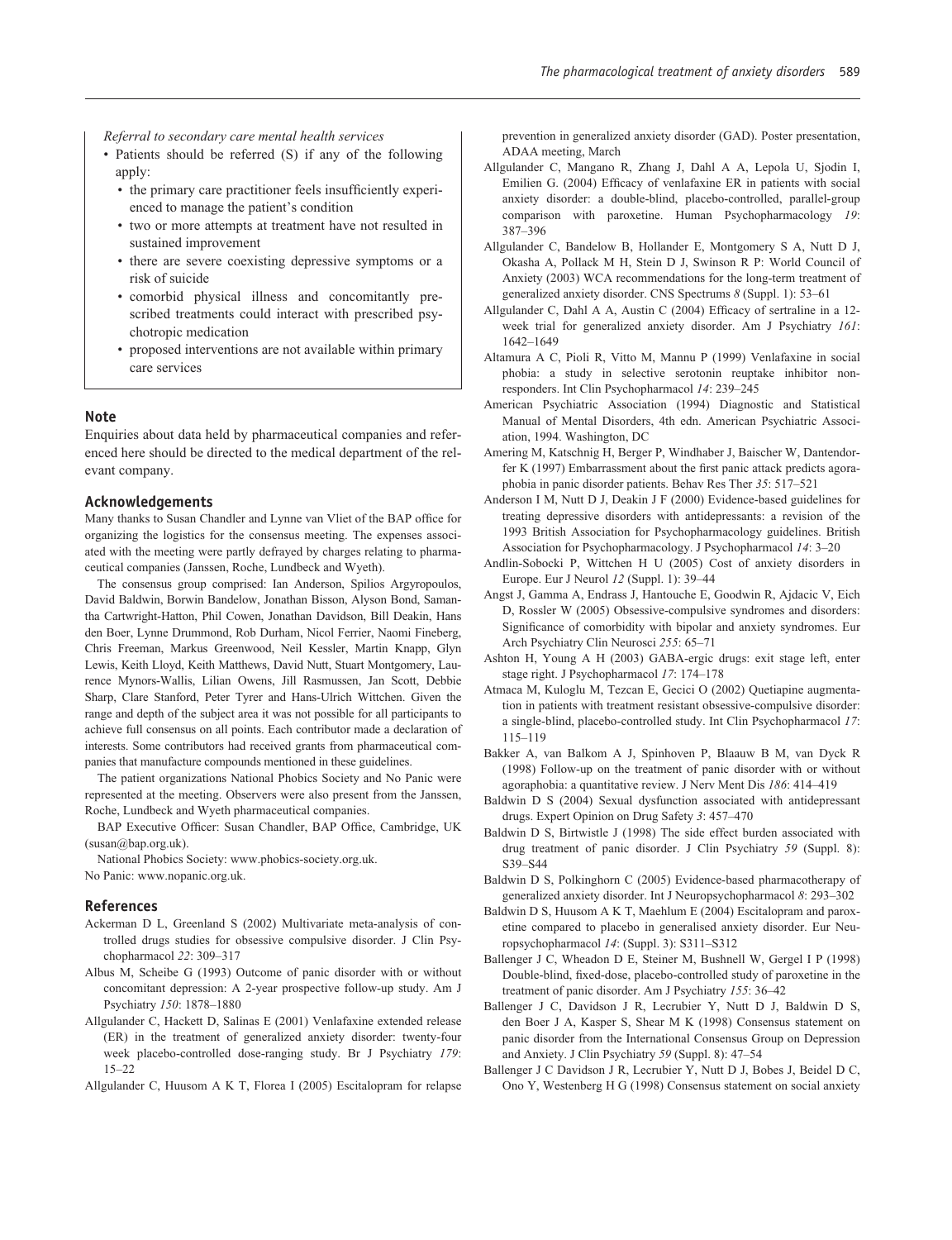disorder from the International Consensus Group on Depression and Anxiety. J Clin Psychiatry *59* (Suppl. 17): 54–60

- Ballenger J C, Davidson J R, Lecrubier Y, Nutt D J, Borkovec T D, Rickels K, Stein D J, Wittchen H U (2001) Consensus statement on generalized anxiety disorder from the International Consensus Group on Depression and Anxiety. J Clin Psychiatry *62* (Suppl. 11): 53–58
- Ballenger J C, Davidson J R, Lecrubier Y, Nutt D J, Marshall R D, Nemeroff C B, Shalev A Y, Yehuda R (2004) Consensus statement update on posttraumatic stress disorder from the international consensus group on depression and anxiety. J Clin Psychiatry *65* (Suppl. 1): 55–62
- Bandelow B, Zohar J, Hollander E, Kasper S, Möller H J, World Federation of Societies of Biological Psychiatry Task Force on Treatment Guidelines for Anxiety, Obsessive-Compulsive and Posttraumatic Stress Disorders (2002) World Federation of Societies of Biological Psychiatry (WFSBP) guidelines for the pharmacological treatment of anxiety, obsessive-compulsive and posttraumatic stress disorders. World J Biol Psychiatry *3*: 171–199
- Barlow D H, Gorman J M, Shear M K, Woods S W (2000). Cognitivebehavioral therapy, imipramine, or their combination for panic disorder: A randomized controlled trial. JAMA *283*: 2529–2536
- Barr L C, Goodman W K, Anand A, McDougle C J, Price L H (1997). Addition of desipramine to serotonin reuptake inhibitors in treatmentresistant obsessive-compulsive disorder. Am J Psychiatry *154*: 1293–1295
- Benjamin J, Ben-Zion I Z, Karbofsky E, Dannon P (2000) Double-blind placebo-controlled pilot study of paroxetine for specific phobia. Psychopharmacology (Berl.) *149*: 194–196
- Bertani A, Perna G, Migliarese G, Di Pasquale D, Cucchi M, Caldirola D, Bellodi L (2004) Comparison of the treatment with paroxetine and reboxetine in panic disorder: a randomized, single-blind study. Pharmacopsychiatry *37*: 206–210
- Bielski R J, Bose A, Chang C-C (2004) A double-blind comparison of escitalopram and paroxetine in the long-term treatment of generalized anxiety disorder. Presented at the 42nd Annual Meeting of the American College of Neuropsychopharmacology, December 7–11, San Juan, Puerto Rico
- Bjelland I, Dahl A A, Haug T T, Neckelmann D (2002) The validity of the Hospital Anxiety and Depression Scale. An updated literature review. J Psychosom Res *52*: 69–77
- Blanco C, Raza M S, Schneier F, Liebowitz M R (2003) The evidencebased pharmacotherapy of social anxiety disorder. Int J Neuropsychopharmacol *6*: 427–442
- Blier P, Bergeron R (1996) Sequential administration of augmentation strategies in treatment-resistant obsessive-compulsive disorder: preliminary findings. Int Clin Psychopharmacol *11*: 37–44
- Blomhoff S, Haug T T, Hellstrom K, Holme I, Humble M, Madsbu H P, Wold J E (2001) Randomised controlled general practice trial of sertraline, exposure therapy and combined treatment in generalised social phobia. Br J Psychiatry *179*: 23–30
- Bower P, Richards D, Lovell K (2001) The clinical and cost-effectiveness of self-help treatments for anxiety and depressive disorders in primary care: a systematic review. Br J Gen Pract *51*: 838–845
- Broocks A, Bandelow B, Pekrun G, George A, Meyer T, Bartmann U, Hillmer-Vogel U, Ruther E (1998) Comparison of aerobic exercise, clomipramine, and placebo in the treatment of panic disorder. Am J Psychiatry *155*: 603–609
- Brown T A, Antony M M, Barlow D H (1995) Diagnostic comorbidity in panic disorder: effect on treatment outcome and course of comorbid diagnoses following treatment. J Consult Clin Psychol *63*: 408–418
- Carlbring P, Ekselius L, Andersson G (2003) Treatment of panic disorder

via the Internet: a randomized trial of CBT vs. applied relaxation. J Behav Ther Exp Psychiatry *34*: 129–140

- Clark D M, Ehlers A, McManus F, Hackmann A, Fennell M, Campbell H, Flower T (2003) Cognitive therapy versus fluoxetine in generalized social phobia: a randomized placebo-controlled trial. Journal of Consulting and Clinical Psychology *71*: 1058–1067
- Committee on Safety of Medicines (2004). Safety of selective serotonin reuptake inhibitor antidepressants. 6 December
- Costello E J, Mustillo S, Erkanli A, Keeler G, Angold A (2003) Prevalence and development of psychiatric disorders in childhood and adolescence. Arch Gen Psychiatry *60*: 837–844
- Cottraux J, Mollard E, Bouvard M, Marks I (1993) Exposure therapy, fluvoxamine, or combination treatment in obsessive-compulsive disorder: one-year follow-up. Psychiatry Res *49*: 63–75
- Cottraux J, Note I D, Cungi C, Legeron P, Heim F, Chneiweiss L, Bernard G, Bouvard M (1995) A controlled study of cognitive behaviour therapy with buspirone or placebo in panic disorder with agoraphobia. Br J Psychiatry *167*: 635–641
- Cowley D S, Flick S N, Roy-Byrne P P (1996) Long-term course and outcome in panic disorder: a naturalistic follow-up study. Anxiety *2*: 13–21
- Dannon P N, Iancu I, Grunhaus L (2002) Psychoeducation in panic disorder patients: effect of a self-information booklet in a randomized, masked-rater study. Depress Anxiety *16*: 71–76
- Dannon P N, Sasson Y, Hirschmann S, Iancu I, Grunhaus L J, Zohar J (2000) Pindolol augmentation in treatment-resistant obsessive compulsive disorder: a double-blind placebo controlled trial. Eur Neuropsychopharmacol *10*: 165–169
- Dannon P N, Iancu I, Cohen A, Lowengrub K, Grunhaus L, Kotler M (2004) Three year naturalistic outcome study of panic disorder patients treated with paroxetine. BMC Psychiatry *4*: 16
- Davidson J, Pearlstein T, Londborg P, Brady K T, Rothbaum B, Bell J, Maddock R, Hegel M T, Farfel G (2001) Efficacy of sertraline in preventing relapse of posttraumatic stress disorder: results of a 28-week double-blind, placebo-controlled study. Am J Psychiatry *158*: 1974–1981
- Davidson J R, Baldwin D S, Stein D J (2004) Treatment of Posttraumatic Stress Disorder With Venlafaxine Extended Release: A 6-Month Randomized, Controlled Trial. Presented at American College of Neuropsychopharmacology, Puerto Rico, December
- Davidson J R (2005) Maintenance therapy with fluoxetine in posttraumatic stress disorder: a placebo-controlled discontinuation study. J Clin Psychopharmacology *25*: 166–169
- Davidson J R T, Foa E B, Huppert J, Keefe F J, Franklin M E, Compton J S, Zhao N (2004) Fluoxetine, comprehensive cognitive behavioral therapy (CCBT) and placebo in generalized social anxiety disorder. Arch Gen Psychiatry *61*: 1005–1013
- Davies S J C, Jackson R P, Potokar J, Nutt D J (2004) Treatment of anxiety and depressive disorders in patients with cardiovascular disease. BMJ *328*: 939–943
- Davis L L, Jewell M E, Ambrose S, Farley J, English B, Bartolucci A, Petty F (2004) A placebo-controlled study of nefazodone for the treatment of chronic posttraumatic stress disorder: a preliminary study. J Clin Psychopharmacol *24*: 291–297
- Den Boer J A, Westenberg H G (1988) Effect of a serotonin and noradrenaline uptake inhibitor in panic disorder: a double-blind comparative study with fluvoxamine and maprotiline. Int Clin Psychopharmacol *3*: 59–74
- Den Boer J A (1998) Pharmacotherapy of panic disorder: differential efficacy from a clinical viewpoint. J Clin Psychiatry *59* (Suppl. 8): 30–36
- Den Boer P C, Wiersma D, Van den Bosch R J (2004) Why is self-help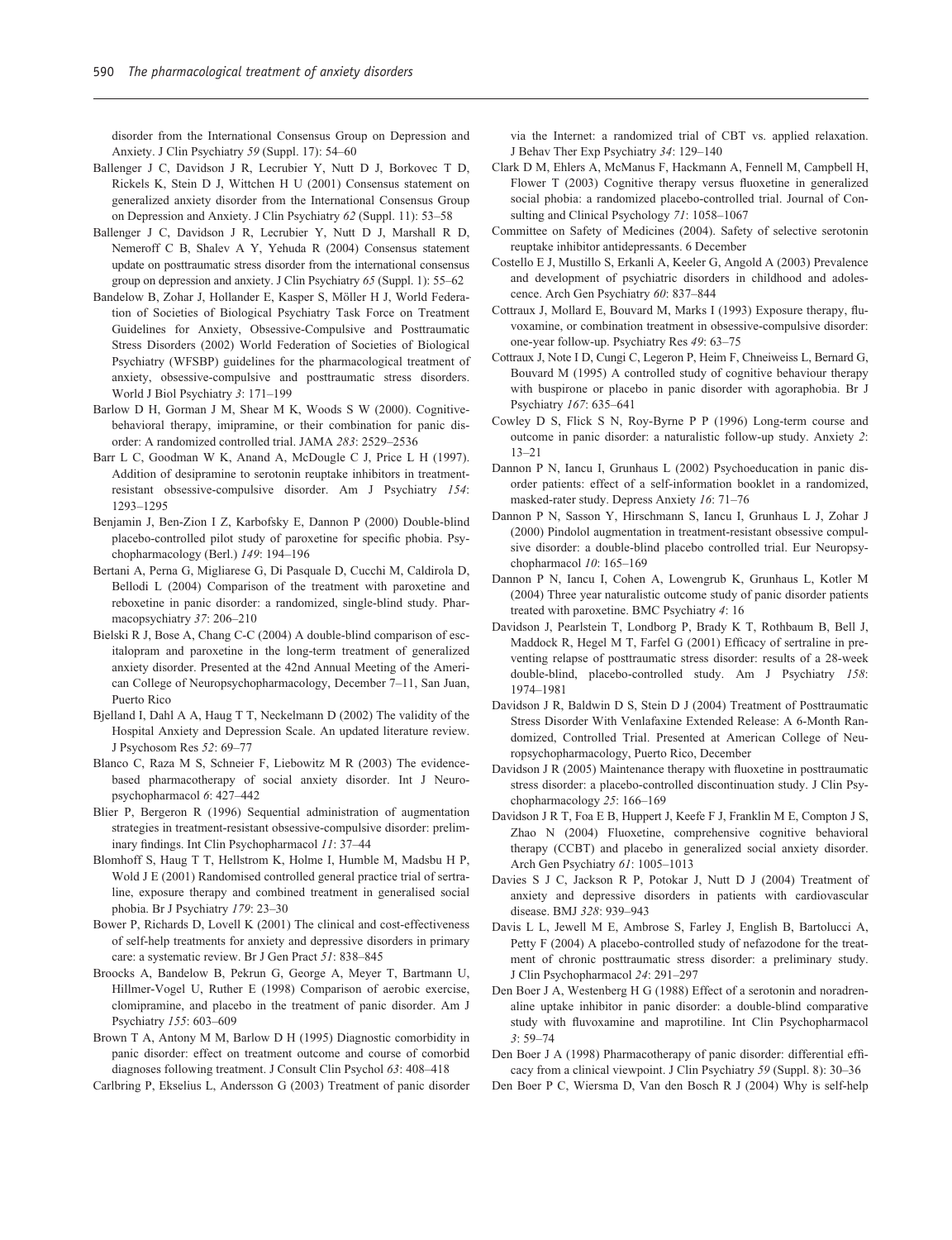neglected in the treatment of emotional disorders? A meta-analysis. Psychol Med *34*: 959–971

- Denys D, de Geus F, van Megen H J, Westenberg H G (2004) A doubleblind, randomized, placebo-controlled trial of quetiapine addition in patients with obsessive-compulsive disorder refractory to serotonin reuptake inhibitors. J Clin Psychiatry *65*: 1040–1048
- Dowell A C, Biran L A (1990) Problems in using the hospital anxiety and depression scale for screening patients in general practice. Br J Gen Pract *40*: 27–28
- Durham R C, Turvey A A (1987). Cognitive therapy versus behaviour therapy in the treatment of chronic generalised anxiety. Behav Res Ther *25*: 229–234
- Durham R C, Chambers J A, MacDonald R R, Power K G, Major K (2003) Does cognitive-behavioural therapy influence the long-term outcome of generalized anxiety disorder? An 8–14 year follow-up of two clinical trials. Psychol Med *33*: 499–509
- Durham R C, Chambers J A, Power K G, Sharp D M, Macdonald R, Makor K A, Dow M G T, Gumpley A I (in press) Long-term outcome of cognitive behavior therapy clinical trials in central Scotland. Health Technology Assessment
- Ehlers A, Clark D M, Hackmann A, McManus F, Fennell M, Herbert C, Mayou R (2003) A randomized controlled trial of cognitive therapy, a self-help booklet, and repeated assessments as early interventions for posttraumatic stress disorder. Arch Gen Psychiatry. *60*: 1024–1032
- El-Khayat R, Baldwin D S (1998) Antipsychotic drugs for non-psychotic patients: assessment of the benefit/risk ratio in generalized anxiety disorder. J Psychopharmacol *12*: 323–329
- Eng W, Heimberg R G, Coles M E, Schneier F R, Liebowitz M R (2000) An empirical approach to subtype identification in individuals with social phobia. Psychol Med *30*: 1345–1357
- Erwin B A, Heimberg R G, Juster H, Mindlin M (2002) Comorbid anxiety and mood disorders among persons with social anxiety disorder. Behav Res Ther *40*: 19–35
- Erzegovesi S, Guglielmo E, Siliprandi F, Bellodi L (2005) Low-dose risperidone augmentation of fluvoxamine treatment in obsessive-compulsive disorder: a double-blind, placebo-controlled study. Eur Neuropsychopharmacol *15*: 69–74
- Fallon B A, Liebowitz M R, Campeas R, Schneier F R, Marshall R, Davies S, Goetz D, Klein D F (1998) Intravenous clomipramine for obsessivecompulsive disorder refractory to oral clomipramine: a placebo-controlled study. Arch Gen Psychiatry *55*: 918–924
- Faravelli C, Zucchi T, Viviani B, Salmoria R, Perone A, Paionni A, Scarpato A, Vigliaturo D, Rosi S, D'adamo D, Bartolozzi D, Cecchi C, Abrardi L (2000) Epidemiology of social phobia: a clinical approach. Eur Psychiatry *15*: 17–24
- Fehm L, Pelissolo A, Furmark T, Wittchen H U (2005) Size and burden of social phobia in Europe. Eur Neuropsychopharmacol *15*: 453–462
- Feltner D E, Crockatt J G, Dubovsky S J (2003) A randomized, doubleblind, placebo-controlled, fixed-dose, multicenter study of pregabalin in patients with generalized anxiety disorder. J Clin Psychopharmacol *23*: 240–249
- Fineberg N A, Gale T M (2005) Evidence-based pharmacotherapy of obsessive-compulsive disorder. Int J Neuropsychopharmacol *8*: 107–129
- Fineberg N A, Heyman I, Jenkins R, Premkumar P, Veale D, Kendall T, Freeston M (2004) Does childhood and adult obsessive compulsive disorder (OCD) respond the same way to treatment with serotonin reuptake inhibitors? Eur Neuropsychopharmacol *14* (Suppl. 3): 191–192
- Fisher P L, Durham R C (1999) Recovery rates in generalized anxiety disorder following psychological therapy: an analysis of clinically significant change in the STAI-T across outcome studies since 1990. Psychol Med *29*: 1425–1434
- Flint A J (1994) Epidemiology and comorbidity of anxiety disorders in the elderly. Am J Psychiatry *151*: 640–649
- Foa E B, Liebowitz M R, Kozak M J, Davies S, Campeas R, Franklin M E, Huppert J D, Kjernisted K, Rowan V, Schmidt A B, Simpson H B, Tu X (2005) Randomized, placebo-controlled trial of exposure and ritual prevention, clomipramine, and their combination in the treatment of obsessive-compulsive disorder. Am J Psychiatry *162*: 151–61
- Fontana A, Rosenheck R (1997) Effectiveness and cost of the inpatient treatment of posttraumatic stress disorder: comparison of three models of treatment. Am J Psychiatry *154*: 758–765
- Friedman M J, Davidson J R T, Mellman T A (2000) Pharmacotherapy. In Foa E B, Keane T M, Friedman M J (eds) Effective Treatments for PTSD: Practice Guidelines from the International Society for Stress Studies. Guilford Press, New York, pp. 84–105
- Frommberger U, Stieglitz R D, Nyberg E (2004) Comparison between paroxetine and behaviour therapy in patients with posttraumatic stress disorder (PTSD): a pilot study. Int J Psychiatry Clin Pract *8*: 19–23
- Fux M, Benjamin J, Belmaker R H (1999) Inositol versus placebo augmentation of serotonin reuptake inhibitors in the treatment of obsessive-compulsive disorder: a double-blind cross-over study. Int J Neuropsychopharmacol *2*: 193–195
- Geller D A, Biederman J, Stewart S E, Mullin A, Spencer T, Faraone S V (2003) Which SSRI? A meta-analysis of pharmacotherapy trials in paediatric obsessive-compulsive disorder. Am J Psychiatry *160*: 1919–1928
- Gelpin E, Bonne O, Peri T, Brandes D, Shalev A Y (1996) Treatment of recent trauma survivors with benzodiazepines: a prospective study. J Clin Psychiatry *57*: 390–394
- Goisman R M, Warshaw M G, Steketee G S, Fierman E J, Rogers M P, Goldenberg I, Weinshenker N J, Vasile R G, Keller M B (1995) DSM-IV and the disappearance of agoraphobia without a history of panic disorder: new data on a controversial diagnosis. Am J Psychiatry *152*: 1438–1443
- Goldberg D, Bridges K (1987) Screening for psychiatric illness in general practice: the general practitioner versus the screening questionnaire. J R Coll Gen Pract *37*: 15–18
- Goodwin G M: Consensus Group of the British Association for Psychopharmacology (2003) Evidence-based guidelines for treating bipolar disorder: recommendations from the British Association for Psychopharmacology. J Psychopharmacol *17*: 149–173
- Goodwin R D, Faravelli C, Rosi S, Cosci F, Truglia E, de Graaf R, Wittchen H U (2005) Size and burden of panic disorder and agoraphobia in Europe. Eur Neuropsychopharmacol *15*: 435–443
- Gould R A, Otto M W, Pollack M H (1997) Cognitive behavioural and pharmacological treatment of generalised anxiety disorder: a preliminary meta-analysis. Behav Ther *28*: 285–305
- Grady T A, Pigott T A, L'Heureux F, Hill J L, Bernstein S E, Murphy D L (1993) Double-blind study of adjuvant buspirone for fluoxetine-treated patients with obsessive-compulsive disorder. Am J Psychiatry *150*: 819–821
- Greenberg P E, Sisitsky T, Kessler R C, Finkelstein S N, Berndt E R, Davidson J R, Ballenger J C, Fyer A J (1999) The economic burden of anxiety disorders in the 1990s. J Clin Psychiatry *60*: 427–435
- Greist J H, Marks I M, Baer L, Kobak K A, Wenzel K W, Hirsch M J, Mantle J M, Clary C M (2002) Behavior therapy for obsessive-compulsive disorder guided by a computer or by a clinician compared with relaxation as a control. J Clin Psychiatry *63*: 138–145
- Greist J H, Bandelow B, Hollander E, Marazziti D, Montgomery S A, Nutt D J, Okasha A, Swinson R P, Zohar J, World Council of Anxiety (2003) WCA recommendations for the long-term treatment of obsessive-compulsive disorder in adults. CNS Spectrums *8* (Suppl. 1): 7–16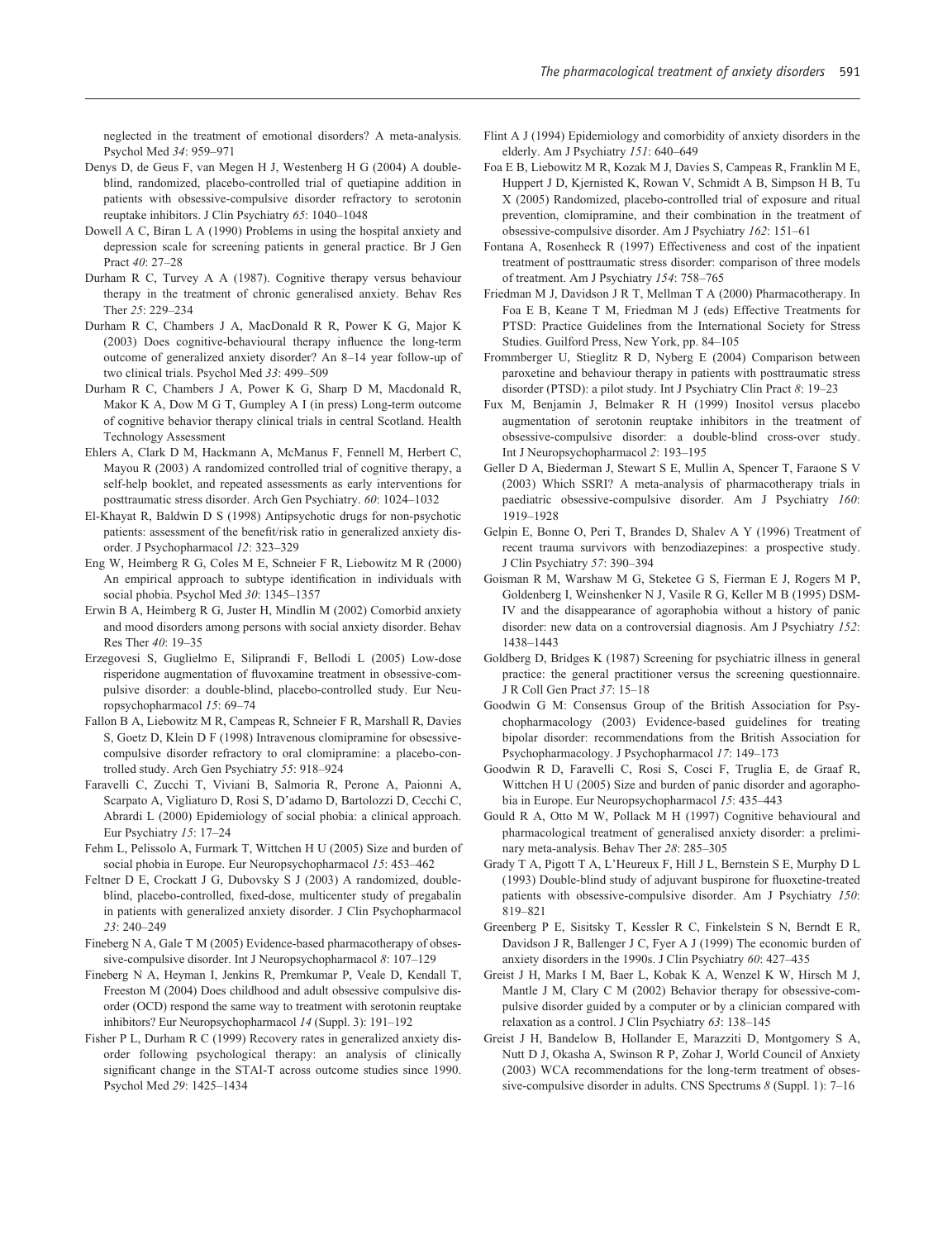- Greist J H, Jefferson J W, Kobak K A, Chouinard G, DuBoff E, Halaris A, Kim S W, Koran L, Liebowtiz M R, Lydiard B (1995) A 1 year double-blind placebo-controlled fixed dose study of sertraline in the treatment of obsessive-compulsive disorder. Int Clin Psychopharmacol *10*: 57–65
- Guest J, Russ J, Lenox-Smith A (2005) Cost effectiveness of venlafaxine XL compared with diazepam in the treatment of generalised anxiety disorder in the United Kingdom. Eur J Health Econom *6*: 136–145
- Hamner M B, Faldowski R A, Ulmer H G, Frueh B C, Huber M G, Arana G W (2003) Adjunctive risperidone treatment in post-traumatic stress disorder: a preliminary controlled trial of effects on comorbid psychotic symptoms. Int Clin Psychopharmacol *18*: 1–8
- Haug T T, Blomhoff S, Hellstrom K, Holme I, Humble M, Madsbu H P, Wold J E (2003) Exposure therapy and sertraline in social phobia: 1-year follow-up of a randomised controlled trial. Br J Psychiatry *182*: 312–318
- Haynes R B, Devereaux P J, Guyatt G H (2002) Physicians' and patients' choices in evidence based practice. BMJ *324*: 1350
- Heimberg R G (2002) Cognitive-behavioral therapy for social anxiety disorder: current status and future directions. Biol Psychiatry *51*: 101–108
- Heimberg R G, Liebowitz M R, Hope D A, Schneier F R, Holt C S, Welkowitz L A, Juster H R, Campeas R, Bruch M A, Cloitre M, Fallon B, Klein D F (1998) Cognitive behavioral group therapy vs phenelzine therapy for social phobia: 12-week outcome. Arch Gen Psychiatry *55*: 1133–1141
- Heldt E, Manfro G G, Kipper L, Blaya C, Maltz S, Isolan L, Hirakata V N, Otto M W (2003) Treating medication-resistant panic disorder: predictors and outcome of cognitive-behavior therapy in a Brazilian public hospital. Psychother Psychosom *72*: 43–48
- Hertzberg M A, Butterfield M I, Feldman M E, Beckham J C, Sutherland S M, Connor K M, Davidson J R (1999) A preliminary study of lamotrigine for the treatment of posttraumatic stress disorder. Biol Psychiatry *45*: 1226–1229
- Hirschmann S, Dannon P N, Iancu I, Dolberg O T, Zohar J, Grunhaus L (2000) Pindolol augmentation in patients with treatment-resistant panic disorder: A double-blind, placebo-controlled trial. J Clin Psychopharmacol *20*: 556–559
- Hoehn-Saric R, Ninan P, Black D W, Stahl S, Greist J H, Lydiard B, McElroy S, Zajecka J, Chapman D, Clary C, Harrison W (2000) Multicenter double-blind comparison of sertraline and desipramine for concurrent obsessive-compulsive and major depressive disorders. Arch Gen Psychiatry. *57*: 76–82
- Hohagen F, Winkelmann G, Rasche-Ruchle H, Hand I, Konig A, Munchau N, Hiss H, Geiger-Kabisch C, Kappler C, Schramm P, Rey E, Aldenhoff J, Berger M (1998) Combination of behaviour therapy with fluvoxamine in comparison with behaviour therapy and placebo. Results of a multicentre study. Br J Psychiatry *35* (Suppl.): 71–78
- Hollander E, Baldini Rossi N, Sood E, Pallanti S (2003) Risperidone augmentation in treatment-resistant obsessive-compulsive disorder: a doubleblind, placebo-controlled study. Int J Neuropsychopharmacol *6*: 397–401
- Hollander E, Allen A, Steiner M, Wheadon D E, Oakes R, Burnham D B, Paroxetine OCD Study Group (2003) Acute and long-term treatment and prevention of relapse of obsessive-compulsive disorder with paroxetine. J Clin Psychiatry *64*: 1113–1121
- Hoyer J, Wittchen H U (2003) Generalized anxiety disorders in primary medical care. Versicherungsmedizin *55*: 127–135
- Huppert J D, Schultz L T, Foa E B, Barlow D H, Davidson J R, Gorman J M, Shear M K, Simpson H B, Woods S W (2004) Differential response to placebo among patients with social phobia, panic disorder, and obsessive-compulsive disorder. Am J Psychiatry *161*: 1485–1487
- Husted D S, Shapira N A (2004) A review of the treatment for refractory obsessive-compulsive disorder: from medicine to deep brain stimulation. CNS Spectr *9*: 833–847
- Issakidis C, Sanderson K, Corry J, Andrews G, Lapsley H (2004) Modelling the population cost-effectiveness of current and evidence-based optimal treatment for anxiety disorders. Psychol Med *34*: 19–35
- Jorm A F, Christensen H, Griffiths K M, Parslow R A, Rodgers B, Blewitt K A (2004) Effectiveness of complementary and self-help treatments for anxiety disorders. Med J Aust *181* (Suppl.): S29–S46
- Kampman M, Keijsers G P, Hoogduin C A, Hendriks G J (2002) A randomized, double-blind, placebo-controlled study of the effects of adjunctive paroxetine in panic disorder patients unsuccessfully treated with cognitive-behavioral therapy alone. J Clin Psychiatry *63*: 772–777
- Kapczinski F, Schmitt R, Lima M S (2003) The use of antidepressants for generalized anxiety disorder. Cochrane Database of Systematic Reviews
- Katon W J, Roy-Byrne P, Russo J, Cowley D (2002) Cost-effectiveness and cost offset of a collaborative care intervention for primary care patients with panic disorder. Arch Gen Psychiatr *95*: 1098–1104
- Katz R J, DeVeaugh-Geiss J, Landau P (1990) Clomipramine in obsessivecompulsive disorder. Biol Psychiatry *28*: 401–414
- Katz I R, Reynolds C F 3rd, Alexopoulos G S, Hackett D (2002) Venlafaxine ER as a treatment for generalized anxiety disorder in older adults: pooled analysis of five randomized placebo-controlled clinical trials. J Am Geriatr Soc *50*: 18–25
- Kessler R C, Stein M B, Berglund P (1998) Social phobia subtypes in the National Comorbidity Survey. Am J Psychiatry *155*: 613–619
- Kessler R C, Sonnega A, Bromet E, Hughes M, Nelson C B (1995) Posttraumatic stress disorder in the National Comorbidity Survey. Arch Gen Psychiatry *52*: 1048–1060
- Kessler R C, McGonagle K A, Zhao S, Nelson C B, Hughes M, Eshleman S, Wittchen H U, Kendler K S (1994) Lifetime and 12-month prevalence of DSM-III-R psychiatric disorders in the United States. Results from the National Comorbidity Survey. Arch Gen Psychiatry *51*: 8–19
- Kessler R C, DuPont R L, Berglund (1999) Impairment in pure and comorbid generalized anxiety disorder and major depression at 12 months in two national surveys. Am J Psychiatry *156*: 1915–1923
- Khan A, Brodhead A E, Kolts R L, Brown W A (2005) Severity of depressive symptoms and response to antidepressants and placebo in antidepressant trials. J Psychiatr Res *39*: 145–150
- Kobak K A, Greist J H, Jefferson J W, Katzelnick D J, Henk H J (1998) Behavioral versus pharmacological treatments of obsessive compulsive disorder: a meta-analysis. Psychopharmacology (Berl) *136*: 205–216
- Lader M H, Bond A J (1998) Interaction of pharmacological and psychological treatments of anxiety. Br J Psychiatry *173* (Suppl. 34): 42–48
- Lader M, Scotto J C (1998) A multicentre double-blind comparison of hydroxyzine, buspirone and placebo in patients with generalized anxiety disorder. Psychopharmacol *139*: 402–406
- Lader M, Stender K, Burger V, Nil R (2004) Efficacy and tolerability of escitalopram in 12- and 24-week treatment of social anxiety disorder: randomised, double-blind, placebo-controlled, fixed-dose study. Depression and Anxiety *19*: 241–248
- Langs G, Quehenberger F, Fabisch K, Klug G, Fabisch H, Zapotoczky H G (2000) The development of agoraphobia in panic disorder: a predictable process? J Affect Disord *58*: 43–50
- Lecrubier Y, Judge R (1997) Long-term evaluation of paroxetine, clomipramine and placebo in panic disorder. Collaborative Paroxetine Panic Study Investigators. Acta Psychiatr Scand *95*: 153–160
- Lecrubier Y, Wittchen H U, Faravelli C, Bobes J, Patel A, Knapp M (2000) A European perspective on social anxiety disorder. Eur Psychiatry *15*: 5–16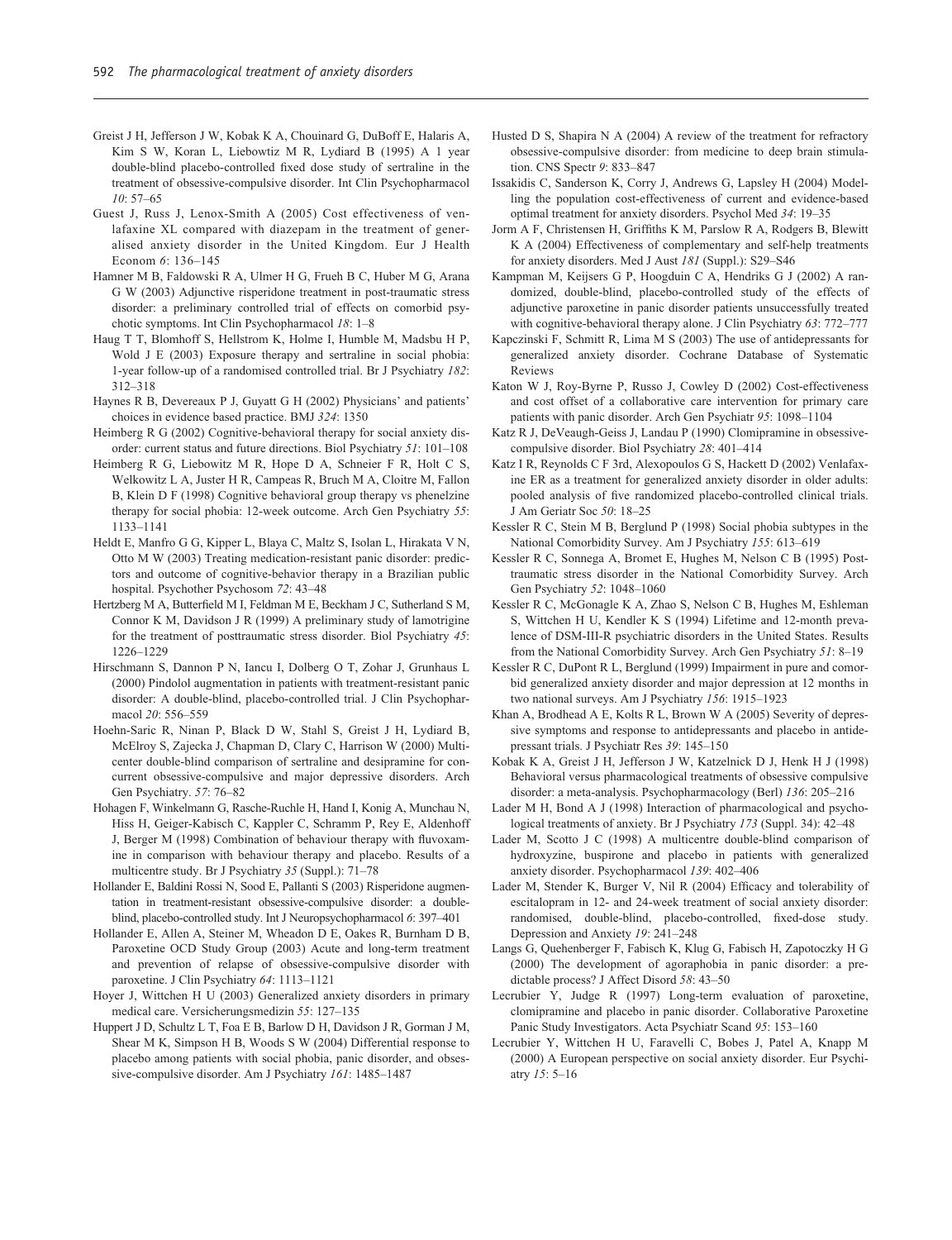- Lelliott P, Marks I, McNamee G, Tobena A (1989) Onset of panic disorder with agoraphobia. Toward an integrated model. Arch Gen Psychiatry *46*: 1000–1004
- Lenze E J, Mulsant B H, Shear M K, Dew M A, Miller M D, Pollock B G, Houck P, Tracey B, Reynolds C F 3rd (2005) Efficacy and tolerability of citalopram in the treatment of late-life anxiety disorders: results from an 8-week randomized, placebo-controlled trial. Am J Psychiatry *162*: 146–150
- Lepola U M, Wade A G, Leinonen E V, Koponen H J, Frazer J, Sjodin I, Penttinen J T, Pedersen T, Lehto H J (1998). A controlled, prospective, 1-year trial of citalopram in the treatment of panic disorder. J Clin Psychiatry *59*: 528–534
- Lewis G, Wessely S (1990) Comparison of the General Health Questionnaire and the Hospital Anxiety and Depression Scale. Br J Psychiatry *157*: 860–864
- Lidren D M, Watkins P L, Gould R A, Clum G A, Asterino M, Tulloch H L (1994) A comparison of bibliotherapy and group therapy in the treatment of panic disorder. Consult Clin Psychol *62*: 865–869
- Lieb R, Becker E, Altamura C (2005) The epidemiology of generalized anxiety disorder in Europe. Eur J Neuropsychopharmacol *15*: 445–452
- Liebowitz M R, Gelenberg A J, Munjack D (2005) Venlafaxine extended release vs placebo and paroxetine in social anxiety disorder. Arch Gen Psychiatry *62*: 190–198
- Liebowitz M R, Stein M B, Tancer M, Carpenter D, Oakes R, Pitts C D (2002) A randomized, double-blind, fixed-dose comparison of paroxetine and placebo in the treatment of generalized social anxiety disorder. J Clin Psychiatry *63*: 66–74
- Liebowitz M R, Heimberg R G, Schneier F R, Hope D A, Davies S, Holt C S, Goetz D, Juster H R, Lin S H, Bruch M A, Marshall R D, Klein D F (1999) Cognitive-behavioral group therapy versus phenelzine in social phobia: long-term outcome. Depress Anxiety *10*: 89–98
- Lingford-Hughes A R, Welch S, Nutt D J: British Association for Psychopharmacology (2004) Evidence-based guidelines for the pharmacological management of substance misuse, addiction and comorbidity: recommendations from the British Association for Psychopharmacology. J Psychopharmacol *18*: 293–335
- Llorca P M, Sapdone C, Sol O (2002) Efficacy and safety of hydroxyzine in the treatment of generalized anxiety disorder: a three-month doubleblind study. J Clin Psychiatry *63*, 1020–1027
- Londborg P D, Hegel M T, Goldstein S, Goldstein D, Himmelhoch J M, Maddock R, Patterson W M, Rausch J, Farfel G M (2001) Sertraline treatment of posttraumatic stress disorder: results of 24 weeks of openlabel continuation treatment. J Clin Psychiatry *62*: 325–331
- McCrone P, Knapp M, Proudfoot J, Ryden C, Cavanagh K, Shapiro D A, Ilson S, Gray J A, Goldberg D, Mann A, Marks I, Everitt B, Tylee A (2004) Cost-effectiveness of computerised cognitive-behavioural therapy for anxiety and depression in primary care: randomised controlled trial. Br J Psychiatry *185*: 55–62
- McDougle C J, Price L H, Goodman W K, Charney D S, Heninger G R (1991) A controlled trial of lithium augmentation in fluvoxaminerefractory obsessive-compulsive disorder: lack of efficacy. J Clin Psychopharmacol *11*: 175–184
- McDougle C J, Goodman W K, Leckman J F, Lee N C, Heninger G R, Price L H (1994) Haloperidol addition in fluvoxamine-refractory obsessive-compulsive disorder. A double-blind, placebo-controlled study in patients with and without tics. Arch Gen Psychiatry *51*: 302–308
- McDougle C J, Epperson C N, Pelton G H, Wasylink S, Price L H (2000) A double-blind, placebo-controlled study of risperidone addition in serotonin reuptake inhibitor-refractory obsessive-compulsive disorder. Arch Gen Psychiatry *57*: 794–801
- McGlashan T H, Grilo C M, Skodol A E, Gunderson J G, Shea M T, Morey L C, Zanarini M C, Stout R L (2000) The Collaborative Longitudinal Personality Disorders Study: baseline Axis I/II and II/II diagnostic co-occurrence. Acta Psychiatr Scand *102*: 256–264
- Mann A H, Jenkins R, Belsey E (1981) The twelve-month outcome of patients with neurotic illness in general practice. Psychol Med *11*: 535–550
- Marks I M, Lelliott P, Basoglu M, Noshirvani H, Monteiro W, Cohen D, Kasvikis Y (1988) Clomipramine, self-exposure and therapist-aided exposure for obsessive-compulsive rituals. Br J Psychiatry *152*: 522–534
- Martenyi F, Brown E B, Zhang H, Koke S C, Prakash A (2002) Fluoxetine v. placebo in prevention of relapse in post-traumatic stress disorder. Br J Psychiatry *181*: 315–320
- Martinsen E W, Olsen T, Tonset E, Nyland K E, Aarre T F (1998) Cognitive-behavioral group therapy for panic disorder in the general clinical setting: a naturalistic study with 1-year follow-up. J Clin Psychiatry 59: 437–442
- Mavissakalian M, Michelson L, Dealy R S (1983) Pharmacological treatment of agoraphobia: Imipramine versus imipramine with programmed practice. Br J Psychiatry *143*: 348–355
- Mavissakalian M R, Perel J M (1999) Long-term maintenance and discontinuation of imipramine therapy in panic disorder with agoraphobia. Arch Gen Psychiatry *56*: 821–827
- Meibach R C, Dunner D, Wilson L G (1987) Comparative efficacy of propranolol, chlordiazepoxide, and placebo in the treatment of anxiety: a double-blind trial. J Clin Psychiatry *84*: 355–358
- Mendels J, Krajewski T F, Huffer V (1986) Effective short-term treatment of anxiety: a double-blind trial. J Clin Psychiatry *47*: 170–174
- Meoni P, Hackett D, Lader M (2004) Pooled analysis of venlafaxine WXR efficacy on somatic and psychic symptoms of anxiety in generalized anxiety disorder. Depress Anx *19*: 127–132
- Michelson D, Pollack M, Lydiard R B, Tamura R, Tepner R, Tollefson G (1999) Continuing treatment of panic disorder after acute response: randomised, placebo-controlled trial with fluoxetine. The Fluoxetine Panic Disorder Study Group. Br J Psychiatry *174*: 213–218
- Michelson D, Lydiard R B, Pollack M H, Tamura R N, Hoog S L, Tepner R, Demitrack M A, Tollefson G D (1998) Outcome assessment and clinical improvement in panic disorder: evidence from a randomized controlled trial of fluoxetine and placebo. The Fluoxetine Panic Disorder Study Group. Am J Psychiatry *155*: 1570–1577
- Mitte K, Noack P, Steil R, Hautzinger M (2005) A meta-analytic review of the efficacy of drug treatment in generalized anxiety disorder. J Clin Psychopharmacol *25*: 141–150
- Möller H-J, Volz V P, Reimann I W (2001) Opipramol for the treatment of generalized anxiety disorder: a placebo-controlled trial including an alprazolam-treated group. J Clin Psychopharmacol *21*: 59–65
- Monnelly E P, Ciraulo D A, Knapp C, Keane T (2003) Low-dose risperidone as adjunctive therapy for irritable aggression in posttraumatic stress disorder. J Clin Psychopharmacol *23*: 193–196
- Montgomery S A, Kasper S, Stein D J, Bang Hedegaard K, Lemming O M (2001) Citalopram 20 mg, 40 mg and 60 mg are all effective and well tolerated compared with placebo in obsessive-compulsive disorder. Int Clin Psychopharmacol *16*: 75–86
- Montgomery S A, McIntyre A, Osterheider M, Sarteschi P, Zitterl W, Zohar J, Birkett M, Wood A J (1993) A double-blind, placebo-controlled study of fluoxetine in patients with DSM-III-R obsessive-compulsive disorder. The Lilly European OCD Study Group. Eur Neuropsychopharmacol *3*: 143–152
- Montgomery S A, Sheehan D V, Meoni P (2002) Characterization of the longitudinal course of improvement in generalized anxiety disorder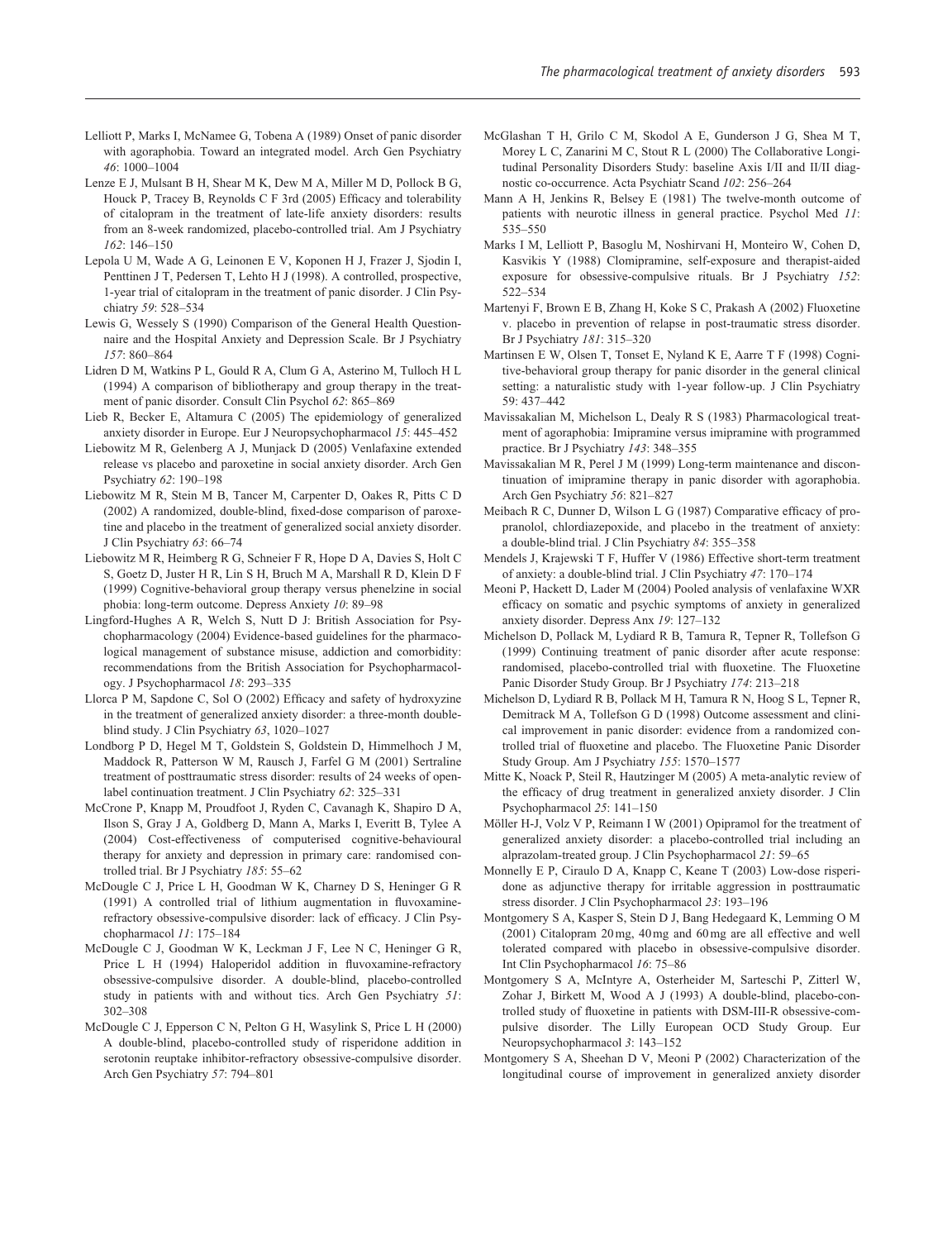during long-term treatment with venlafaxine XR. J Psychiatric Res *36*: 209–217

- Mundo E, Guglielmo E, Bellodi L (1998) Effect of adjuvant pindolol on the antiobsessional response to fluvoxamine: a double-blind, placebocontrolled study. Int Clin Psychopharmacol *13*: 219–224
- Munjack D J, Crocker B, Cabe D, Brown R, Usigli R, Zulueta A, McManus M, McDowell D, Palmer R, Leonard M (1989) Alprazolam, propranolol, and placebo in the treatment of panic disorder and agoraphobia with panic attacks. J Clin Psychopharmacol *9*: 22–27
- National Institute for Clinical Excellence (2002) Guidance on the use of computerised cognitive behavioural therapy for anxiety and depression. Health Technology Appraisal Guidance 51. London
- National Institute for Clinical Excellence (2004) Depression. Management of depression in primary and secondary care. Clinical Guideline 23. National Collaborating Centre for Mental Health, London. December
- National Institute for Clinical Excellence (2004) The management of panic disorder and generalised anxiety disorder in primary and secondary care. National Collaborating Centre for Mental Health, London. December
- National Institute for Clinical Excellence (2004) Obsessive compulsive disorder: core interventions in the treatment of obsessive compulsive disorder and body dysmorphophobic disorder. Draft for consultation, February
- National Institute for Clinical Excellence (2005) Post-traumatic stress disorder. The management of PTSD in adults and children in primary and secondary care. National Clinical Practice Guideline number 26. The Royal College of Psychiatrists and the British Psychological Society, London
- Nease D E Jr, Aikens J E (2003) DSM depression and anxiety criteria and severity of symptoms in primary care: cross sectional study. BMJ *327*: 1030–1031
- Nulman I, Rovet J, Stewart D E (2002) Child development following exposure to tricyclic antidepressants or fluoxetine throughout fetal life: a prospective, controlled study. Am J Psychiatry *159*: 1889–1895
- Nutt D J (2003) Death and dependence: current controversies over the selective serotonin reuptake inhibitors. J Psychopharmacol *17*: 355–364
- Nutt D J (2005a) Death by tricyclic: the real antidepressant scandal? J Psychopharmacol *19*: 123–124
- Nutt D J (2005b) Overview of diagnosis and drug treatments of anxiety disorders. CNS Spectrums *10*: 49–56
- Nuttin B J, Gabriels L A, Cosyns P R, Meyerson B A, Andreewitch S, Sunaert S G, Maes A F, Dupont P J, Gybels J M, Gielen F, Demeulemeester H G (2003) Long-term electrical capsular stimulation in patients with obsessive-compulsive disorder. Neurosurgery *52*: 1263–1274
- Oehrberg S, Christiansen P E, Behnke K, Borup A L, Severin B, Soegaard J, Calberg H, Judge R, Ohrstrom J K, Manniche P M (1995) Paroxetine in the treatment of panic disorder. A randomised, double-blind, placebo-controlled study. Br J Psychiatry *167*: 374–379
- Oosterbaan D B, van Balkom A J, Spinhoven P, van Dyck R (2001) The placebo response in social phobia. J Psychopharmacol *15*: 199–203
- Ormel J, Koeter M W, van den Brink W, van de Willige G (1991) Recognition, management, and course of anxiety and depression in general practice. Arch Gen Psychiatry *48*: 700–706
- Ormel J, Oldehinkel T, Brilman E, van den Brink W (1993) Outcome of depression and anxiety in primary care. A three-wave 3 1/2-year study of psychopathology and disability. Arch Gen Psychiatry *50*: 759–766
- Ormel J, Van Den Brink W, Koeter M W, Giel R, Van Der Meer K, Van De Willige G, Wilmink F W (1990) Recognition, management and outcome of psychological disorders in primary care: a naturalistic follow-up study. Psychol Med *20*: 909–923
- Ost L G, Ferebee I, Furmark T (1997) One-session group therapy of spider phobia: direct versus indirect treatments. Behav Res Ther *35*: 721–732
- Otto M W, Pollack M H, Penava S J, Zucker B G (1999) Group cognitivebehavior therapy for patients failing to respond to pharmacotherapy for panic disorder: a clinical case series. Behav Res Ther 37: 763–770
- Otto M W, Tuby K S, Gould R A, McLean R Y, Pollack M H (2001) An effect-size analysis of the relative efficacy and tolerability of serotonin selective reuptake inhibitors for panic disorder. Am J Psychiatry *158*: 1989–1992
- Otto M W, Pollack M H, Gould R A, Worthington J J 3rd, McArdle E T, Rosenbaum J F (2000) A comparison of the efficacy of clonazepam and cognitive-behavioral group therapy for the treatment of social phobia. J Anxiety Disord *14*: 345–358
- Pande A C, Feltner D E, Jefferson J W, Davidson J R, Pollack M, Stein M B, Lydiard R B, Futterer R, Robinson P, Slomkowski M, DuBoff E, Phelps M, Janney C A, Werth J L (2004) Efficacy of the novel anxiolytic pregabalin in social anxiety disorder: a placebo-controlled, multicenter study. J Clin Psychopharmacol *24*: 141–149
- Parkerson G R Jr, Broadhead W E (1997) Screening for anxiety and depression in primary care with the Duke Anxiety-Depression Scale. Fam Med *29*: 177–181
- Patel A, Knapp M, Henderson J, Baldwin D S (2002) The economic consequences of social phobia. J Affect Disord *68*: 221–233
- Pigott T A, L'Heureux F, Hill J L, Bihari K, Bernstein S E, Murphy D L (1992) A double-blind study of adjuvant buspirone hydrochloride in clomipramine-treated patients with obsessive-compulsive disorder. J Clin Psychopharmacol *12*: 11–18
- Pigott T A, Pato M T, L'Heureux F, Hill J L, Grover G N, Bernstein S E, Murphy D L (1991) A controlled comparison of adjuvant lithium carbonate or thyroid hormone in clomipramine-treated patients with obsessive-compulsive disorder. J Clin Psychopharmacol *11*: 242–248
- Pitman R K, Sanders K M, Zusman R M, Healy A R, Cheema F, Lasko N B, Cahill L, Orr S P, Pilot study of secondary prevention of posttraumatic stress disorder with propranolol. Biol Psychiatry. *51*: 189–192
- Pollack M H, Whitaker T, Mangano R, Tzanis E (2004) A comparison of venlafaxine XR and paroxetine in the treatment of outpatients with panic disorder. Presented at American College of Neuropsychopharmacology, December
- Pollack M H, Otto M W, Kaspi S P, Hammerness P G, Rosenbaum J F (1994) Cognitive behavior therapy for treatment-refractory panic disorder. J Clin Psychiatry *55*: 200–205
- Pollack M H, Allgulander C, Bandelow B, Cassano G B, Greist J H, Hollander E, Nutt D J, Okasha A, Swinson R P, World Council of Anxiety (2003) WCA recommendations for the long-term treatment of panic disorder. CNS Spectrums *8* (Suppl. 1): 17–30
- Power K G, Simpson R J, Swanson V (1990) Controlled comparison of pharmacological and psychological treatment of generalized anxiety disorder in primary care. Br J Gen Pract *40*: 289–294
- Proudfoot J, Ryden C, Everitt B, Shapiro D A, Goldberg D, Mann A, Tylee A, Marks I, Gray J A (2004) Clinical efficacy of computerised cognitive-behavioural therapy for anxiety and depression in primary care: randomised controlled trial. Br J Psychiatry *185*: 46–54
- Rapaport M H, Wolkow R, Rubin A, Hackett E, Pollack M, Ota K Y (2001) Sertraline treatment of panic disorder: results of a long-term study. Acta Psychiatr Scand *104*: 289–298
- Rasmussen S A, Eisen J L (1990) Epidemiology of obsessive compulsive disorder. J Clin Psychiatry *51* (Suppl.): 10–14
- Ribeiro L, Busnello J V, Kauer-Sant'Anna M, Madruga M, Quevedo J, Busnello E A, Kapczinski F (2001) Mirtazapine versus fluoxetine in the treatment of panic disorder. Braz J Med Biol Res *34*: 1303–1307
- Rice D P, Miller L S (1998) Health economics and cost implications of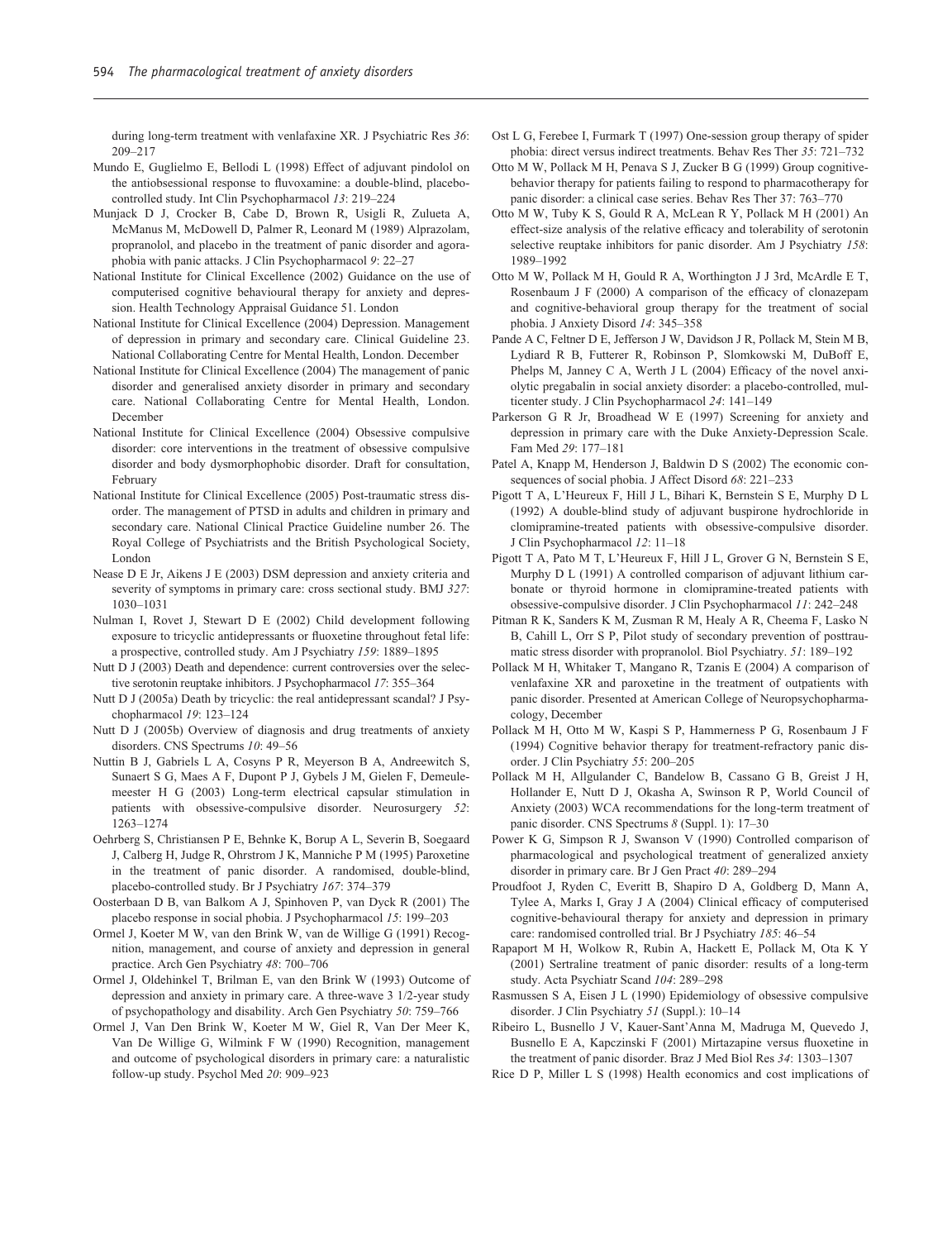anxiety and other mental disorders in the United States. Br J Psychiatry *34* (Suppl.): 4–9

- Rickels K, Schweizer E, Case W G, Greenblatt D J (1990) Long-term therapeutic use of benzodiazepines. I. Effects of abrupt discontinuation. Arch Gen Psychiatry *47*: 899–907
- Rickels K, London J, Fox I, Hassman H, Csanalosi I, Weise C (1991) Adinazolam, diazepam, imipramine, and placebo in major depressive disorder: a controlled study. Pharmacopsychiatry *24*: 127–131
- Rickels K, Pollack M H, Sheehan D V (2000) Efficacy of extended-release venlafaxine in non-depressed outpatients with generalized anxiety disorder. Am J Psychiatry *157*: 968–974
- Rickels K, Zaninelli R, McCafferty J P (2003) Paroxetine treatment of generalized anxiety disorder: a double-blind, placebo-controlled study. Am J Psychiatry *160*: 749–756
- Rief W, Trenkamp S, Auer C, Fichter M M (2000) Cognitive behavior therapy in panic disorder and comorbid major depression. A naturalistic study. Psychother Psychosom 69: 70–78
- Ronalds C, Creed F, Stone K, Webb S, Tomenson B (1997) Outcome of anxiety and depressive disorders in primary care. Br J Psychiatry. *171*: 427–433
- Royal College of Psychiatrists (2000) Neurosurgery for mental disorder. Report from the Neurosurgery Working Group of the Royal College of Psychiatrists. Council Report CR89
- Royal College of Psychiatrists (2005) Benzodiazepines: risks, benefits or dependence. A re-evaluation. Council Report CR 59
- Roy-Byrne P P, Stang P, Wittchen H U, Ustun B, Walters E E, Kessler R C (2000) Lifetime panic-depression comorbidity in the National Comorbidity Survey. Association with symptoms, impairment, course and help-seeking. Br J Psychiatry *176*: 229–235
- Roy-Byrne P P, Stein M B, Russo J, Mercier E, Thomas R, McQuaid J, Katon W J, Craske M G, Bystritsky A, Sherbourne C D (1999) Panic disorder in the primary care setting: comorbidity, disability, service utilization, and treatment. J Clin Psychiatry *60*: 492–499
- Salvador-Carulla L, Segui J, Fernandez-Cano P, Canet J (1995). Costs and offset effects in panic disorders. Br J Psychiatry 166 (Suppl. 27): 23–28
- Sartorius N, Ustun T B, Lecrubier Y, Wittchen H U (1996) Depression comorbid with anxiety: results from the WHO study on psychological disorders in primary health care. Br J Psychiatry *30* (Suppl.): 38–43
- Sasson Y, Zohar J, Chopra M, Lustig M, Iancu I, Hendler T (1997) Epidemiology of obsessive-compulsive disorder: a world view. J Clin Psychiatry *58* (Suppl. 12): 7–10
- Schatzberg A F, Haddad P, Kaplan E M, Lejoyeux M, Rosenbaum J F, Young A H, Zajecka J (1997) Serotonin reuptake inhibitor discontinuation syndrome: a hypothetical definition. Discontinuation Consensus panel. J Clin Psychiatry *58* (Suppl. 7): 5–10
- Schaub R T, Linden M (2000) Anxiety and anxiety disorders in the old and very old – results from the Berlin Aging Study (BASE). Compr Psychiatry *41* (Suppl. 1): 48–54
- Schelling G, Briegel J, Roozendaal B, Stoll C, Rothenhausler H B, Kapfhammer H P (2001) The effect of stress doses of hydrocortisone during septic shock on posttraumatic stress disorder in survivors. Biol Psychiatry *50*: 978–985
- Schelling G, Kilger E, Roozendaal B, de Quervain D J, Briegel J, Dagge A, Rothenhausler H B, Krauseneck T, Nollert G, Kapfhammer H P (2004) Stress doses of hydrocortisone, traumatic memories, and symptoms of posttraumatic stress disorder in patients after cardiac surgery: a randomized study. Biol Psychiatry *55*: 627–633
- Shalev A Y, Freedman S, Peri T, Brandes D, Sahar T, Orr S P, Pitman R K (1998) Prospective study of posttraumatic stress disorder and depression following trauma. Am J Psychiatry *155*: 630–637
- Shannahoff-Kalsa D S, Ray L E, Levine S (1999) Randomised controlled

trial of yogic meditation techniques for patients with obsessive-compulsive disorder. CNS Spectrums *4*: 34–47

- Sheehan D V, Raj A B, Sheehan K H, Soto S (1988) The relative efficacy of buspirone, imipramine and placebo in panic disorder: a preliminary report. Pharmacol Biochem Behav *29*: 815–817
- Shekelle P G, Woolf S H, Eccles M, Grimshaw J (1999) Clinical guidelines: developing guidelines. BMJ *318*: 593–596
- Silverstone P H, Salinas E (2001) Efficacy of venlafaxine extended release in patients with major depressive disorder and comorbid generalized anxiety disorder. J Clin Psychiatry *62*: 523–539
- Simpson H B, Liebowitz M R, Foa E B, Kozak M J, Schmidt A B, Rowan V, Petkova E, Kjernisted K, Huppert J D, Franklin M E, Davies S O, Campeas R (2004) Post-treatment effects of exposure therapy and clomipramine in obsessive-compulsive disorder. Depress Anxiety *19*: 225–233
- Souetre E, Lozet H, Cimarosti I (1994) Cost of anxiety disorders: impact of comorbidity. J Psychosom Res *38*: 151–160
- Stahl S M, Gergel I, Li D (2003) Escitalopram in the treatment of panic disorder: a randomized, double-blind, placebo-controlled trial. J Clin Psychiatry *64*: 1322–1327
- Stein D J, Ipser J C, Balkom A J (2004) Pharmacotherapy for social phobia. Cochrane Database Syst Rev Oct 18 (4): CD001206
- Stein D J, Stein M B, Pitts C D, Kumar R, Hunter B (2002) Predictors of response to pharmacotherapy in social anxiety disorder: an analysis of 3 placebo-controlled paroxetine trials. J Clin Psychiatry *63*: 152–155
- Stein D J, Westenberg H G, Yang H, Li D, Barbato L M (2003) Fluvoxamine CR in the long-term treatment of social anxiety disorder: the 12- to 24-week extension phase of a multicentre, randomized, placebo-controlled trial. Int J Neuropsychopharmacol 6: 317–323
- Stein D J, Zungu-Dirwayi N, Van der Linden G J H (2004) Pharmacotherapy for post traumatic stress disorder (PTSD). (Cochrane Review). In Cochrane Library, Issue 2. John Wiley & Sons, Ltd, Chichester, UK
- Stein M B, Kline N A, Matloff J L (2002) Adjunctive olanzapine for SSRI-resistant combat-related PTSD: a double-blind, placebo-controlled study. Am J Psychiatry *159*: 1777–1779
- Stein M B, Torgrud L J, Walker J R (2000) Social phobia symptoms, subtypes, and severity: findings from a community survey. Arch Gen Psychiatry *57*: 1046–1052
- Stein M B, Sareen J, Hami S, Chao J (2001) Pindolol potentiation of paroxetine for generalized social phobia: a double-blind, placebo-controlled, crossover study. Am J Psychiatry *158*: 1725–1727
- Stein M B, Pollack M H, Bystritsky A, Kelsey J E, Mangano R M (2005) Efficacy of low and higher dose extended-release venlafaxine in generalized social anxiety disorder: a 6-month randomized controlled trial. Psychopharmacology (Berl) *177*: 280–288
- Stein M B, Ron Norton G, Walker J R, Chartier M J, Graham R (2000) Do selective serotonin re-uptake inhibitors enhance the efficacy of very brief cognitive behavioral therapy for panic disorder? A pilot study. Psychiatry Res *94*: 191–200
- Stocchi F G, Nordera G, Jokinen R H (2003) Efficacy and tolerability of paroxetine for the long-term treatment of generalized anxiety disorder. J Clin Psychiatry 64: 250–258
- Taylor F B (2003) Tiagabine for posttraumatic stress disorder: a case series of 7 women. J Clin Psychiatry *64*: 1421–1425
- Tiemens B G, Ormel J, Simon G E (1996) Occurrence, recognition, and outcome of psychological disorders in primary care. Am J Psychiatry *153*: 636–644
- Tiller J W, Bouwer C, Behnke K (1999) Moclobemide and fluoxetine for panic disorder. International Panic Disorder Study Group. Eur Arch Psychiatry Clin Neurosci *249* (Suppl. 1): S7–S10
- Tollefson G D, Birkett M, Koran L, Genduso L (1994) Continuation treat-